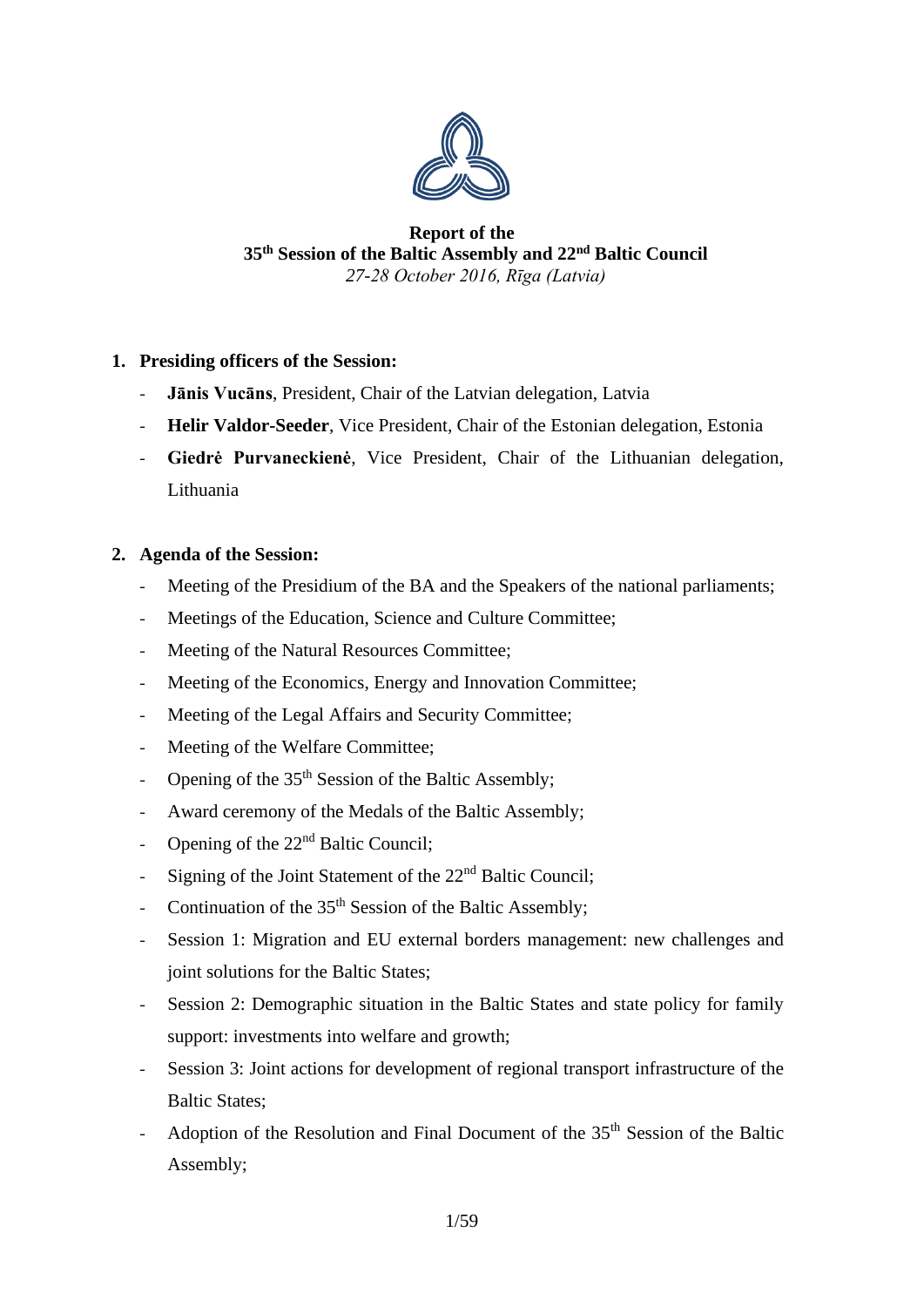- Election of the President and Vice Presidents of the Baltic Assembly for 2017;
- Election of the Chairpersons and Vice Chairpersons of the Committees;
- Address by the newly elected President of the Baltic Assembly for 2017;
- Signing of the Final Document of the 35<sup>th</sup> Session of the Baltic Assembly.

# **Opening of the 35th Session of the Baltic Assembly**

President of the Baltic Assembly Janis Vucans opened the 35<sup>th</sup> Session of the Baltic Assembly. This Session is special for the Baltic cooperation as it marks the  $25<sup>th</sup>$ anniversary of the Baltic Assembly. He quoted Prof. Andres Kasekamp: "the Baltic Assembly cooperation today is more topical than ever before. The Baltic cooperation has been always criticized as insufficient and inadequate. However, the Baltic Assembly has been and continues to be the cornerstone of cooperation. I am completely sure that in coming years the Baltic Assembly will continue to serve as important cornerstone of the Baltic cooperation."

He expressed gratitude for Speakers of Parliaments, Ministers, parliamentarians, experts and foreign guests for participation in the Session.

*After the welcoming address of the President of the Baltic Assembly, the national anthems of the three Baltic Republics were played.*

President of the Baltic Assembly **Janis Vucans** underlined that the 35<sup>th</sup> Session of the Baltic Assembly includes important issues for the Baltic States. The session is divided in three thematic sessions. Firstly, migration and the EU external borders management. Particular focus will be on new challenges and joint solutions for the Baltic States, including discussions on refugee crisis, closer cooperation of border guard services, possible new routes for refugee flows and border protection. Secondly, demographic situation in the Baltic States and state policy for family support. Thirdly, joint actions for development of regional transport infrastructure of the Baltic States. Within this session, the capacity of the Baltic States to develop the *Rail Baltic/Rail Baltica* project, transport corridors, initiating of new projects and cross border cooperation will be analysed.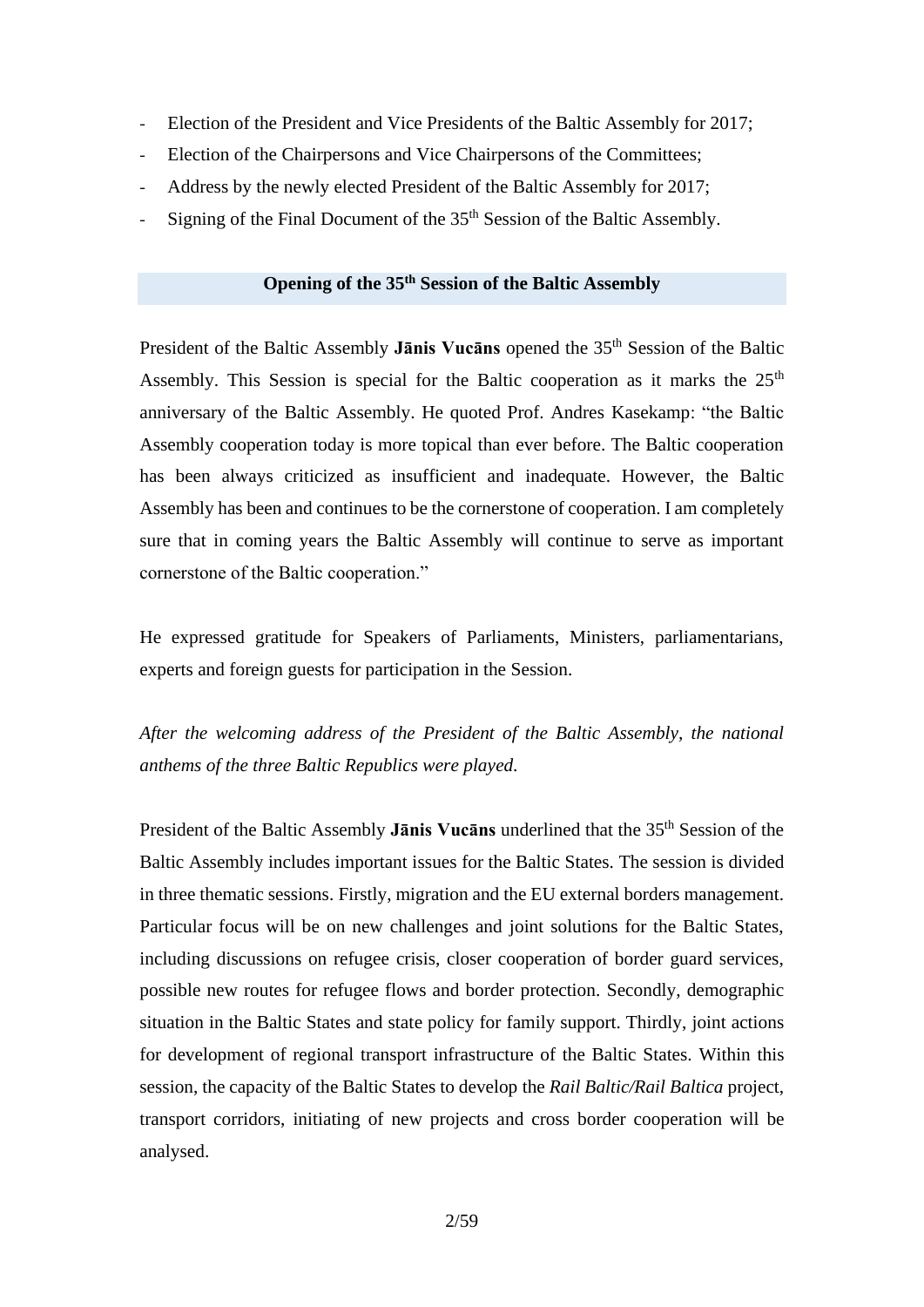The session of the Baltic Assembly and the Baltic Council will also include discussions on how the Baltic States can improve cooperation with the Nordic countries. During the session, the EU Eastern Partnership, the future of the EU as whole, coordination of joint Baltic position within the EU, strategic cooperation, improvement of media environment, energy market and joint education and science projects will be discussed. The session will evaluate the Latvian Presidency in the Baltic Assembly and Baltic Council of Ministers and how the priorities set at the beginning of presidency have been implemented.

The 35<sup>th</sup> Session of the Baltic Assembly and the 22<sup>nd</sup> Baltic Council has very intense agenda. The Baltic States politicians share political determination to solve the outstanding issues of the Baltic countries and promote national growth and prosperity. He expressed personal gratitude to Speaker of Saeima, Ināra Mūrniece, President of the Riigikogu, Eiki Nestor and Speaker of Seimas, Loreta Graužinienė for their strong and targeted support of the Baltic Assembly and the political commitment to promote parliamentary cooperation in the Baltic countries.

He expressed gratitude to Speaker of Saeima, Ināra Mūrniece for support in implementing the Latvian Presidency of the Baltic Assembly. Speaker of Saeima has participated in several meetings of the Baltic Assembly including meeting on joint master's program for Baltic law enforcement officers, meeting on the protection of European values in joint information space and strengthening of the media in the region, prevention of hybrid threats, as well as the NATO-EU strategic reorientation within the Baltic perspective.

Speaker of the Saeima of the Republic of Latvia **Ināra Mūrniece** informed that during the Award Ceremony of the Baltic Assembly Prizes Janīna Kursīte noted that the Baltic Way cannot take place every single day. Indeed, such unique event may not be held daily.

Today, the Baltic States need to implement practical projects through mutual understanding and cooperation. The  $25<sup>th</sup>$  anniversary of the Baltic Assembly reminds about how it is important to take advantage of opportunities that are given. In the beginning on 90's the Baltic States used the opportunity to break away from the Soviet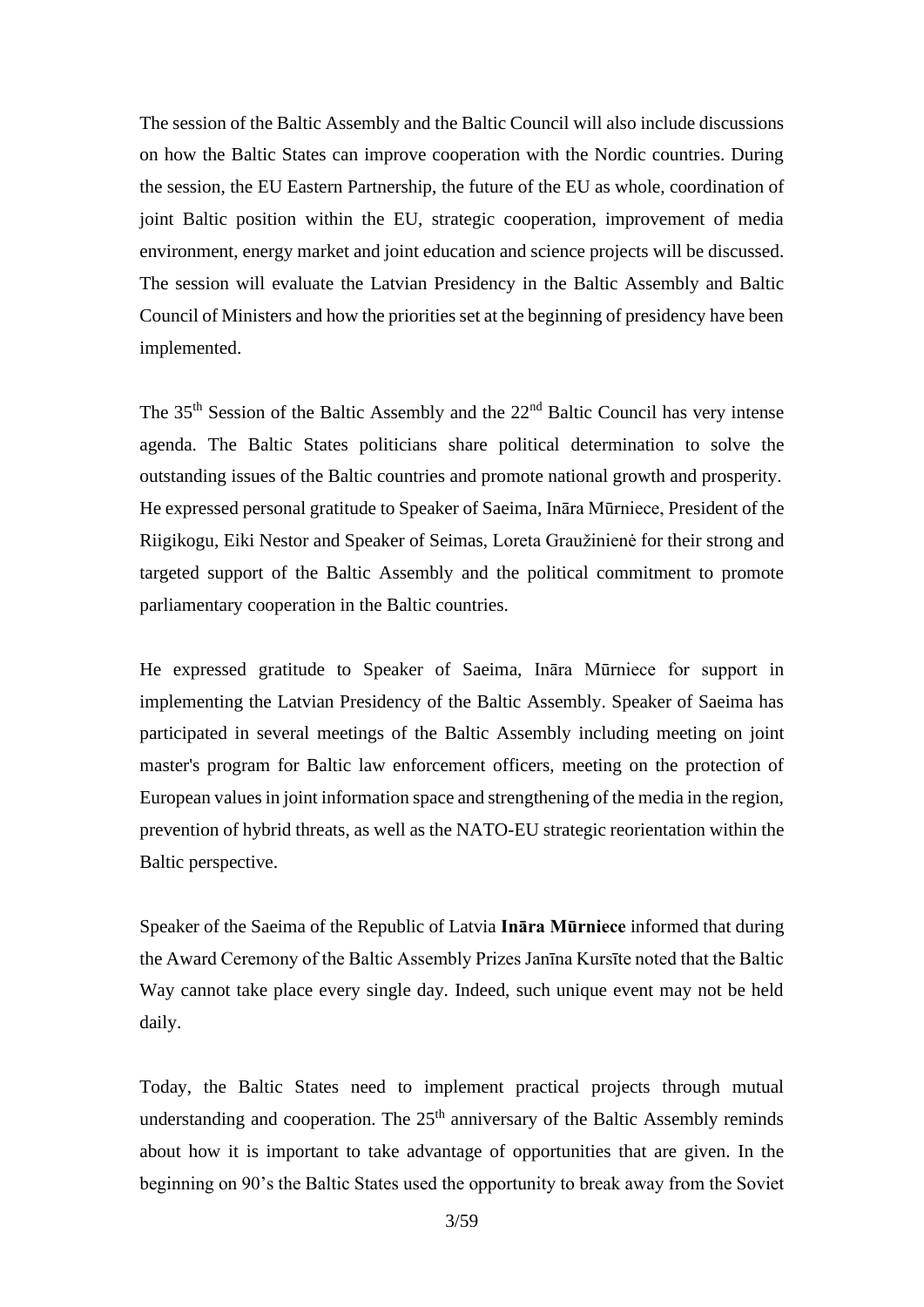Union and do it jointly. Today, the Baltic States have to safeguard achieved values. In critical situations, people expect political leaders to act decisively. People expect to have safety, ensured welfare and education possibilities for their children. The Baltic Assembly is working on with these issues.

The main priority of the Baltic Assembly is security of the region. The decisions of the NATO Warsaw Summit are achievement of the Baltic States. Currently, the work is focused on introduction of the NATO multinational battle groups that will be brought in the Baltic States. Another important issue is allocation of 2% of GDP to defence and the work is continued on joint improvement of defence infrastructure in the Baltic States. In order to implement all these policies, the Baltic States need to efficiently use the available resources and achieve wide public support.

Russia will continue to provoke and will continue to maintain opinion that the NATO is escalating the situation in the region. The Baltic States need to fight this with truth and make society to understand that the NATO is actually the guarantor of security and Russia is escalating the situation.

The Baltic Assembly adds particular attention on strategic cooperation. The Baltic States need to continue active cooperation and seek solutions to fight against hybrid threats. The Baltic States need support from the public media and various public authorities. Close cooperation's needs to be maintained between the border guards of Estonia, Latvia and Lithuania. Joint Master's education programme for border guards and law enforcement employees is very important.

Transport and energy is another major priority for the Baltic Council of Ministers. Experience shows that disruptions in energy supplies is one of the methods used in the hybrid war. The Baltic States need to continue integration of the Baltic Region in the European Energy Network. Opening of the Latvian Gas market in 2017 will be an important step towards integration process.

Regardless of various complications regarding the *Rail Baltic/ Rail Baltica* railway project, the Baltic States have managed to conclude contract on financing and implementation of the project. This shows that the Baltic States are capable of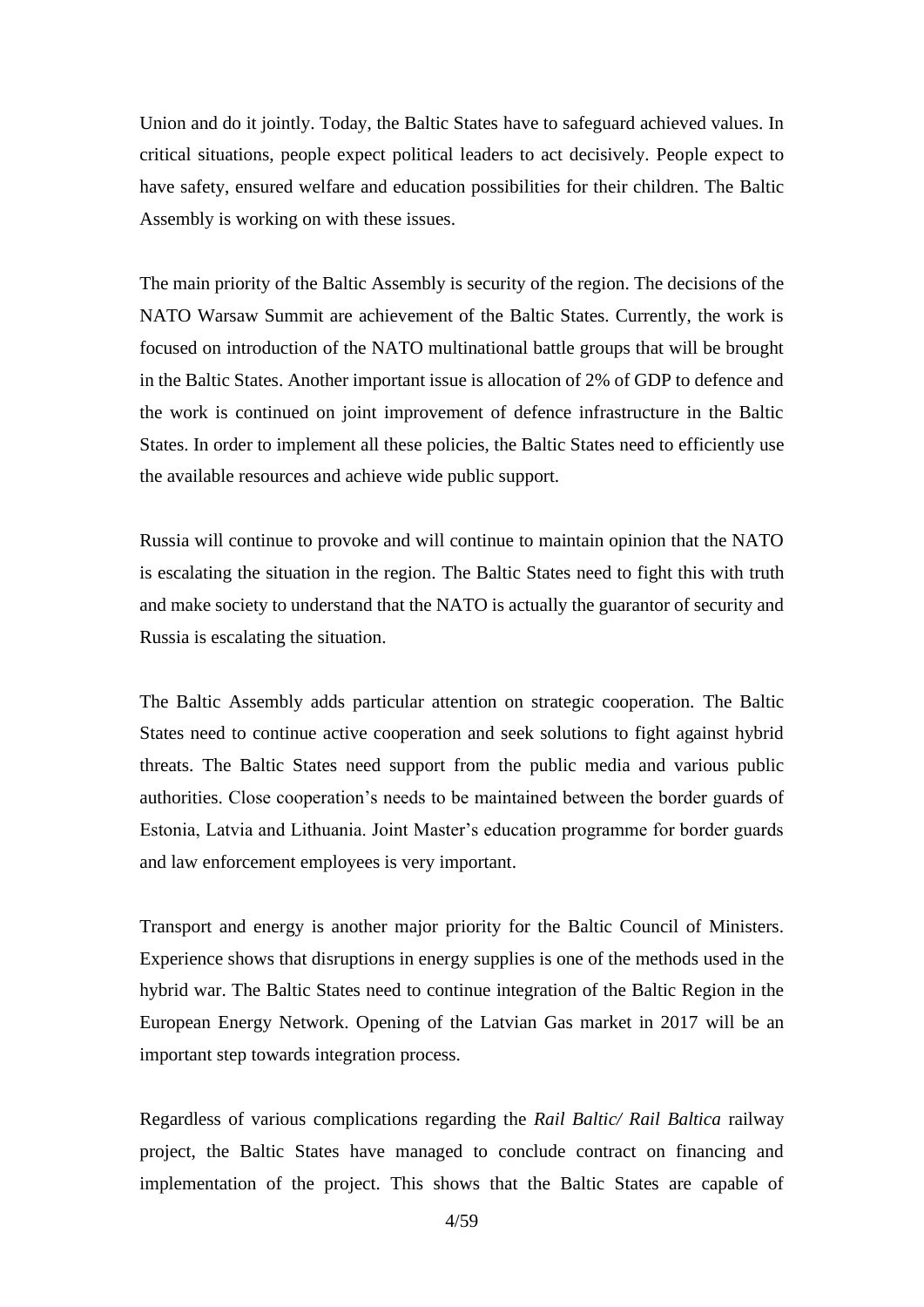implementing major projects together. The *Rail Baltic/ Rail Baltica* railway project is an important element in maintenance of the regions security.

International society needs to stand strong against Russia's aggression in Ukraine. International pressure on Russia should not be decreased until Minsk Agreements are fully fulfilled.

Speakers and government representatives of the Baltic and Nordic countries could visit Minsk in February 2017 to show solidarity and political support.

In the spring of 2017, Speakers of the Baltic and Nordic countries plan on visiting Georgia. The support for Eastern Partnership countries of the EU should continue.

Speaker of the Saeima of the Republic of Latvia expressed gratitude to Estonia for its commitment to organise the next Eastern Partnership Summit in 2017, when Estonia will take over the Presidency in the Council of the EU. In preparation of this event, constant policy in regard to the Eastern Partnership needs to be remained.

Marking the 25<sup>th</sup> anniversary of the Baltic Assembly, it needs to be remembered that Estonia, Latvia and Lithuania are much stronger while working together. History has shown that the Baltic States can survive any challenges while standing together.

President of the Baltic Assembly **Jānis Vucāns** informed that next year the Presidency of the Baltic Assembly will be held by Estonia. Due to the fact that Estonia will also held the Presidency in the Council of the EU, the next year will be especially busy.

President of the Riigikogu of the Republic of Estonia **Eiki Nestor** noted that the large attendance of the session is a sign that the Baltic cooperation continues to be meaningful and mutually beneficial. This year the Baltic Assembly celebrates the  $25<sup>th</sup>$  anniversary. On 8 November 1991, the foundation for the trilateral cooperation of the Baltic parliaments was laid with the agreement signed in Tallinn. The aim was to strengthen parliamentary relations in order to work together towards achieving important domestic and foreign policy goals. Taking all the experience with popular movements from 80's and 90's the Baltic Assembly began, collectively speaking, "as a backbone" of the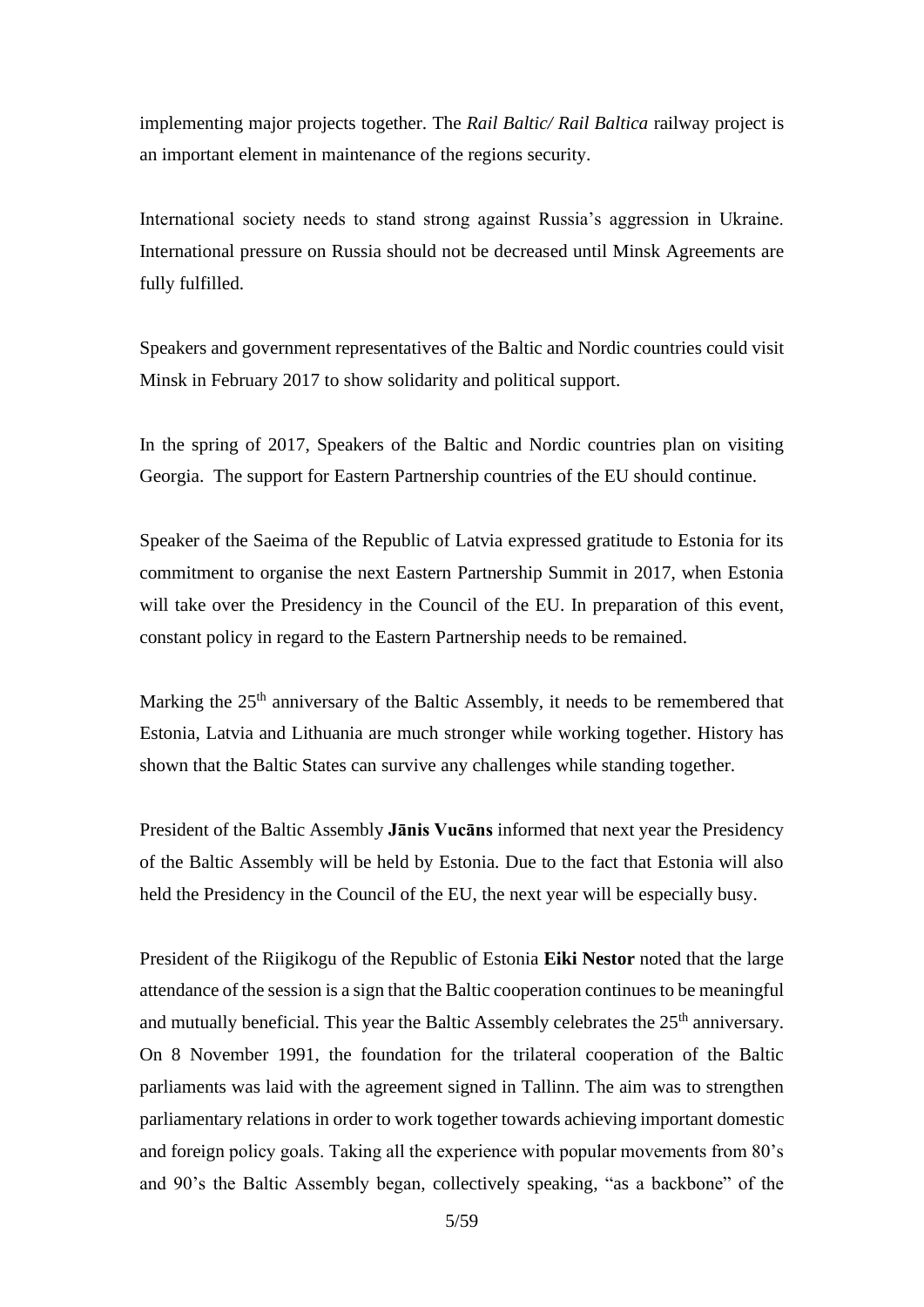Baltic States and as a valuable forum of democratic cooperation. In 25 years, the Baltic States have gone a long way – have built up States with a human face and returned to European and transatlantic communities. In just one generation, reforms that have changed political, economic and social system have been achieved. Turning from Soviet social model into Western democracy has required intense work. On the highway of reforms, there were also accidents and not everything has gone easily and smoothly. However, there is no room for complaints, because freedom is the most valuable treasure and its price can never be too high.

In 25 years, the world has changed beyond recognition. The key words constructiveness and flexibility - describing successful cooperation in the Baltic Assembly have also changed. It is impossible to work as 10, 15 or 20 years ago, the Baltic States must be more proactive and efficient, ready to react more forcefully to situations that require it. The changes in security situation in Europe rushes aggressive foreign policy and insolent demonstrations of strength in our space and seas. It leads to no doubt, that independence of the Baltic States is no longer as natural as it was a dozen years ago. The Baltic States should continue efforts to make the voice of freedom. The decisions of the NATO in Warsaw Summit may show the way on this. Another great challenge - the EU is on crossroads today. When at the midsummer's night Europe was unexpectedly hit by the news on Brexit. Now, we must think how to restore the feeling of security to our common home. European citizens need assurance that the home is protected and we will not be overrun by disrespectful strangers.

Discussion about the future of the Union has started. Let us keep our finger on the pulse so we can defend our rights and interests together. The Baltic States should not be afraid of being pioneers. Safe living environment, sustainable infrastructure and energy policy, innovative education and knowledge based economy are our common interests. In the corridors of Brussels, it has been heard that people ask whether we need more EU or less.

Regarding the Baltic cooperation, everything is clear, there can never be too much of it. In 25 years, The Baltic States have achieved more together than could ever achieve separately. The Baltic Assembly's youth and the pains of the past are growing. The time has come to be ready for new challenges. The effectiveness and the influence of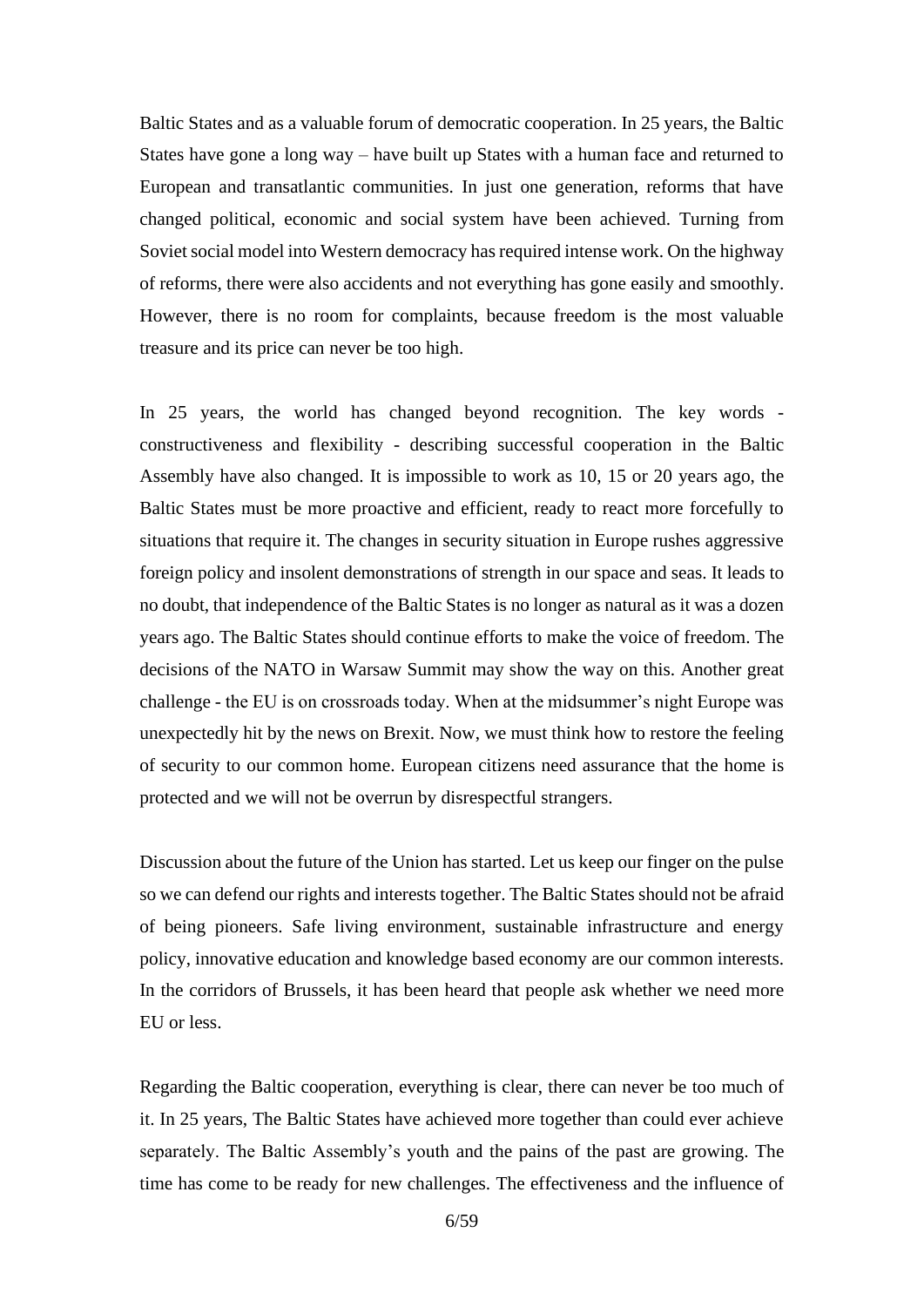the organisation increase significantly when we refer to the direct cooperation of the parliamentary committees. This way the problems reach those who have the authority to provide solutions whether in the field of security or competitiveness. The Baltic Assembly is like the city of Tallinn that will never be completed according to the legend. Whatever the future holds, the fundamental values that unite the Baltic States are there and will always be there. Similar historic experience, common values and traditions create a strong basis for cooperation in a spirit of true parliamentarianism.

Next year in 2017, Estonia will take over the Presidency in the Baltic Assembly. The aim is consistent development of the region. Therefore, Estonian Presidency will tend to continue with issues that have been important for previous years.

President of the Baltic Assembly **Jānis Vucāns** underlined that Parliament of Lithuania has been and continues to be a strong cornerstone of the Baltic cooperation.

Speaker of the Seimas of the Republic of Lithuania **Loreta Graužinienė** underlined that for 25 years, the Baltic Assembly has been fostering the unity and cooperation of the Baltic nations and offering an opportunity to discuss often complicated, but urgent matters related to common problems related with economic, political or security challenges. Indeed, the security situation is a major cause of concern. The neighbouring Russia continues its aggressive policy by expanding its geographical scope of action. Another neighbour Belarus, constructing the Astravyets nuclear power plant, also poses a significant threat to our entire region. Joint reaction of the Baltic States to shared problems and threats is crucial. It is equally important to exploit the potential for generating economic growth and prosperity in the region. Proper focus on the *Rail Baltic/Rail Baltica* project, intensive cooperation towards a single gas market and the synchronisation of the power systems with the continental European power grid are the areas where intensive dialogue and collaboration is needed.

In a wider European context, especially bearing in mind the current political and security situation, the EU and its Member States have to sustain the focus on the Eastern Partnership policy and support the rapprochement of Eastern Partnership countries, namely Armenia, Azerbaijan, Belarus, Georgia, Moldova and Ukraine, with the EU. Due to the current problems faced by the EU and Russia's aggressive actions in Eastern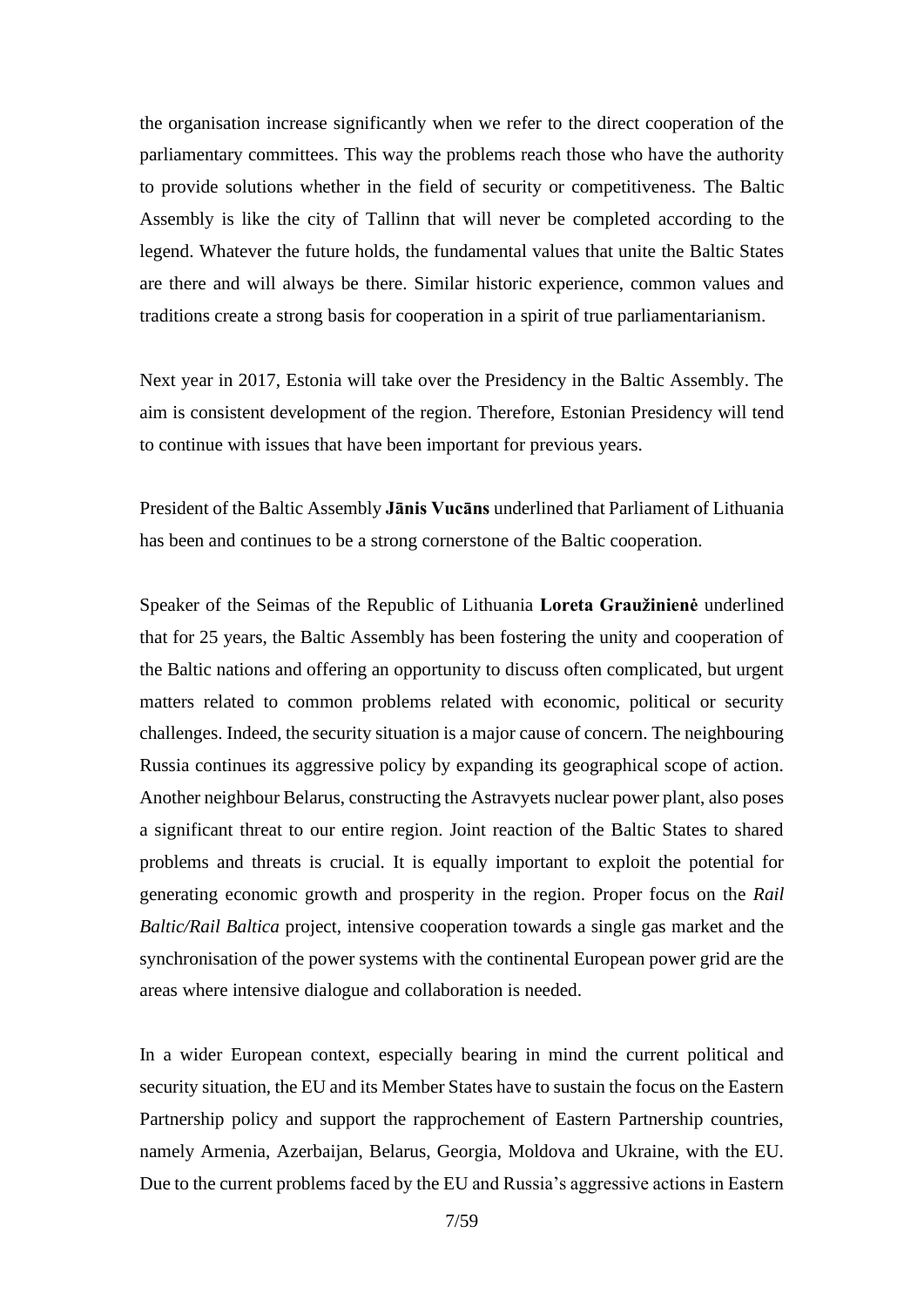Ukraine and Syria, the EU's political involvement with Eastern Partnership countries, despite public declarations, *de facto* tends to decrease. Ambitious political objectives are avoided and focus is primarily made on practical cooperation and support for specific projects in Eastern Partnership countries, such as democratic reform, economic development, and ensuring domestic security, among others. In the context of the current political and security situation in Europe, in order to demonstrate international solidity and reliability of the European Union, as well as the importance of the Eastern Partnership policy for the EU, the coming fifth Eastern Partnership Summit has to become a success story and draw more ambitious guidelines for cooperation between the EU and Eastern Partnership countries.

I congratulate the Baltic Assembly on its important  $25<sup>th</sup>$  anniversary. May we appreciate its accomplishments and witness many more significant achievements in the future. May we all together with our friends from the Nordic Council, the GUAM PA, the Benelux Parliament and the Baltic Sea Parliamentary Conference enjoy mutual understanding, trust, good will, honesty and deep wisdom enabling us to continue our successful endeavours towards peace, stability, cooperation and mutually beneficial solutions.

I invite you to individually and jointly seek new ways, new solutions and new opportunities to enhance the cooperation among the Baltic States. Without the Baltic Assembly, the cooperation of the Baltic States would be hardly imaginable.

#### **Award ceremony of the Medals of the Baltic Assembly**

President of the Baltic Assembly **Jānis Vucāns** opened the ceremony of the Medals of the Baltic Assembly. Close cooperation between the Baltic States clearly indicate how important is to hold a parliamentary ties. With awarding of the Medals of the Baltic Assembly, we will celebrate the work of those who in their daily work have proved that they strongly believe in the idea of the Baltic cooperation.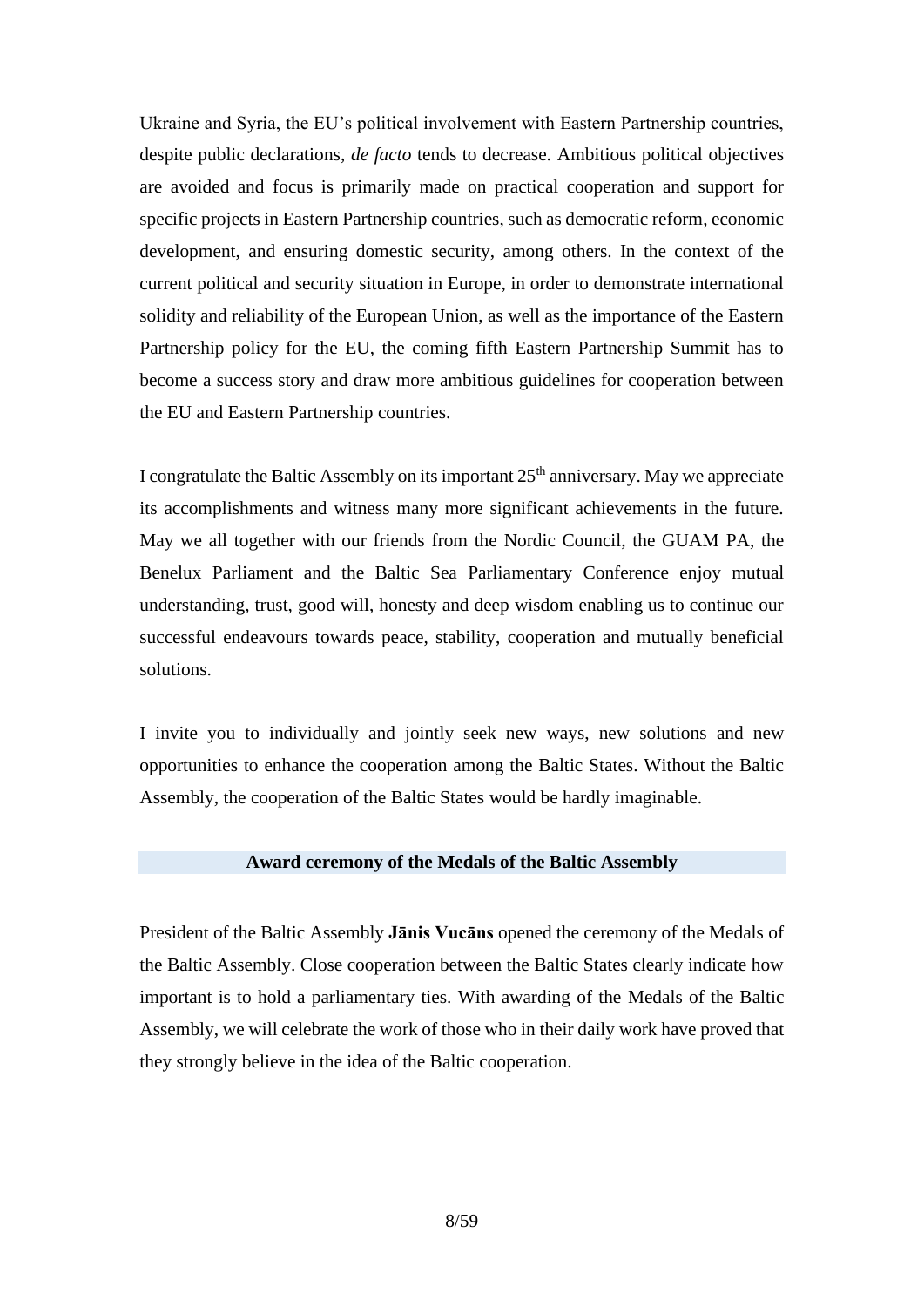The Medal of the Baltic Assembly is a symbol that celebrates laureate's dedication and contribution. Therefore, please accept the symbol of our recognition that proves that the Baltic Assembly truly appreciates your work.

Medals of the Baltic Assembly were awarded to:

- Speaker of the Saeima of the Republic of Latvia, **H.E. Ināra Mūrniece** for upholding the unity and cooperation of the Baltic States and for greatly contributing for the Latvian delegation to the Baltic Assembly;
- President of the Benelux Parliament in 2013 2014, **Marcel Oberweis** for promoting cooperation between the Baltic and Benelux countries;
- Chair of the Natural Resources and Environment Committee of the Baltic Assembly, **Veiko Spolītis** for upholding the unity and cooperation of the Baltic States;
- Archbishop Emeritus, **Andres Põder** for promoting cooperation of Estonian, Latvian and Lithuanian evangelical churches;
- Association of Estonian Cities, Deputy Director for international relations **Toivo Riima** for promoting cooperation between the Baltic and the Nordic countries;
- Head of the Swedish delegation to the Nordic Council, former Vice President and President of the Nordic Council, **Hans Ingmar Wallmark** for promoting cooperation between the Baltic and the Nordic countries;
- Member of the Lithuanian delegation to the Baltic Assembly, **Jolita Vaickienė** for upholding the unity and cooperation of the Baltic States;
- Member of the Lithuanian delegation to the Baltic Assembly, **Linas Balsys** for upholding the unity and cooperation of the Baltic States;
- Member of the Lithuanian delegation to the Baltic Assembly, **Raimundas Paliukas** for upholding the unity and cooperation of the Baltic States.

# **22 nd Baltic Council**

President of the Baltic Assembly **Janis Vucans** opened the 22<sup>nd</sup> Baltic Council and underlined the importance of collaboration of the Baltic Council. During the Latvian Presidency of the Baltic Assembly, cooperation between the Baltic Assembly and Baltic Council was implemented in the following priority areas: 1) strengthening of the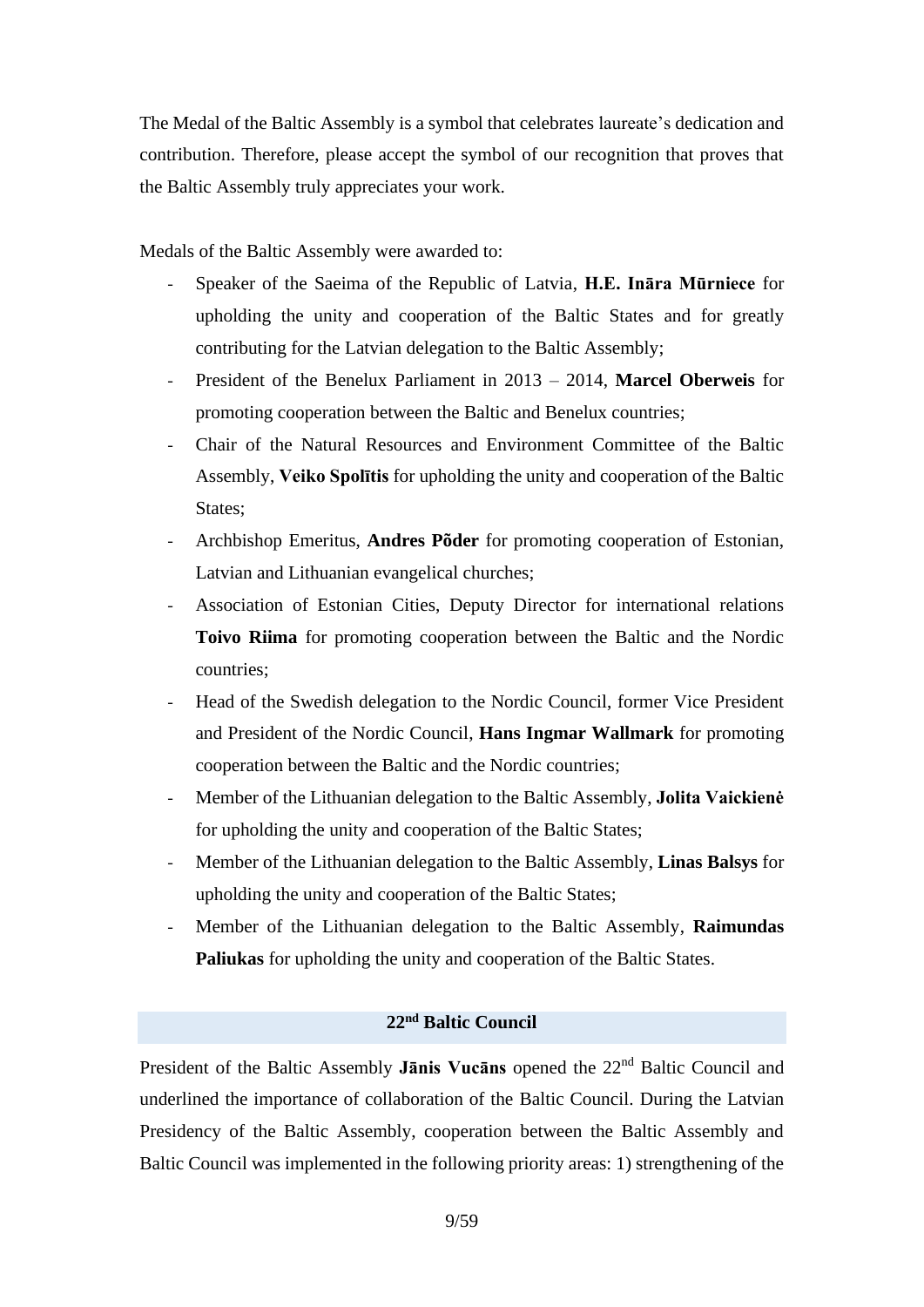regional security, 2) promotion of strategic communication, 3) development of transport and energy infrastructure. Today, we will listen to reports from ministers about what has been achieved during the Latvian Presidency and what is planned during the Estonian Presidency next year.

During the Latvian Presidency, there have been both successful stories and the opposite ones. The Baltic cooperation does not always run smoothly. However, the practical achievements are sometimes not highlighted enough. Among the positive examples was the coordination in regard to border guards. It is especially important in the context of migration and refugee crisis. The work on strengthening the European values in the information space and strategic communication area was started. Discussions were held regarding hybrid threats and strategic plans of the NATO and the EU. Together with representatives from the Ministries of Education and Science of the Baltic States, strengthening of cooperation in research was maintained. Special focus was put on Baltic Bonus Programme for the Baltic scientists. Trilateral contract on mutual recognition of diplomas was supported and joint marketing for higher education was held. The work was continued to support Eastern Partnership countries and work towards elimination of obstacles in combating shadow economy and VAT fraud was made.

However, cooperation of the Baltic States have not always been successful. Issues regarding the *Rail Baltic/ Rail Baltic* project was largely criticized in public. The Baltic Assembly continues to remind public about the importance of this project and will continue to oversee the development of the project. It is very important to have honest communication process between the three Baltic countries. The *Rail Baltic/ Rail Baltic* project cannot be put at risk due to short-term interests, because this is a long-term project.

The Baltic States have achieved a lot in medical products and have concluded contracts that have led to saving of life's in border area between Latvia and Estonia. Nevertheless, for unclear reasons agreement between Latvia and Lithuania still is not signed. The Baltic Assembly will continue to work on this issue to ensure that this agreement is signed in 2017. Based on declarations that have been concluded exchange of donor organs is taking place among the Baltic States. Negotiations are being continued about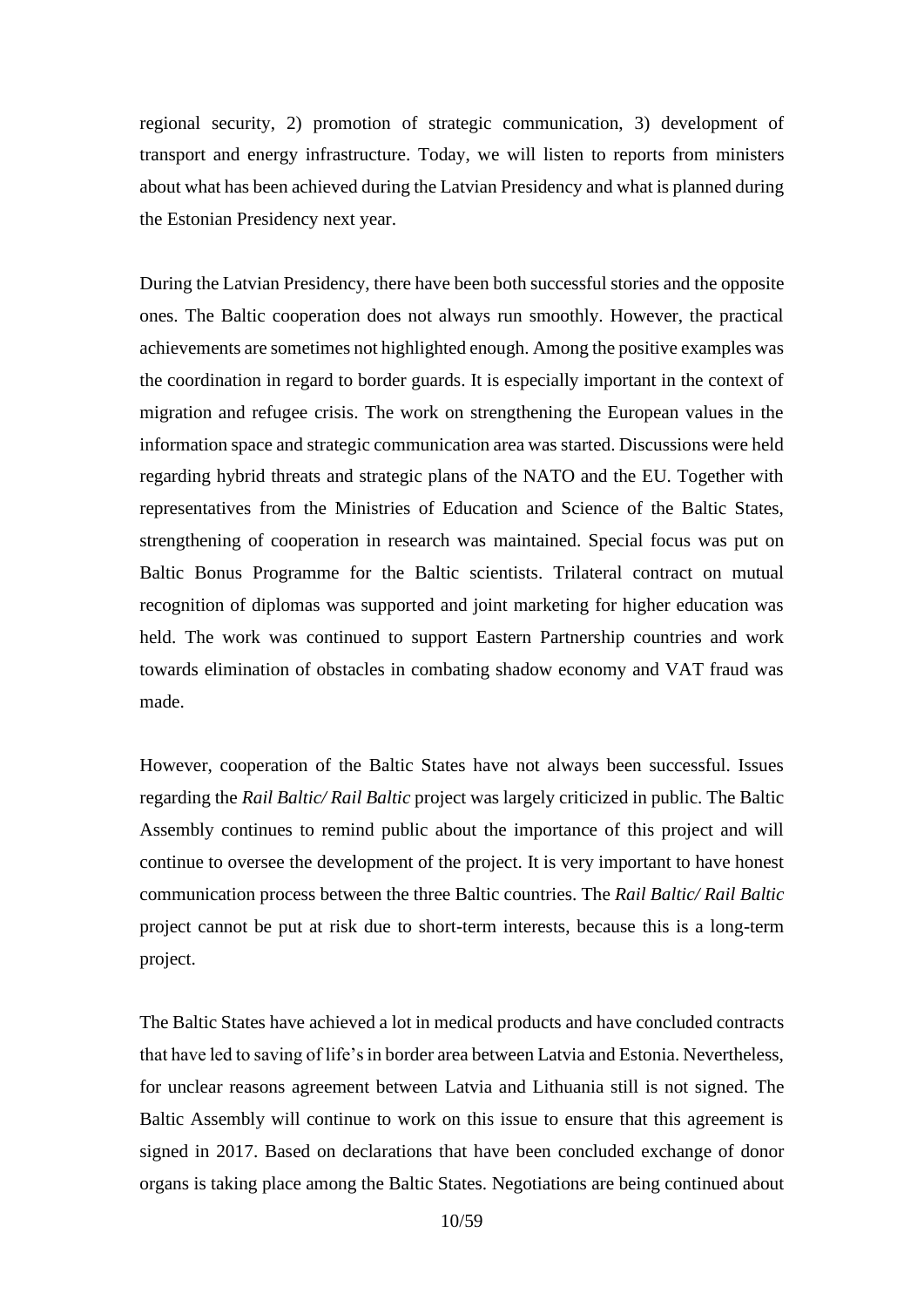joint procurements of medicines. However, the progress is not as rapid as it has been expected.

There are also issues about which the Baltic Assembly and the Baltic Council of Ministers do not share similar opinion. Nevertheless, the Baltic Assembly will continue to raise such issues as: 1) joint military procurements; 2) joint master's program for law informant employees using both local and the EU funds; 3) will continue to put pressure regarding attraction of foreign investments and exports to the global market; 4) will continue to establish closer cooperation in the health care sector; 5) will continue discussion on new transport and infrastructure projects in framework of short-term and long-term goals; 6) closer cooperation in air traffic organisation.

Chair the Baltic Council of Ministers, Minister of Foreign Affairs of the Republic of Latvia **H.E. Edgars Rinkēvičs** underlined that the Baltic Assembly and the Baltic Council of Ministers (BCM) should have dynamic discussions about what has been achieved during the Latvian Presidency in the BCM and what should be done in future. The past 25 years have been very successful in developing the Baltic cooperation in various sectors and parliamentary cooperation as well as towards the joint road to the EU and NATO. During the Latvian Presidency in the BCM, three priorities were set. A lot of work has been done to strengthen security, strategic communication, energy and transport.

In regard to security, Ministries of Foreign Affairs and Ministries of Defence of the Baltic States have ensured that decisions taken in the NATO Summit in Warsaw are in line with our goals. Nevertheless, the work needs to be continued. The Baltic States need to continue explaining to partners, allies and society that we need to do a lot in order to implement decisions taken in Warsaw Summit properly. This work includes issues concerning infrastructure, domestic systems, financing and contracts regarding the status of military personnel and allied military personnel. Many of these issues will not be in media, however that will not decrease their importance.

Another important issue is the external border of the EU and how to strengthen the border of the Baltic States in the context of migration. Therefore, it is very important that the Baltic States were able to quickly agree on the joint task force for borders and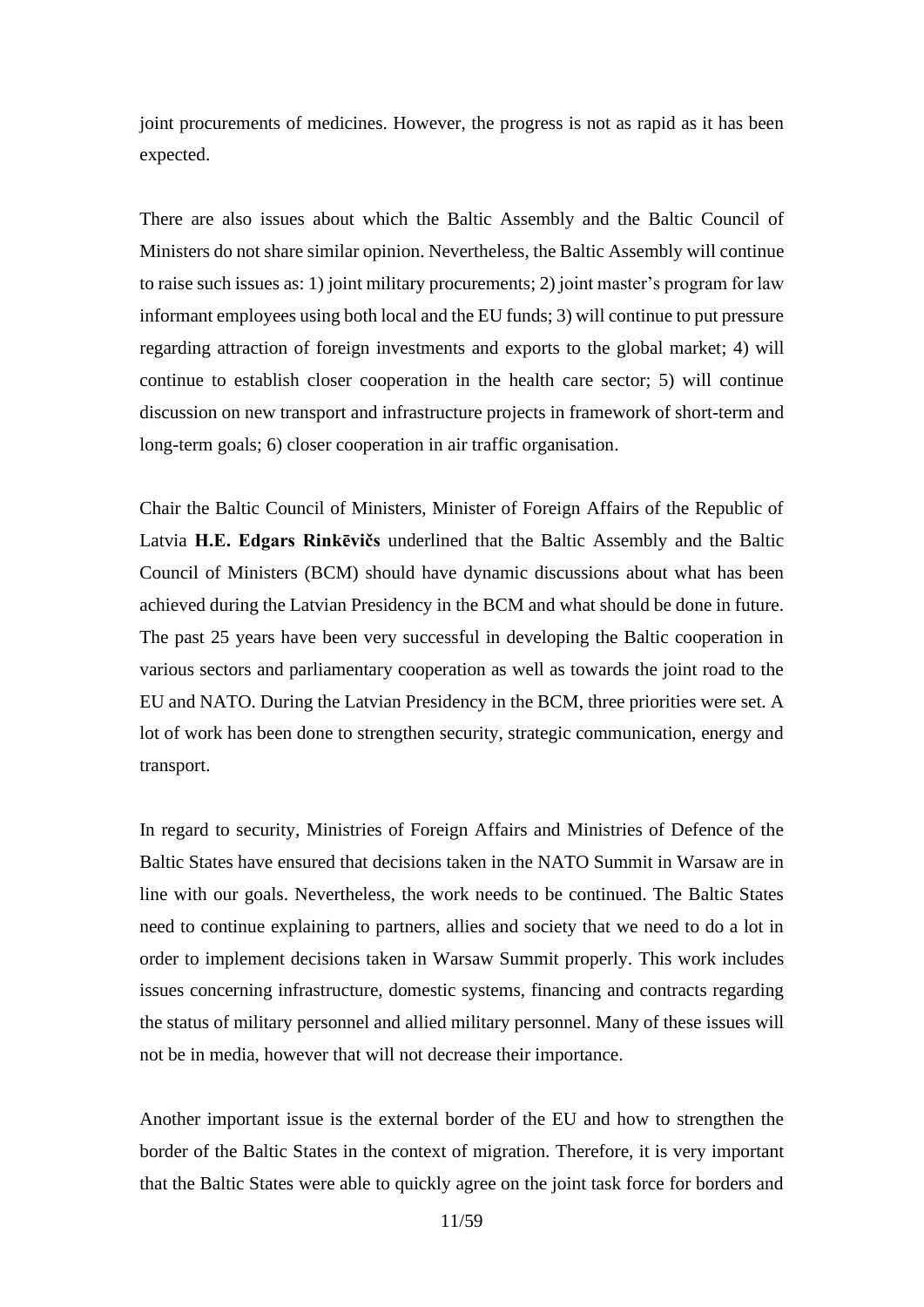coastal guard. In the context of next multiannual budget of the EU, the Baltic States need to work intense to receive funding and increase cooperation with other EU Member States.

The Baltic States have nearly 25 years' experience in successful cooperation in defence, but 20 years ago, the issue of military procurements was raised, it was raised also 10 years ago and it is still topical today. Unfortunately, nothing has been achieved. Due to specific interests of each State, the Baltic State were not able to agree on cooperation. For the fortune of the Baltic States, this issue has recently become topical in the EU. The EU is discussing creation and development of joint military strategy and procurements.

The next common priority is strategic communication. It has been discussed for years, but considering the aggressive policy by Russia, it has become even more important. Russia has been able to successfully manipulate with information turning "black in white" and vice versa. Cooperation in strategic communication has progressed. The Baltic Centre for Media Excellence has played an important role in this process. However, one thing is the academic understanding of the problem and another is the reality that is seen on daily basis. Governments every day need to be ready to fight against provocative information and lies that are floated in the media. It is important that society is being informed about the real situation, achievements and future vision. Cooperation of the Baltic States in transport and infrastructure as well as energy network interconnections are good. In regard to the *Rail Baltic/Rail Baltica* project the hardest part is still ahead.

The Baltic States are often referred as three sisters and as in every family sisters often fight. However, the family disagreements need to be kept within the family.

In regard to future cooperation, this year has not brought pleasant news. The decision by the United Kingdom (UK) about leaving the EU has a direct impact on the Baltic States. The UK has always been an ally in economic issues and foreign policy. Therefore, it is in the interests of the Baltic States to participate and closely follow development of this issue and ensure the best possible solutions, which is continuation of close cooperation between the UK and the EU. Status of citizens of the Baltic States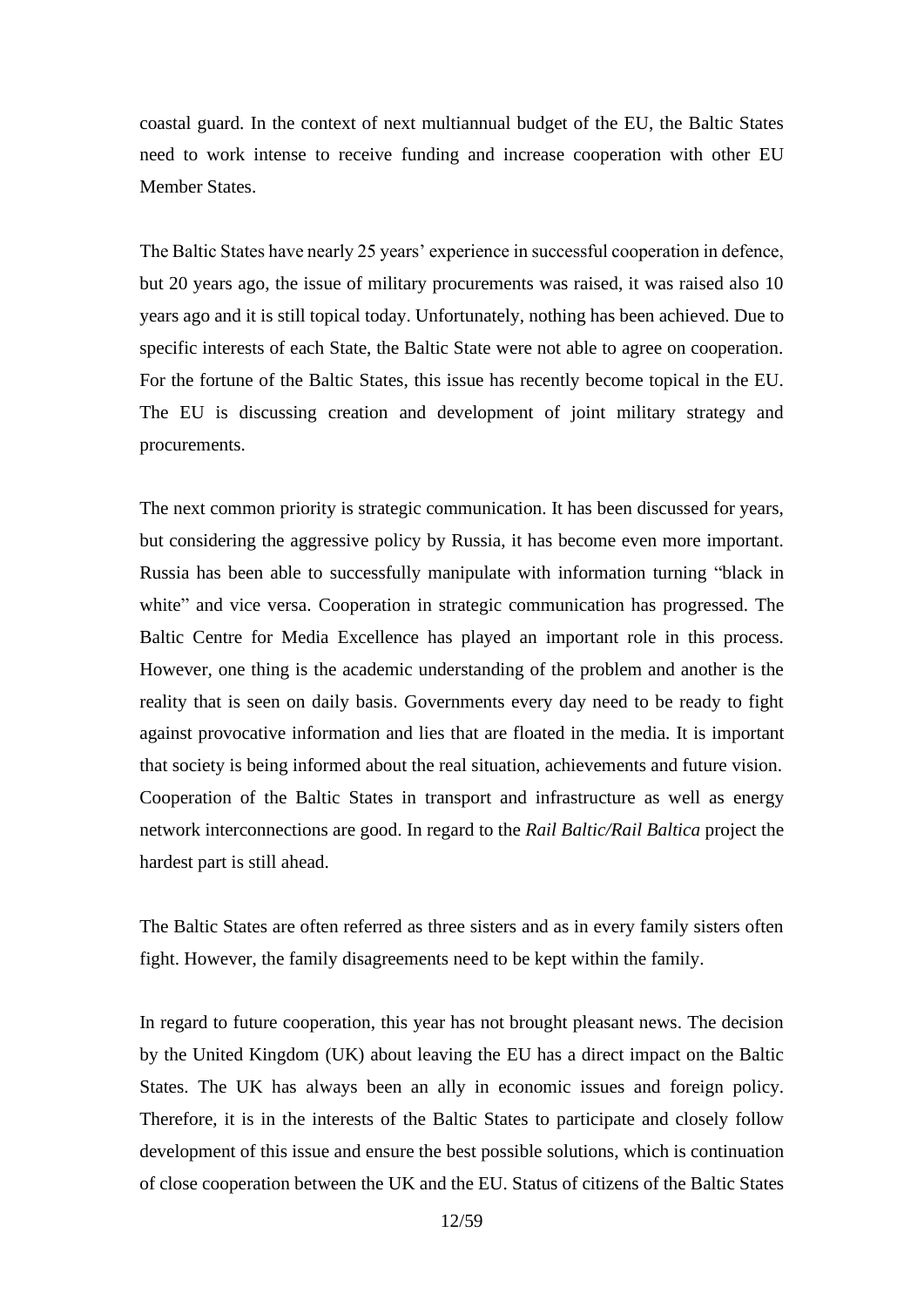living in the UK is important. The year 2017, will be a critical year considering the future of the EU.

Latvia as the coordinator of the Nordic-Baltic cooperation format has worked intense. Nevertheless, the work in such sectors as economic, culture, etc., needs to be continued to defend our interests. We will need to compensate the "loss" of the UK in the EU. The EU is a cooperation of independent States rather than a federation. The priority should be on security of the citizens against terrorism.

In conclusion, it needs to be underlined that events taking place on the borders and inside of the EU have pushed backwards such issue as the Eastern Partnership policy of the EU. However, through joint action, targeted strategy and help of the Estonian Presidency in the Council of Europe it is possible to continue work on this policy. The next Eastern Partnership Summit will take place in Estonia. Perhaps, the Baltic States should set aside plans that are more ambitious for a while and concentrate on fulfilment of promises such as visa liberalisation for Ukraine and Georgia, as well as Association Agreement. The Association Agreement with Ukraine is currently under threat due to referendum in the Netherlands. Therefore, the Baltic States should continue efforts and continue to support friends and neighbours.

Minister of Foreign Affairs of the Republic of Estonia **H.E. Jürgen Ligi** noted that this year the Baltic States celebrate the 25<sup>th</sup> anniversary of the restoration of independence. This year also marks the  $25<sup>th</sup>$  anniversary of the establishing of the Baltic Assembly. In human life, the first 25 years is the time for growing up.

For a quarter of a century, we have been able to make our choices and take our steps as independent states. Our cooperation, both between ourselves and at the international level, is very extensive, and I am sure that by today, we have also overcome the problems of growing up. The Baltic States are perceive together internationally and together are strong.

Through decades, the Baltic and Nordic cooperation has been close, and it has brought the Baltic region as a whole on the map of Europe and the world in economic, cultural and political sense. Unfortunately, also in terms of security policy.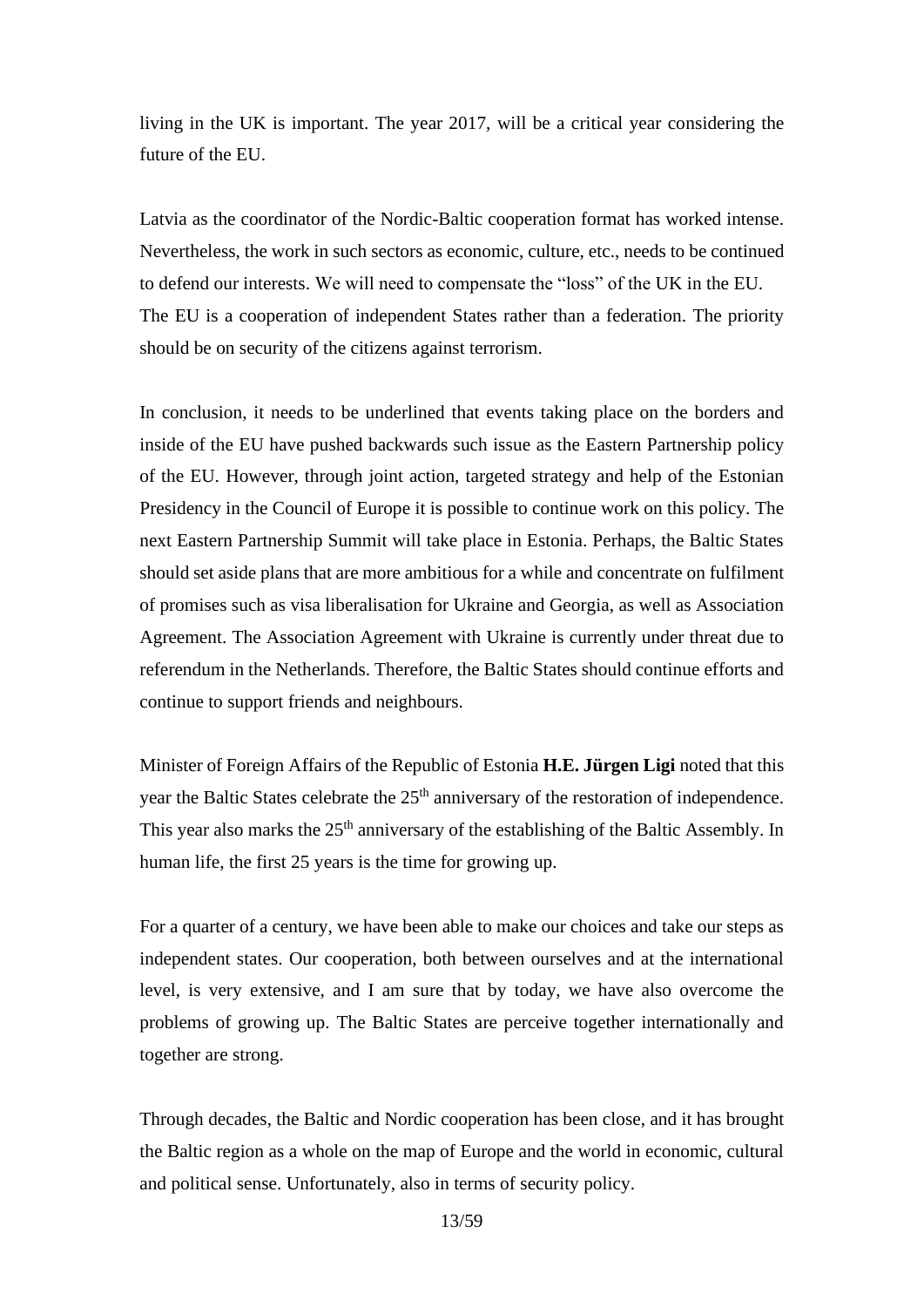For Estonia, the Nordic and Baltic region is a home market. Latvia and Lithuania together with Finland, Sweden and Norway are among our first dozen trade partners. In Estonia, 60 % of foreign investments come from the Nordic and Baltic countries. Last year, the Nordic and Baltic countries accounted for 58% of Estonia's export and 44% of import. Neighbouring countries are also our main partners in the field of tourism – 63% of the tourists in Estonia came from the Nordic and Baltic countries in 2015. The popularity of Latvia and Lithuania as travel destinations is growing among the Estonians.

Although our political and economic relations are close, there is still room for development in the Baltic cooperation, especially in the field of energy, transport and information technology. Joint development of those spheres will contribute to the economic progress of our countries and strengthen common security.

I thank Latvia for being the host of today's joint meeting and leading the Baltic cooperation this year. You have done great work.

The objectives of Latvia's presidency have had a long perspective and are positive in every way. Therefore, Estonia will continue developing of regional security and transport and energy infrastructure during its Presidency of the Baltic Assembly in 2017.

The first is security. In strengthening the security of the region and improving security and defence cooperation, we want to support and coordinate rapid and effective implementation of the NATO Warsaw Summit's decisions regarding the Baltic region, where the main focus is on the increased presence of the allies. Estonia also want to promote coordination of military capability development. We consider it necessary to continue cooperation in the management of the EU external border, and we also wish to discuss how to effectively implement the EU Global Strategy.

The second great priority is preparation for synchronising the Baltic power networks with the European power networks.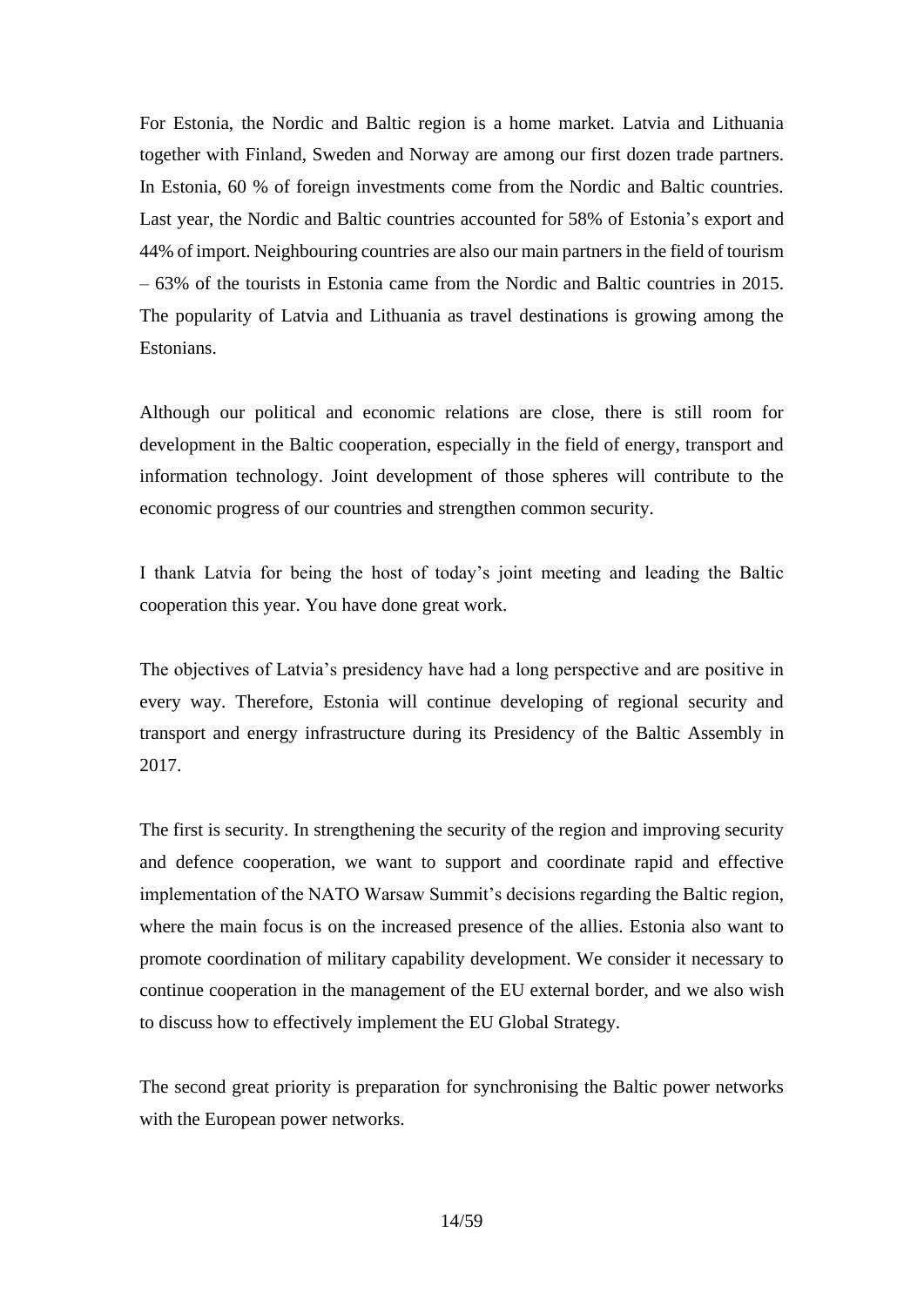Estonia's third priority is developing of transport connections. We work with the Connecting Europe Facility to implement the *Rail Baltic/ Rail Baltica* project. In order to make the construction of *Rail Baltic/ Rail Baltica* project as profitable as possible, we would like to closely involve Finland and Poland in the project.

Besides coordinating the Baltic cooperation, Estonia will also hold the Presidency of the Council of the European Union in the second half of 2017. Unlike Latvia and Lithuania, Estonia does not yet have the experience of presidency, but we are grateful that you have shared your experience with us, and we rely on the unity and effective cooperation of the Baltic States also during the presidency.

This presidency, too, will give us a possibility to deal with the issues that are important to us in the context of Baltic cooperation. Like the Single Market, digital market, esolutions and development of information society in different spheres of the EU policies, and also the Energy Union and stronger integration of Eastern partners with Europe. All of them have an impact that strengthens the welfare and security of our region.

It is natural that our most important and extensive cooperation in these issues is with our closest neighbours. Although large part of our cooperation takes place within the framework of the European Union, the Baltic cooperation will always be special. Estonia will do all it can to make this cooperation smooth and effective.

And finally, please allow me to stress the significance of cooperation in culture and education, and the importance of increasing mutual contacts between our people. I believe that the celebration of the  $100<sup>th</sup>$  anniversary of the independence of our countries in 2018 will provide lots of excellent opportunities for that.

Minister of Foreign Affairs of the Republic of Lithuania **H.E. Linas Linkevičius**  informed that several years ago, he was a member of the Presidium of the Baltic Assembly. Since, then much has changed. Nevertheless, the main aim has remained. The Baltic Assembly still is the most important platform for discussing issues important for the Baltic States. The Baltic Assembly raises the issues important for the Baltic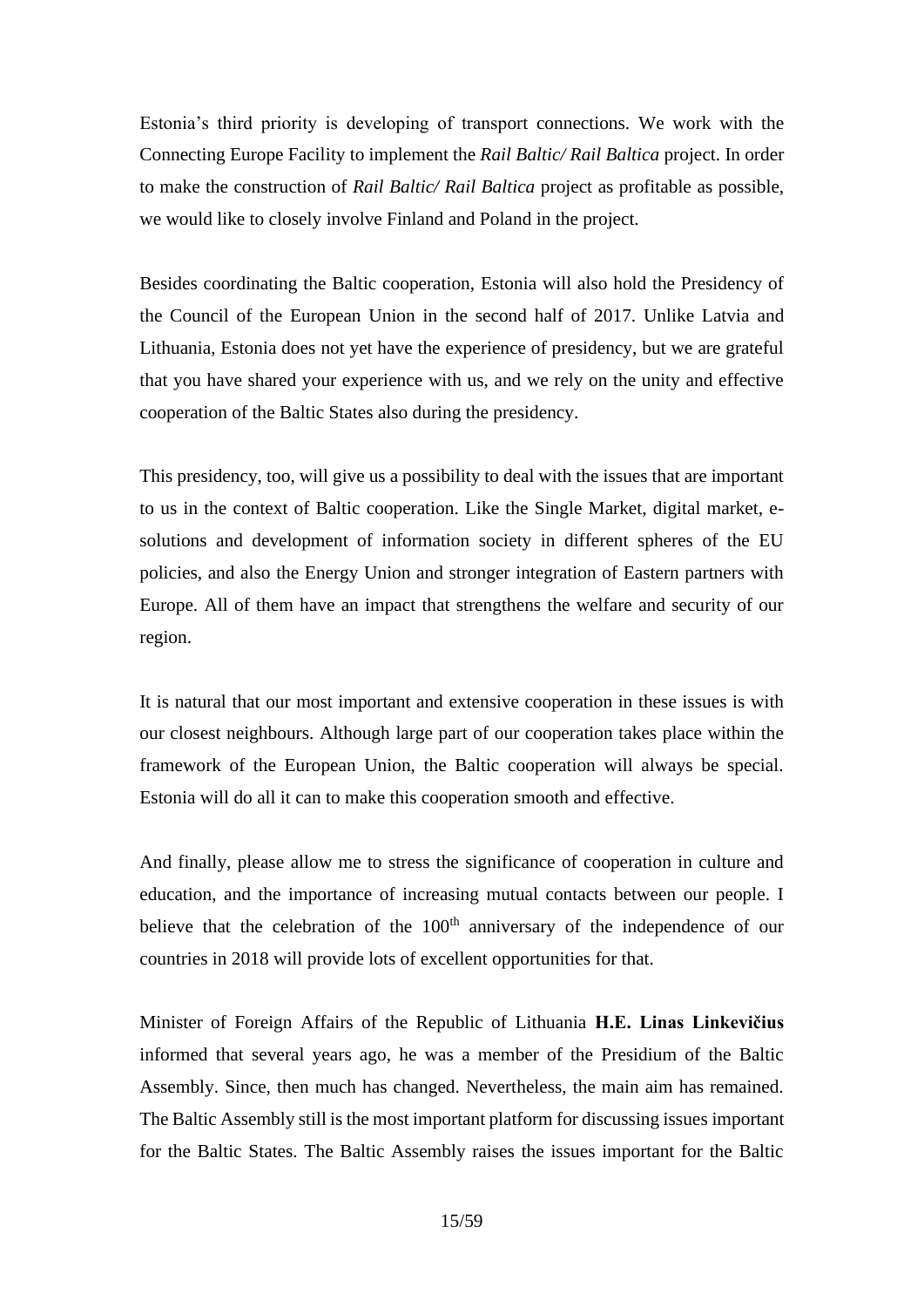States at regional and international level. The Baltic States do not face problems, the Baltic States face challenges.

In our continent, we can see different challenges and tests - migration, Brexit, Russians aggression against Ukraine, killings in Syria – are only some of them. These challenges are threats to global security and are closely related to the national interests of the Baltic States.

Therefore, it is very important to remember the things that unite us and make us stronger. Democratic institutions have a major role. Several days ago, during the visit in Hague, Dutch political party leaders informed that the government could not proceed with ratification of the deal, which the other 27 EU countries have already approved due to negative result of Dutch referendum vote against an EU-Ukraine agreement. It is a paradox and it means that the Baltic States also need to work to reduce the possible gap between the government institutions and people and the EU and people. People not only need to understand what parliamentarians do, but also need to support them. The Baltic States need to avoid situations similar to the one in the Netherlands. When minority dictates the majority and State becomes a captive of its people. People need to be respected and informed.

The resilience in the EU and in the NATO is critical. In future, the Baltic States will be forces to cooperate and focus on national security. The Baltic States have to achieve smooth implementation of the NATO Warsaw Summit decisions, because security of the entire continent depends on that. The Baltic States need to cooperate in the areas that are related to hybrid threats, coordinate tools, methods, attitudes, attempts to fight against propaganda and cyber-attacks against energy and critical infrastructures.

Many more tendencies need to be addressed. Recently, during the celebrations of 25<sup>th</sup> anniversary of the restoring diplomatic relations between Lithuania and Sweden, both members of parliament and journalists raised very crucial issues regarding the North Stream 2 and the NATO. It was discussed whether the company responsible for building the North Stream 2 is not in conflict with national priorities of Lithuania regarding the cooperation in the EU and the NATO. During these discussions, it was underlined that there is a possibility that in near future the Baltic States will lose the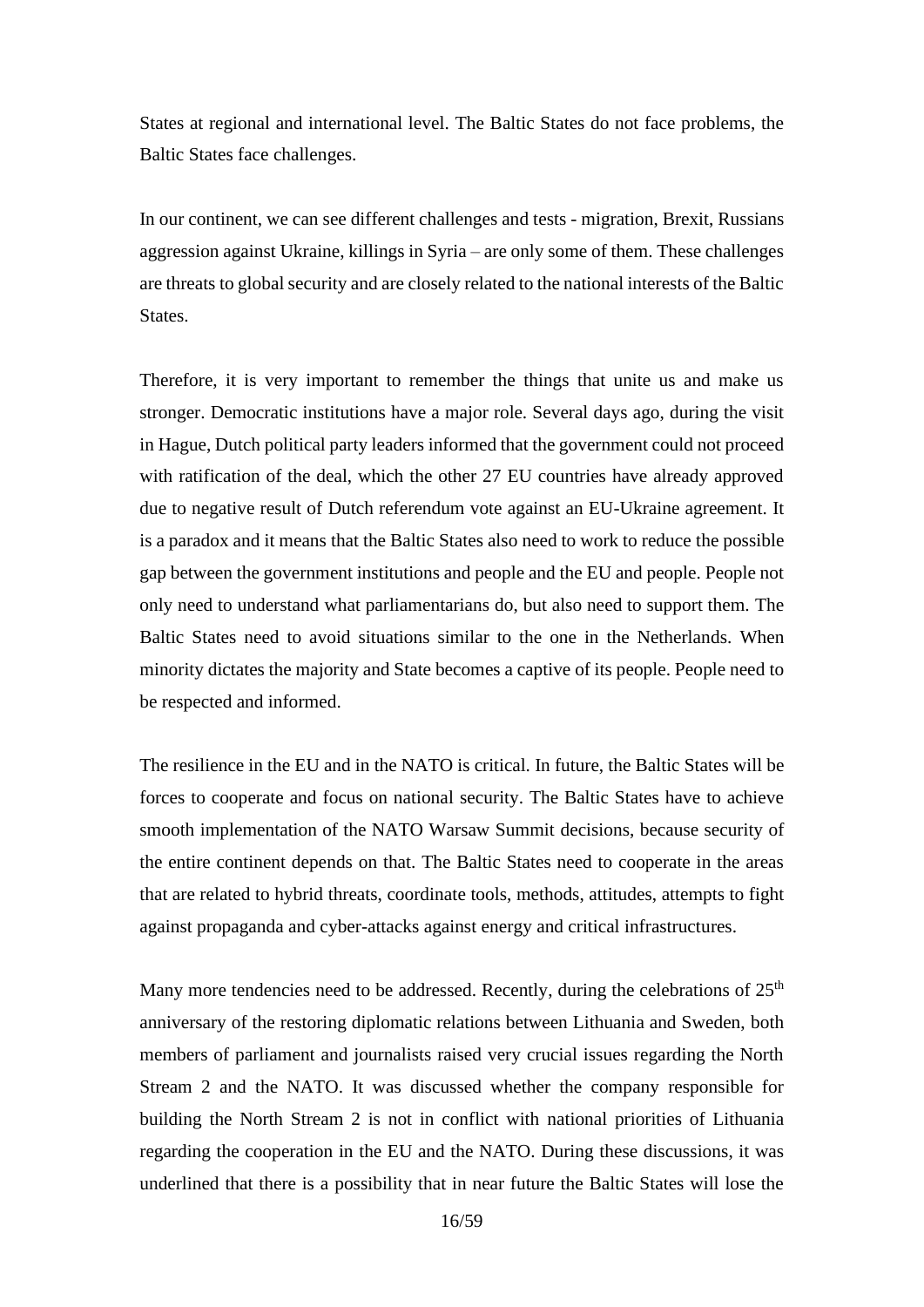UK, which currently is an ally. Therefore, it is our task to ensure that the UK do not distance itself. The UK is exiting from the EU, but not from the Europe and European security system and the NATO. This is an example, where the Baltic voice could be very important in discussions. The Baltic States need to advocate for the UK to remain active in addressing security issues. It is important that the UK continue being in favour about the Euro-Atlantic unity, because it will predetermine security situation and economic stability in the Unites States of America (USA) and Europe. Free Trade Agreement between the EU and the USA is at the very first stage. People need to be informed about it and understand what advantages or disadvantages it might bring. The Baltic States support for the Free Trade Agreement might come at holt.

Another important thing is to think in advance about the future of decision-making procedure, so that the Baltic States do not hinder it selves in terms of economic collaboration.

In terms of energy, H.E. Jürgen Ligi underlined such area as synchronisation of power systems, which will need joint support. The Baltic States will need a financing assistance from the EU, therefore governments and parliaments of the Baltic States will need to continue joint efforts. Energy is like a blood system, than within the body can be independent system but if the system is dependent on something the situation changes. The Baltic States have experience the situation where they are dependant in energy sector, fortunately, this has changed. Lithuania is proud to have the LNG terminal and will have other links to similar energy system.

The problem of nuclear terminals have no borders, although geographically it is more close to Lithuania. Owners of nuclear terminals need to abide international standards and safety requirements. Therefore, Lithuania asks for understanding and support from Estonia and Latvia. Construction of multi-reactor nuclear power plant project in the Astravets, which is in violation of many international standards and principles. This is one of the topics, which relates not only national but also regional and European problems. Therefore, the voice of members of parliaments should be clear.

President of the Baltic Assembly **Jānis Vucāns** informed that in the end of August 2016, the Baltic Council of Minsters submitted written answers to the questions posed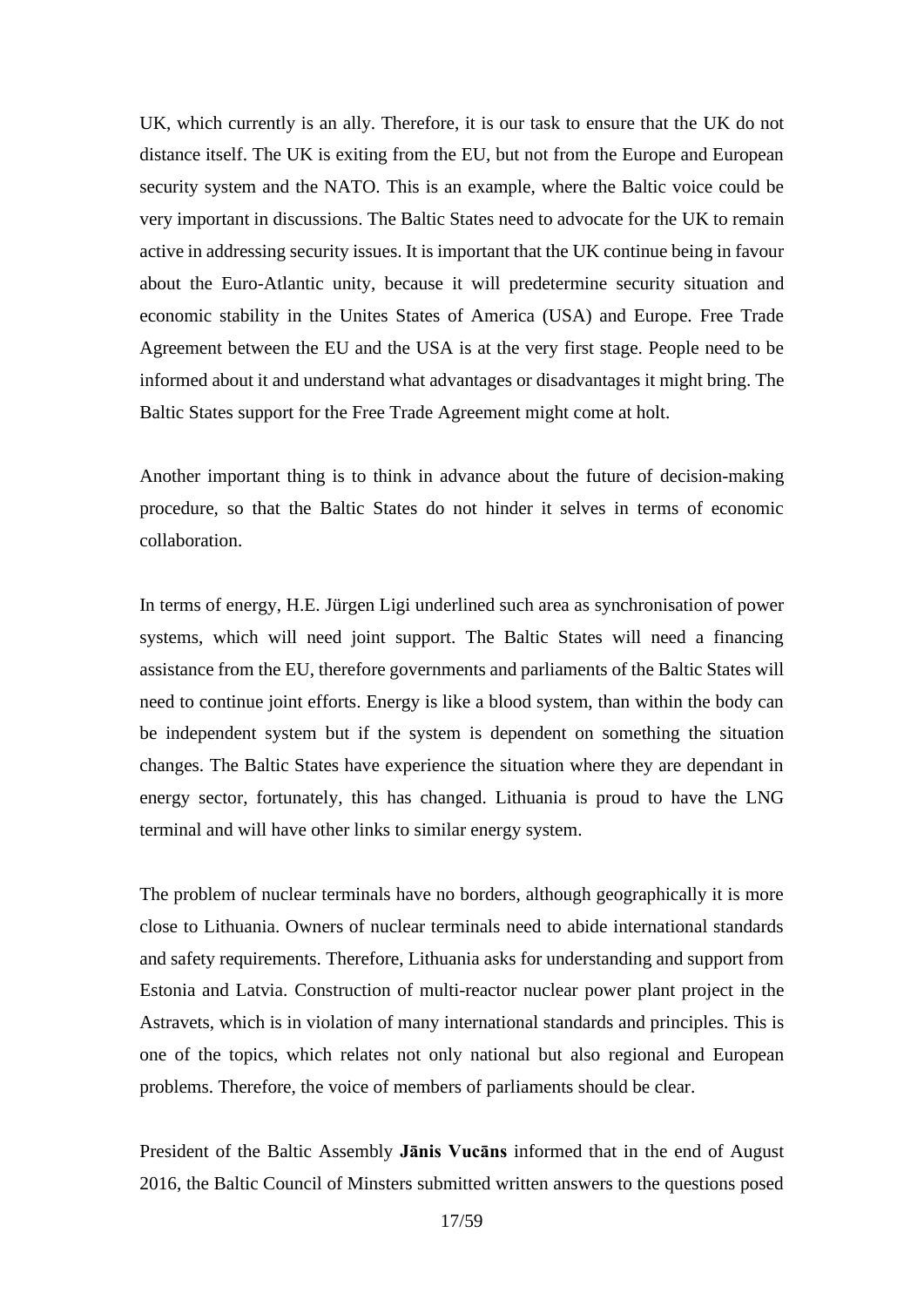by the Baltic Assembly. However, some of the questions that have been posed were not sufficiently answered. Therefore, parliamentarians will use the possibility and address some issues during the time allocated for discussions.

## **Discussion**

Member of the Legal Affairs and Security Committee of the Baltic Assembly **Kārlis Krēsliņš** noted that the 21<sup>st</sup> century is an interesting period of time. People often say that this is a flowing period where people, goods and services are flowing where it is the best. EU politicians do not change their messages.

The State tries to ensure equal level of welfare for every family. In Latvia, there is Riga where the level of welfare is higher, but in cities such as Daugavpils situation is not so bright. In the EU, the average level of welfare is higher. The EU funds help implement various programs and measures through put the EU to reduce the inequality between the regions. However, States not always succeed.

In regard to migrants, there are migrants seeking for better life and work conditions. Nevertheless, this is the decision of each country on its own whether to accept migrants or not.

According to the UN Regulations, there are no occupied territories. As long as there are no occupied territories in a country, the migrants should remain in their own countries. As regards to civil upheaval, it needs to be combated by internal task forces. Historical examples are the moving of the monument in Estonia or the January uprising in Riga. It is difficult to deal with political changes, therefore there is a need to eliminate the political actor with indirect influence from outside forces. It needs to be understood that people leaving their country with no apparent reason are emigrants, not refugees. It is not possible to ensure equal level of security around the world. Therefore, the only thing to do is to try to decrease the threat to the life's of people. This should be one of the main goals of the UN. Countries should agree on such procedures and measures to ensure that the NATO could perform on behalf of the UN to ensure peace around the world.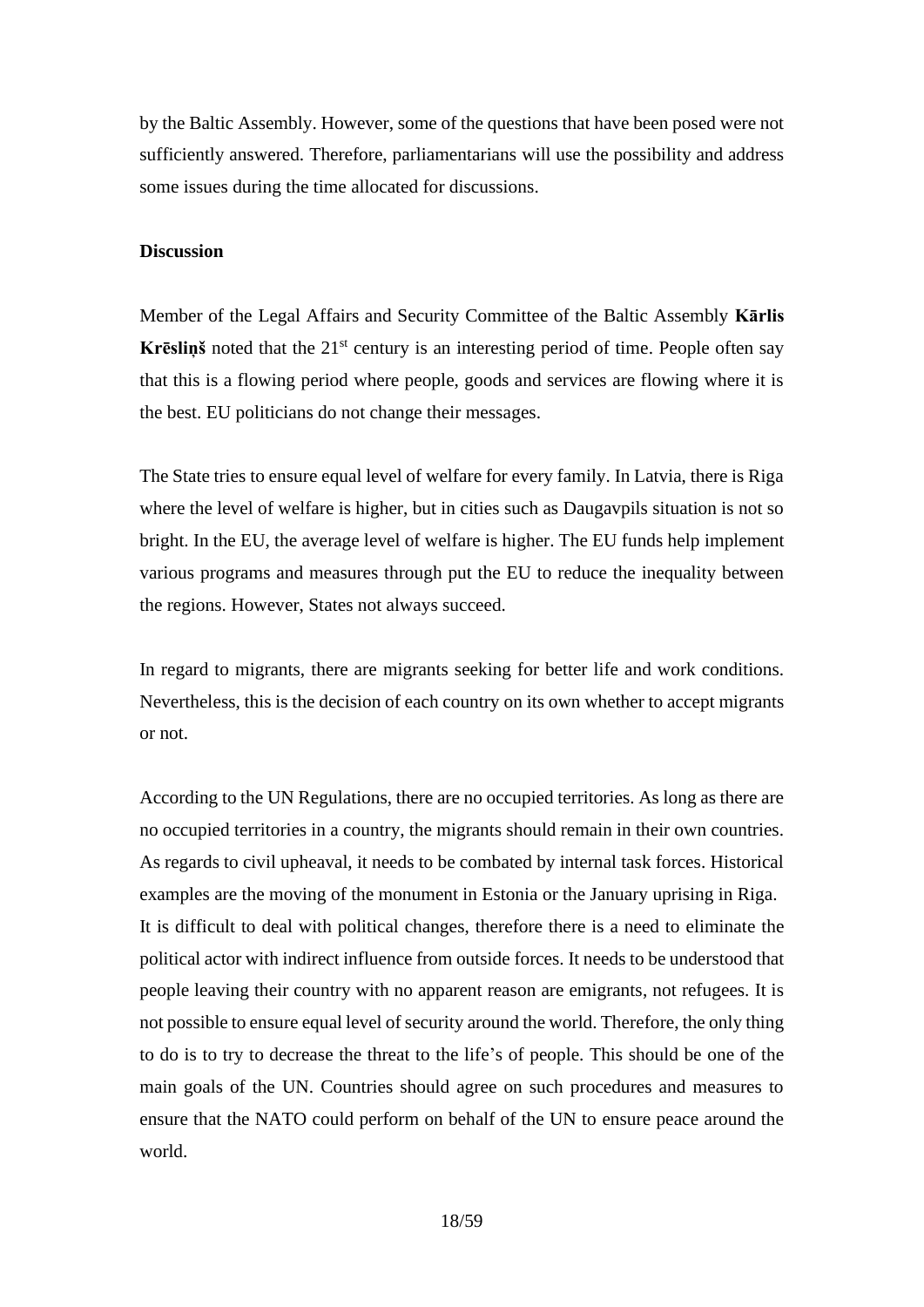He asked about the opinion of the Ministers of the Baltic States regarding refuge and migration crisis.

Chair of the Legal Affairs and Security Committee of the Baltic Assembly **Jānis Ādamsons** noted that in mid-90's joint understanding about security and defence was more in line than it is today. The Baltic States established the Baltic Battalion, which had joint objective. Today, during the Committees meeting it was discussed that it is time to return to idea of establishing the Baltic Brigade.

In regard to joint procurements, in 2013 within the framework of the meeting of the Baltic Assembly it was agreed to initiate a joint procurement for armed vehicles. Parliamentarians and ministers from Estonia and Lithuania agreed, unfortunately H.E. Edgars Rinkēvičs banded this procurement. In the end Latvia bought used armed vehicles.

There is a need for global understanding of a term "terrorist", because the situation where one person is recognised as a terrorist in one country, but is not recognised in another should be avoided.

The Baltic Assembly adopted in its  $32<sup>nd</sup>$  Resolution to establish a joint cybercrime combating centre in Riga. This should not be confused with cyber security centre. He asked when and whether such joint cybercrime combating centre will be established in the Baltic States. He informed that during the 34<sup>th</sup> Session of the Baltic Assembly, he asked whether there is a research why people from the Baltic States join radical movements from another countries, such as Islamic State.

Chair of the Economics, Energy and Innovation Committee of the Baltic Assembly **Atis Lejiņš** asked about the North Stream 2 project development in the Baltic States. He asked about the position of the Baltic States in regard to war in Syria and its development.

Chair the Baltic Council of Ministers, Minister of Foreign Affairs of the Republic of Latvia **H.E. Edgars Rinkēvičs** informed that in regard to question by Kārlis Krēsliņš about the issue of migrants and refugees is clearly defined in international law and in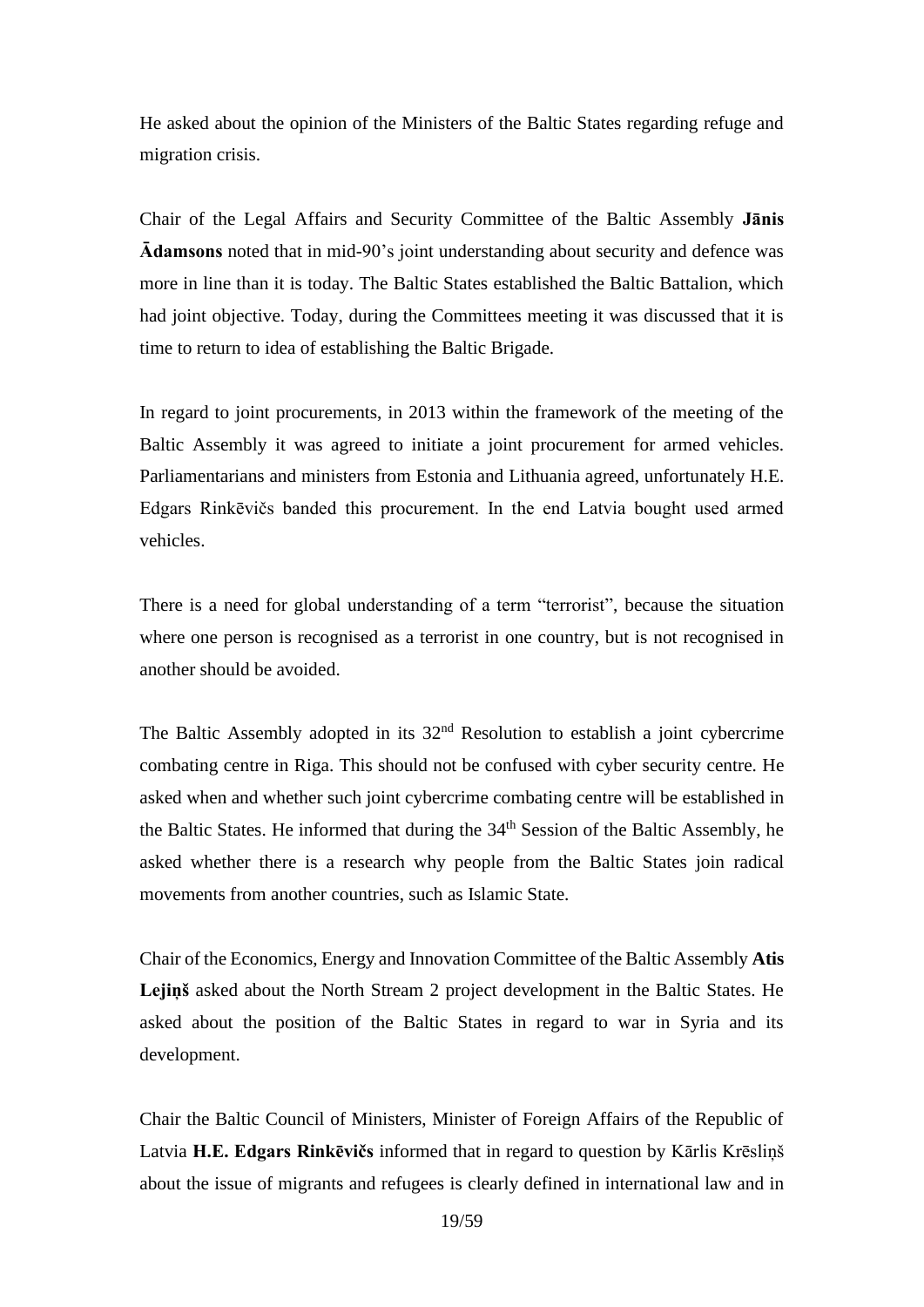domestic law. The terms "refugee" and "migrant" are separate. There is also specific procedure to follow in order to grant the status of refugee. People receive asylum only if they comply with specific criteria's according to procedure. Last year, Europe experienced a wave of migration where people intentionally lost their passports or actually lost passports. Thus people that were not eligible for asylum, tried to prove that they come from Syria or other conflict zones. Therefore, it was difficult to separate people and understand who does qualify for asylum and who does not.

Another issue was to understand what to do with those people who do not qualify for asylum in the EU. Because, other countries also refused to receive these persons. Recently, the situation is improving due to decisions taken within the EU by the Foreign Affairs Council and Defence Council. Nevertheless, there is still a room for further improvement. The Baltic States have quite efficient system to deal with these issues. The Baltic States have taken active part and have sent experts to Greece and Italy to assist their governments to deal with migrants.

In regard to question by Jānis Ādamsons about increasing number of citizens of the Baltic States who join radical Islam movements, data received by security agencies is still being analysed. According to received information about Latvian citizens identified as participants in radical Islam movements, it is difficult to classify it as a new trend. These persons are mostly youth, who have not been able to find their place in society and who through social networks have come into contact with "head hunters" from other European countries. Unfortunately, this has been connected with some negative situation at home that has played its role in decision-making process.

Nevertheless, there is not data that would indicate the situation as a wide spread trend of Latvian citizens converting to Islam. Colleagues working with social integration should analyse these issues.

In regard to cyber-crime combating centre, this issue has been discussed by competent authorities. The main issue, which is currently discussed relates to the effectiveness of establishing such centre and whether the responsibilities wouldn't overlap with competence of Interpol and the EC3 and whether such cooperation would give added value to the law enforcement agencies of the Baltic States. It is expected that soon a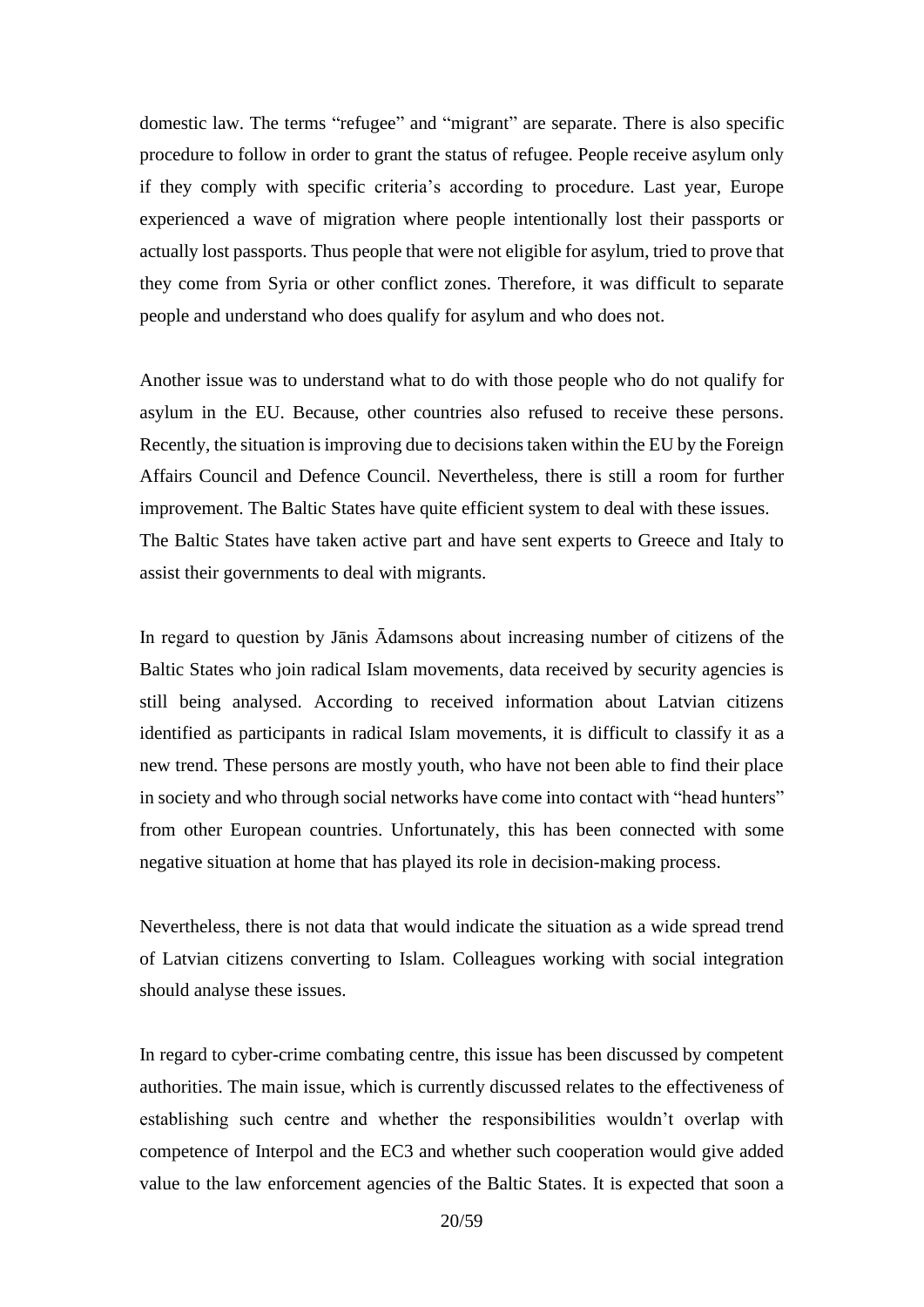decision by responsible experts regarding establishment of cyber-crime combating centre will be made and experts will be able to report on the issue to the Baltic Assembly.

H.E. Linas Linkevičius already outlined the position of the Baltic Council of Ministers in regard to Nord Stream 2 that any decision about energy systems need to be taken in accordance with general position of the EU.

Situation regarding Syria has been in depth discussed during recent meetings in the EU. Members of the EU have not taken the "back seat". Although, the Members of the EU are unanimous in defining the situation, there are still discussions about how strong the position should be taken. Western media has reported wrongly that the EU is not continuing sanctions against Russia, which is not true. This issue was simply not in the agenda of the meeting by the Council of Europe. Discussion about how active the EU involvement should be in the resolution of the situation will be continued. Obviously, the EU must take a strong position on this, however several Member States wish that the EU would take a different position. Without no doubts, the position of Latvia is that the EU should take even more active involvement.

Minister of Foreign Affairs of the Republic of Estonia **H.E. Jürgen Ligi** noted that the refugee crisis is the most serious crisis in Europe and it must be handled with full energy. The Europe did not understand it a year ago and therefore changed its policy. Estonia will work to fulfil its obligations and according to plan has received 16 refugees. Refugees have been provided with social guarantees and appropriate life conditions. Currently, refugees are living in Estonia. They are not leaving Estonia, but, hopefully, one day they will leave to return to their home countries. Europe needs to deal with causes of migration and has to strengthen its borders. The critical issue is agreement with Turkey.

Estonia has specialised on cyber-crimes and has the NATO Cooperative Cyber Defence Centre of Excellence in Tallinn. Estonia is fully aware about the seriousness of cyber danger. Cyber-crimes can cause the same damage as conventional war. The persons behind last cyber-attack on USA still are unidentified, but the damage caused created economic destabilisation.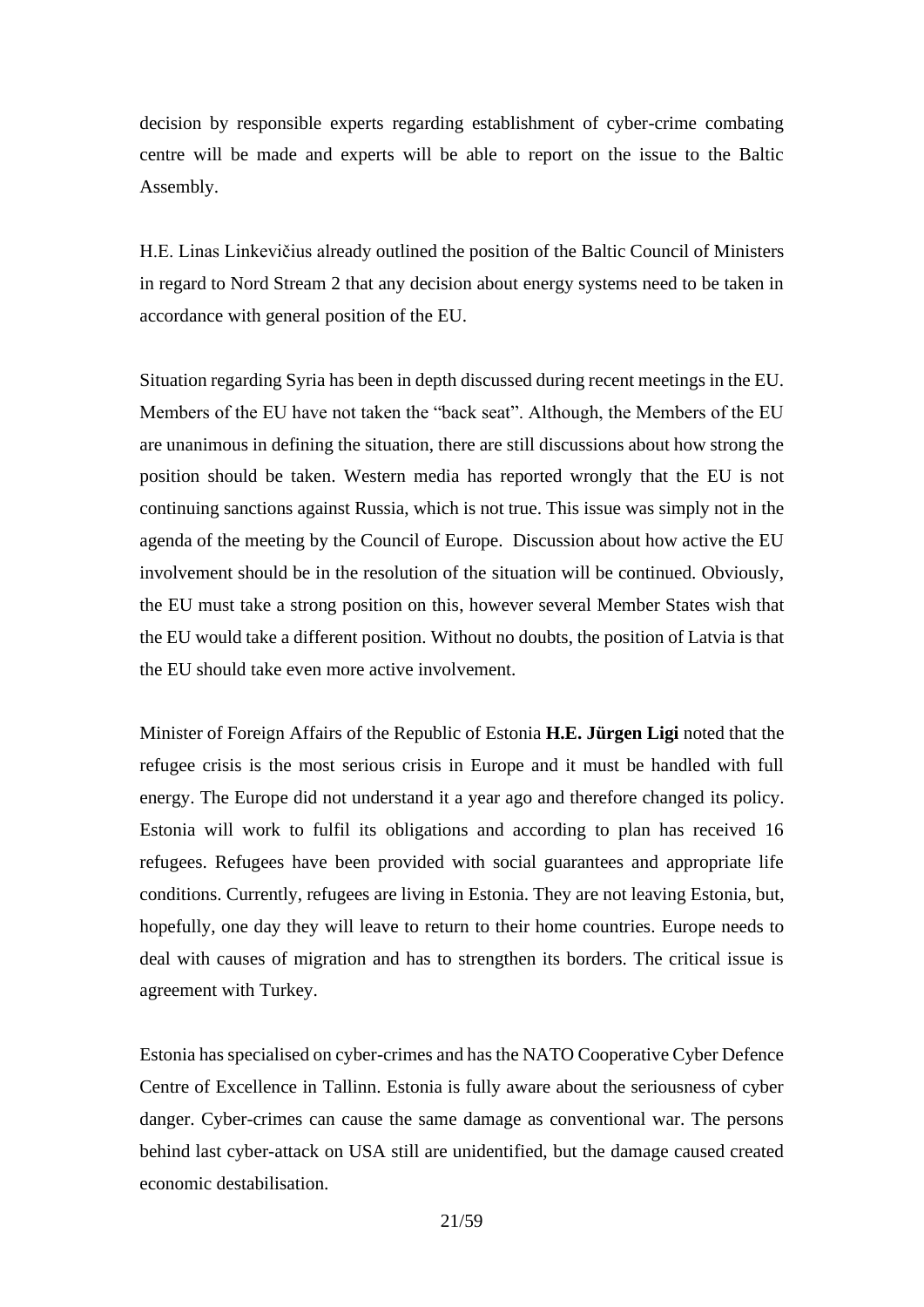Events in regard to radical Islam movements remind that internal security issues are as much important as external security issues. Nevertheless, each country need to discuss the possible causes for such radicalisation and keeping Islam moderate.

In regard to situation in Syria, decisions need to be more decisive and Russia need to be included in all conclusions. Additional difficulty is the problem with delivering humanitarian aid for those in need. Schools, hospitals and event humanitarian aid vehicles have been bombed.

The Nord Stream 2 is a geopolitical project for Estonia that does not have economic explanation. This is another possibility for Russian domination in energy market and making Europe dependant on one source of energy. It is not in accordance with European Energy Union and accepted Energy Policy. The Baltic States have done a lot to diminish dependency on Russia's energy market and geopolitical ambitions.

Minister of Foreign Affairs of the Republic of Lithuania **H.E. Linas Linkevičius**  underlined that the Baltic States have not experience any migration flows. However, the Baltic States cannot be neutral and stay aside when other EU neighbours need to deal with this issue. The Baltic States need to show solidarity. There are different problems and different sensitivities, but if the Baltic States will not show solidarity to other Member States, they will not receive it in other issues either. The Baltic States need to distinguish between refugees and economic migrants. It has not been done yet. The messages were not clear and were not understood. Recently, during a working visit to the centre for refugees people revealed they stories about political situation in their home country. These stories were difficult. People shared their perspectives and informed that their aim is to learn German language and later move to Germany. This is the reality. Nevertheless, the Baltic States need to implement their obligations and at least fulfil minimum of requirements. The number of people that will be accepted to the Baltic States is the very minimum and will not create dramatic demographic changes. The most important thing is to show solidarity.

In regard to Nord Stream 2, it is not a commercial project and is not created by economic reasons. The capacity of the Nord Stream 1 is not even fully used. This project also does not have nothing common with diversification of energy. This project will increase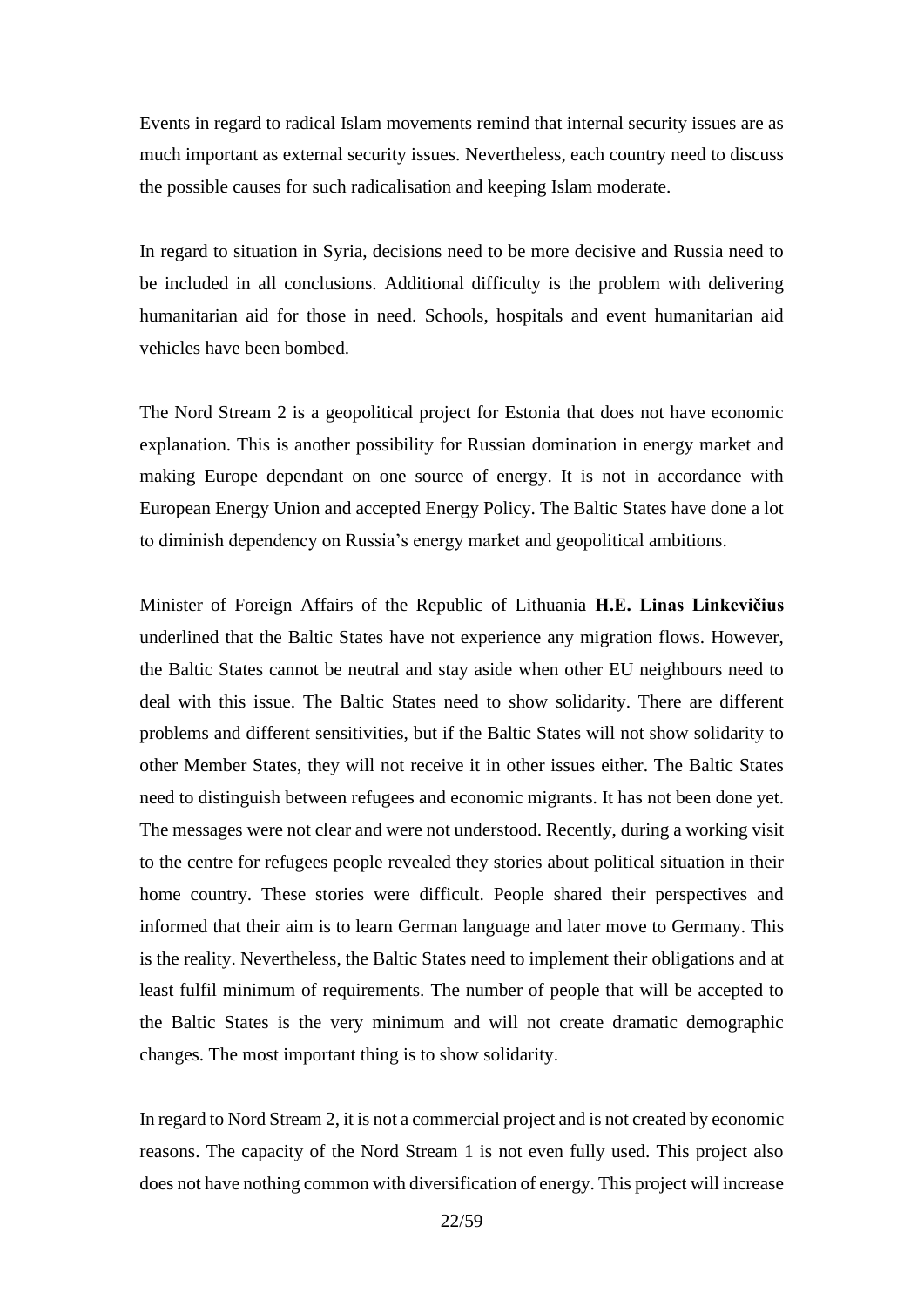dependency on one single energy source. It has nothing common with Energy Union principles. Moreover, it is almost impossible to stop this project. Therefore, it is important that parliamentarians of the Baltic States share the same position and willingness to comply with the EU policy and rules. It could be possible to apply some rules such as the rules for third countries that could be applicable to this project. It is expected that not everyone will be satisfied, but it is not the task of the Baltic States to please someone. The Baltic States need to show their position.

In regard to cyber-crime combating centre, experts should present their advice. However, it is more efficient to use the existing capacities and not accumulate next centres. National capabilities need to be improved. It is not practical to establish different centres, which are all working with similar issues.

The common position of the Baltic States is important also in regard to situation in Syria. The Baltic States are not engaged in this situation, but some players in Syria are engaged in the Baltic region. It is not possible that Russia make military incursions in Ukraine and creates peace elsewhere. Unfortunately, some countries are were not convinced about the performance of Russia in Ukraine but they opened their eyes due to Russia's performance in Syria. The EU could position itself better. During last meetings in the EU, countries only discussed the issue and expressed their concerns. Currently, credibility of all the international community is undermined including the EU and the NATO. For that reason, the voice of parliamentarians is very important. The Baltic States need to be consistent. Although, no one favours the sanctions, they should not be lifted.

President of the Baltic Assembly **Jānis Vucāns** informed that the Baltic Assembly together with the Baltic Council of Ministers have elaborated on the 22<sup>nd</sup> Baltic Council Joint Statement and closed the session.

*Joint Statement of the 22nd Baltic Council was signed.*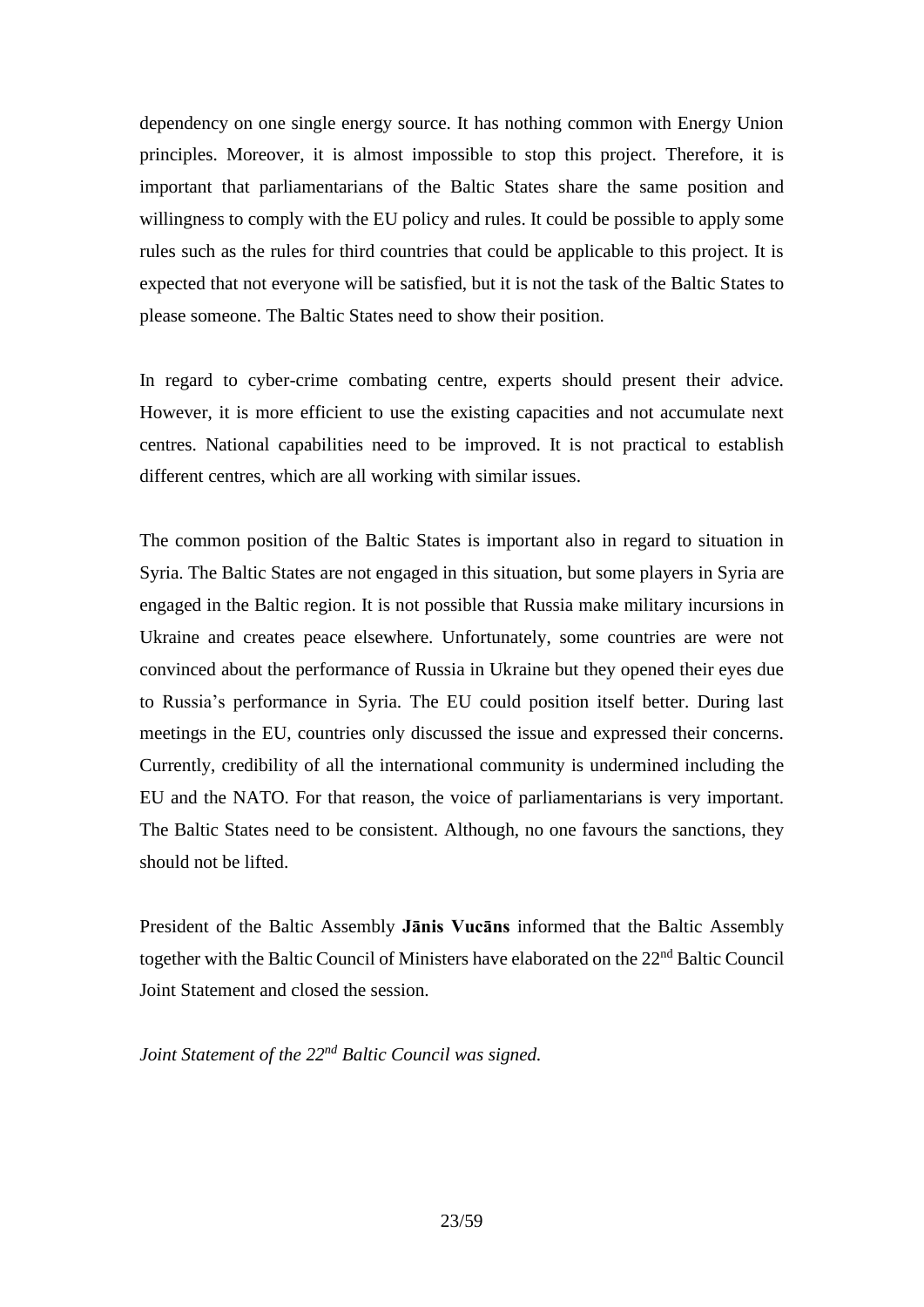#### **Addresses by foreign delegations and guests**

Chair of the Swedish delegation to the Nordic Council **Hans Wallmark** noted that after one month Presidiums of the Baltic and Nordic countries will met in the Nordic Council's Annual Summit in Iceland. This year, the Baltic Assembly and the Nordic Council will celebrate 25 years of cooperation.

The Baltic and Nordic countries share one sea, common history and common values. Economies are strongly interconnected. The Baltic and Nordic countries share also the same security challenges.

During last years, in the Nordic Council intense discussions were held on such issues as defence and security policy. During Cold War, it was almost like taboo, but today it is on the top of the agenda of the Nordic Council. In the centre of these discussions is the security challenges that are shared with Estonia, Latvia and Lithuania.

As sisters and brothers we can join and celebrate that the Baltic States 25 years ago regained their freedom and independence. Iceland is proud for being the first, which recognized the Republic of Lithuania. Sweden was the first to re-establish an embassy in Vilnius. The Baltic and Nordic countries together is Baltic-Nordic entity of wealth, openness and democracy.

The illegal annexation of Crimea, clashes in the Eastern part of the Ukraine that have caused a death of ten thousand people and twenty thousand were wounded. The deployment of missiles, high frequency military number of incidents in the neighbourhood all of that shows that international society face new security challenges. The situation has changed to the worse. The Baltic and Nordic countries follow the same course even if the countries take different approach in regard to membership in the EU and the NATO. Nevertheless, the work is coordinated. Inside the EU it is important to show unity and agree upon common cause. That means continuing with sanctions against Russia after illegal annexation of Crimea, it means support for democratic forces in Ukraine and it means better and deeper cooperation together with the NATO that after the Warsaw Summit even more stresses the issue of common security. It also means more military drills together in the Baltic Sea region.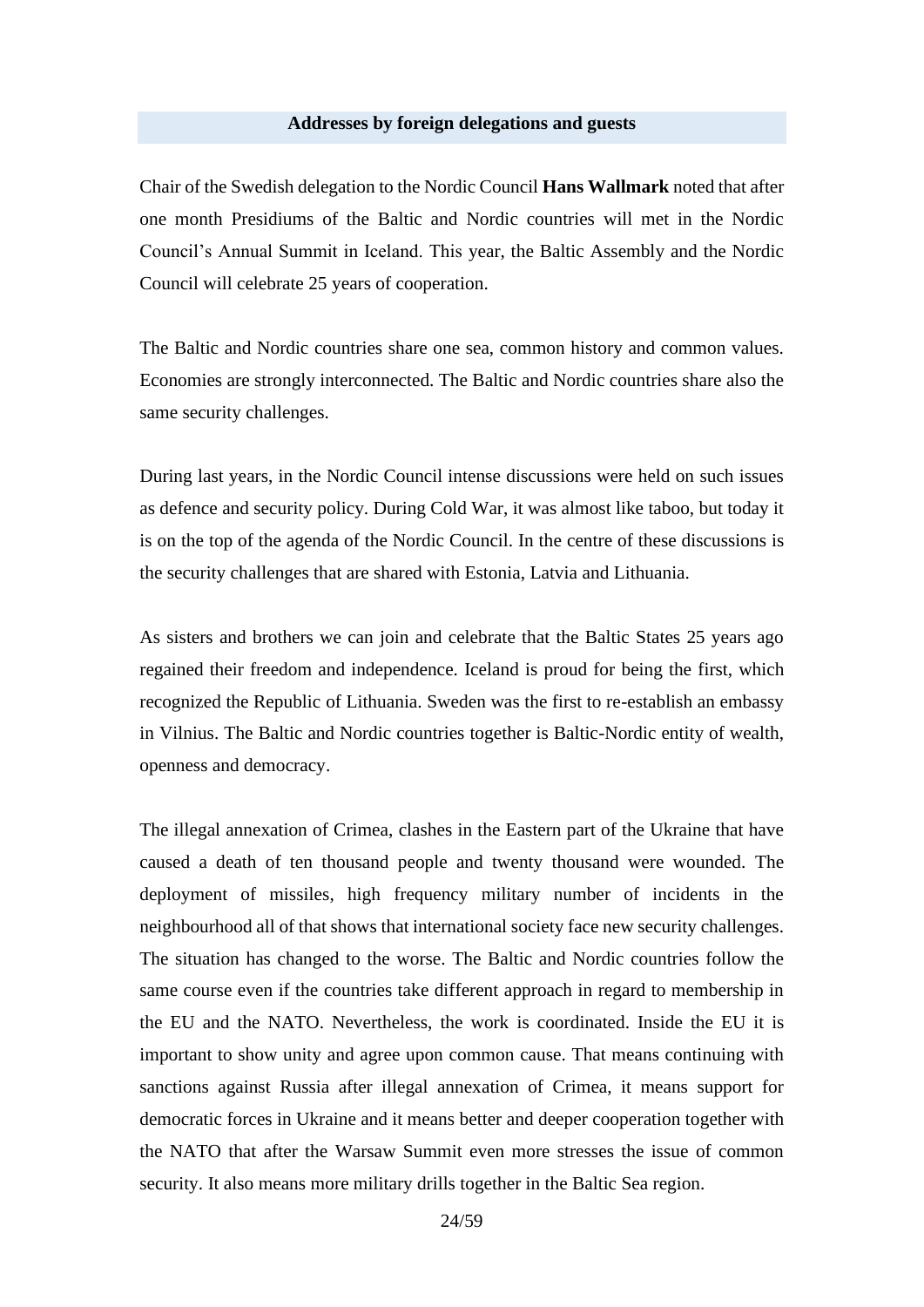Some weeks ago, the Nordic Council of Ministers arranged an interesting seminar about Nordic Defence Cooperation (NORDEFCO). The NORDEFCO structure includes political and military cooperation levels and is open also for the Baltic friends. Researcher of seminar proposed to discuss security and open it for enlarged cooperation with the Baltic States. It is logical to listen to such proposals. The Baltic Centres of Excellence shows the today's and future challenges. In Tallinn is located the NATO Cooperative Cyber Defence Centre of Excellence that is very relevant after cyberattacks just week ago. In Riga is situated the NATO Strategic Communications Centre of Excellence that introduce the Nordic countries with new forms of danger. In Vilnius is located the NATO Energy Security Centre of Excellence which raised new discussions about the North Stream 2 and introduced with new challenges that could also be seen in a form of energy.

The Baltic and Nordic countries share friendly ties, common history and common values as well as future challenges. It gives strengths.

Member of the German Bundestag, Parliamentary Assembly of the Organisation for Security and Co-Operation in Europe (OSCE PA) **Jürgen Klimke** presented a supplementary item of report about the Baltic Sea cooperation adopted by the OSCE PA in Georgia in July 2016.

The close cooperation in the Baltic Sea Region has a great asset rooted in a common history. The Hanseatic town network across the Baltic Sea States that has secured the economic prosperity and region for centuries. Even today, the cooperation in the Baltic region is close. However, it seems to be at risk. Against this background the OSCE PA item has many significant points that need to be underlined.

These points are: 1) youth exchange; 2) conflict monitoring in the Baltic Sea Region; 3) cooperation with other entities in the Baltic Sea region.

Youth exchange in the Baltic Sea Region is very important, cross-border exchange through long-term exchange, schools, university partnerships can contribute the learning process and reduce prejudice. The contacts from youth exchanges, through new experiences and learning from other cultures, formation of networks beyond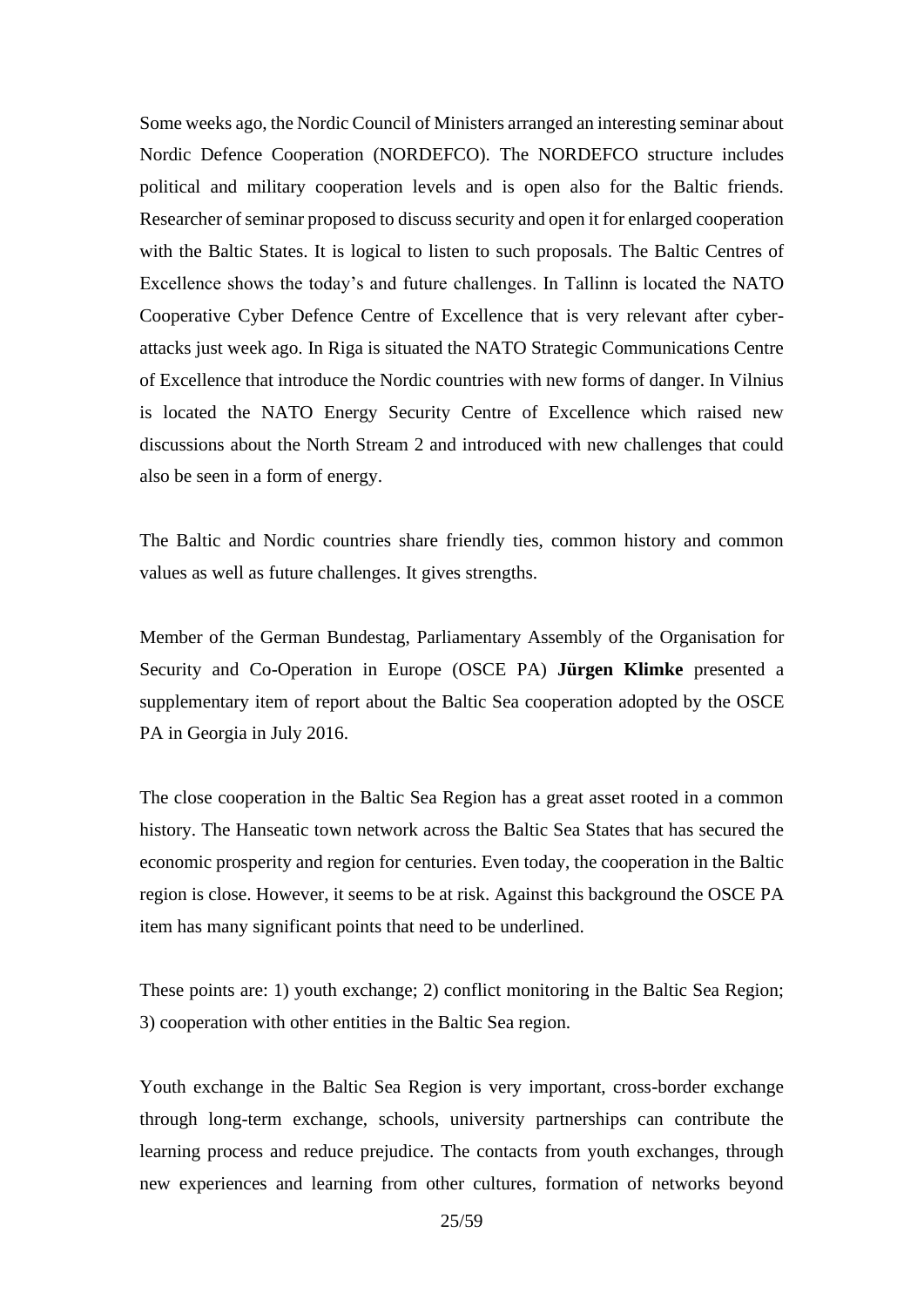national level are very important for better coexistence. Youth exchange is the best way to understand the other side. Youth exchange teaches not only tolerance but also acceptance. While there are numerous exchange programmes within the Nordic country, there is hardly any youth exchange in the entire Baltic Sea Region.

Increase of serious conflicts in the Baltic Sea Region has negative impact. The different movement of ships and aircrafts by different parties is evaluated differently. Therefore, proper monitoring of conflicts in the Baltic Sea Region would ensure more rapid and efficient response to specific security events. Genuinely, there is more than ever the need to create conversation formats, implement and monitor armistice and establish confidence-building measures. It would be useful to set a multilateral monitoring agency of the Baltic Sea Region.

The OSCE PA promotes the coexistence, because regional issues can only be discussed with involvement of all stakeholders. For this reason, the OSCE PA with mentioned supplementary item encourage States around the Baltic Sea to take closer look on decisions of the Baltic Sea Parliament and the Baltic Sea Parliamentary Conference. The Baltic Sea Council meetings should take place at ministerial level. Furthermore, the OSCE PA supports the Resolution of the  $24<sup>th</sup>$  BSPC and joint management of the refugee crisis. Adoption of Resolutions is an important step and national parliaments and governments are required to implement them.

Positive feedbacks have been received from Poland and Sweden, which are willing to implement important aspects of supplementary item at national level. Support of the Baltic States on the supplementary item would be much appreciated by the OSCE PA.

President of the Baltic Assembly **Jānis Vucāns** informed that in 2016, Latvia simultaneously held a Presidency in the Baltic Assembly and in the BSPC.

Current Chair of the BSPC Carola Veit have addressed the Session of the Baltic Assembly by the following words.

*President of the Baltic Assembly Jānis Vucāns presented address by Chair of the BSPC Carola Veit.*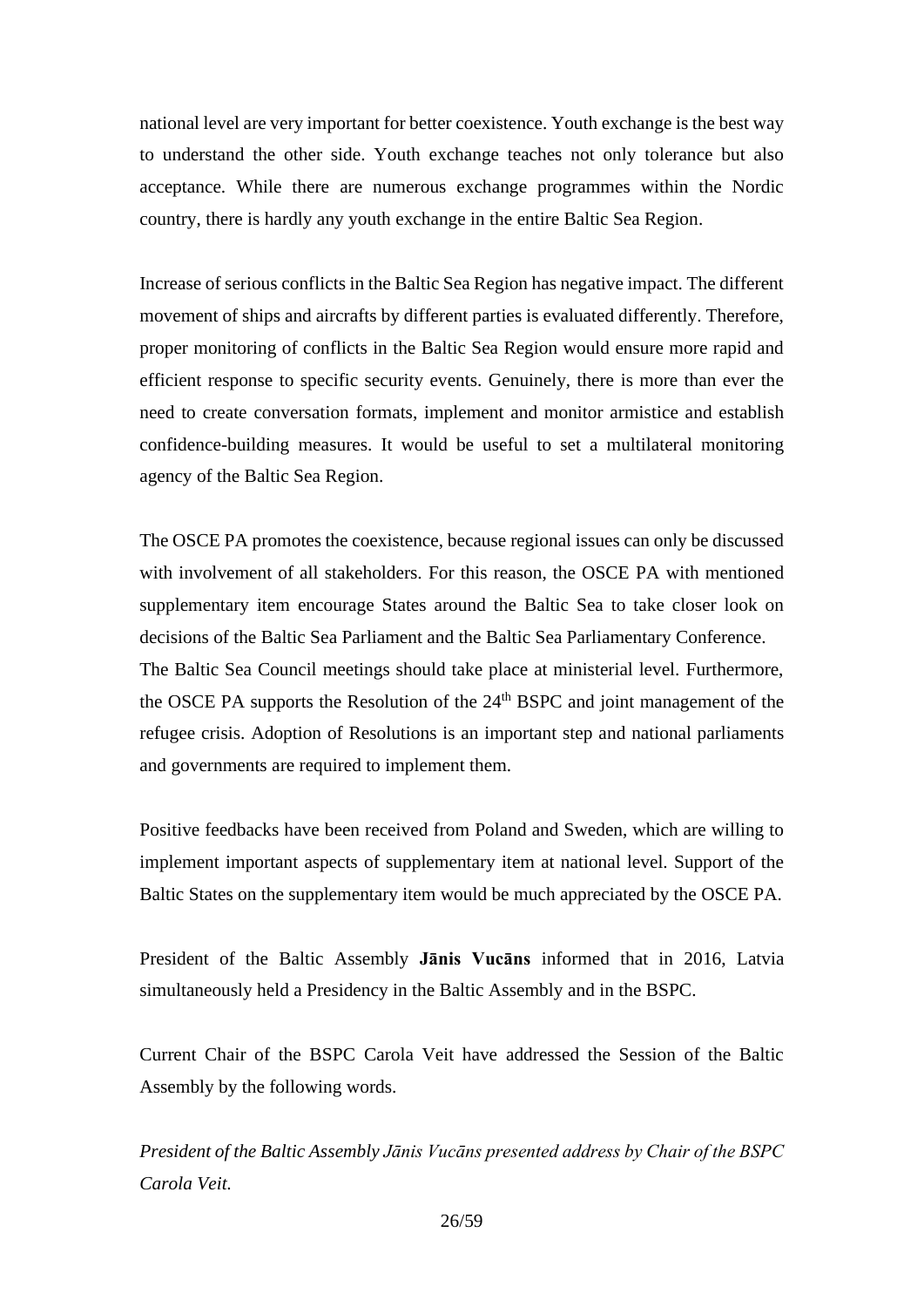The cooperation between the Baltic Assembly and the BSPC has been and still is a true success story. Our partnership has always been a very close and efficient one. This was apparent, when the 25<sup>th</sup> Baltic Sea Parliamentary Conference held its celebrations two months ago in Riga under the Presidency of Latvia. The simultaneous presidency guaranteed that the topics of mutual interest found their way to our agendas.

The Baltic Assembly and the BSPC benefit from a very close cooperation between parliamentarians, supported by the organisations' secretariats. This includes that members of the Baltic Assembly are at the same time members of the Standing Committee of the BSPC and are very intensely involved in the work of the BSPC Working Groups.

The most prominent example is the President of the Republic of Latvia, who was very much involved in the work of the BSPC and who was also Chair of one of the BSPC Working Groups.

Mutual understanding, support and help, trust, and in some cases also friendship are the fundament of our cooperation. Apart from the acting people, essential message is that very often we have the same goals and the same objectives. The Baltic Assembly and the BSPC work on identical or similar topics, we have similar priorities.

This applies not only to the work programme under the Latvian Presidency, where we focused on high quality education and labour. This applies also, inter alia, to environmental affairs, to maritime issues, to energy, to social and health care and to human trafficking.

The Baltic Assembly and its parliamentarians are very active players in the BSPC, who intensely support national governments providing detailed feedback about the implementation of the BSPC's calls for action. Nevertheless, the Baltic Assembly and the BSPC have not only common goals and objectives, but also have the same vision.

Vision to have a peaceful and free Baltic Sea Area. This was main vision in 1991, when the Baltic Assembly and the BSPC began common parliamentary work. And this is not less important in these days.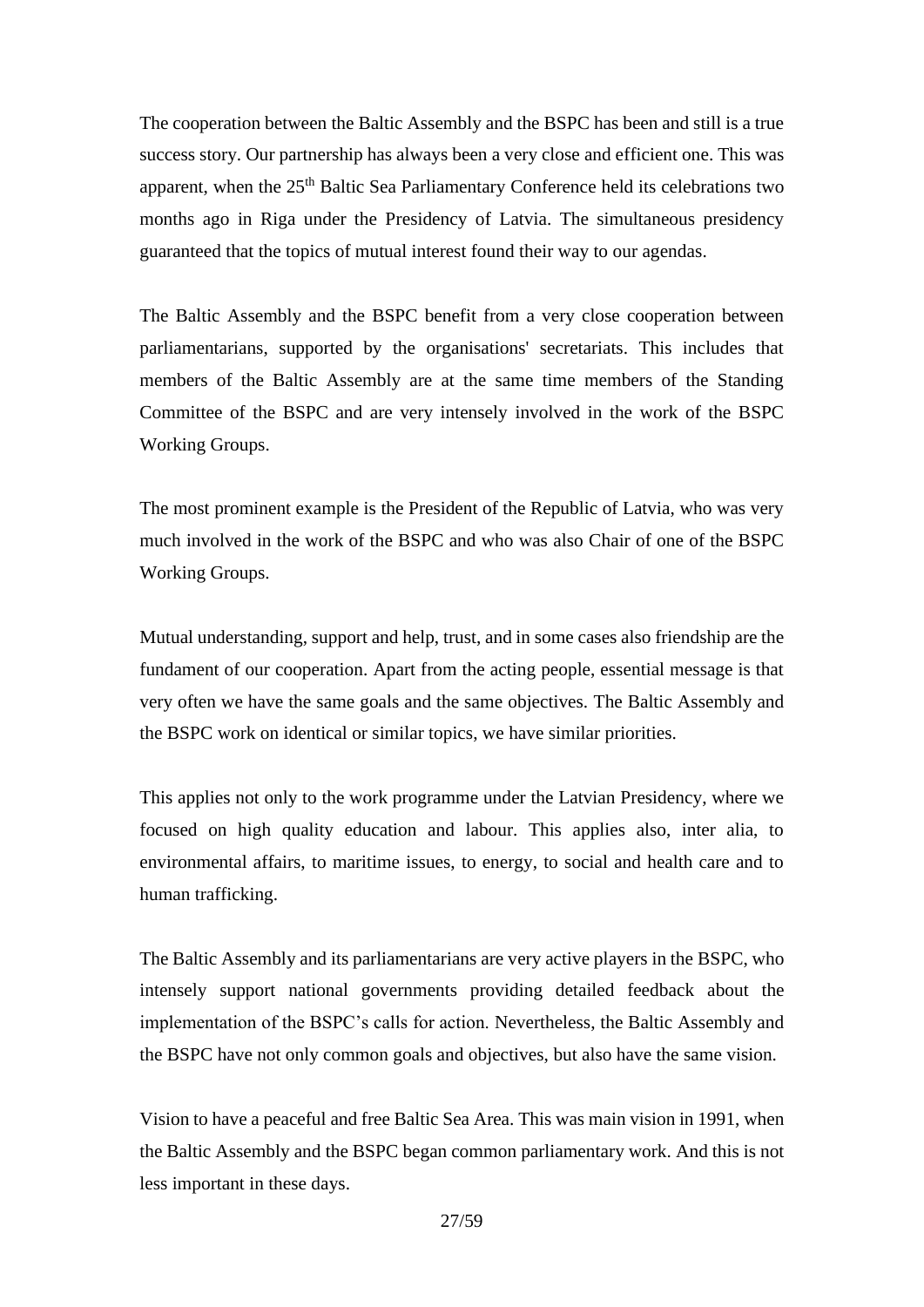It is more important than ever to follow our guidelines, to follow our principal basis, which is dialogue to get over critical and tense situations: BSPC wants to be a platform for cooperation, for commitment and for competence in political dialogue of parliaments, governments and civil society in the Baltic Sea Region. And we have maintained this political dialogue in difficult times at our meetings and conferences.

Let's try to keep on with our dialogue. Let's try to find peaceful solutions.

The BSPC want to have a prosperous development of the whole Baltic Sea Region, and want to ensure equal living conditions. Let's go on working on their realisation during the next 25 years, in close cooperation, with all our energy, with all our commitment, with all our competence.

# **Continuation of the 35th Session of the Baltic Assembly**

# **Session 1 Migration and EU external borders management: New challenges and joint solutions for the Baltic States**

Vice President of the Baltic Assembly **Helir-Valdor Seeder** opened the first thematic session about migration and EU external borders management. During this session challenges and joint solutions for the Baltic States regarding migration, closer cooperation of border guard services and protection of borders will be discussed.

This year, these issues were on the agenda of the Legal Affairs and Security and Education, Science and Culture Committee of the Baltic Assembly. He extended his appreciation to members of the relevant committees for their active contribution for fostering coordination of activities of the Baltic States in this field. Members of the committees have submitted also recommendations for the Resolution regarding the issues, which will be discussed under this thematic session. All participants have available draft Resolution of the Baltic Assembly with relevant recommendations.

The main conclusions by the Committees of the Baltic Assembly regarding the topic, which is going to be discussed, are the following. First, the Baltic Assembly appreciates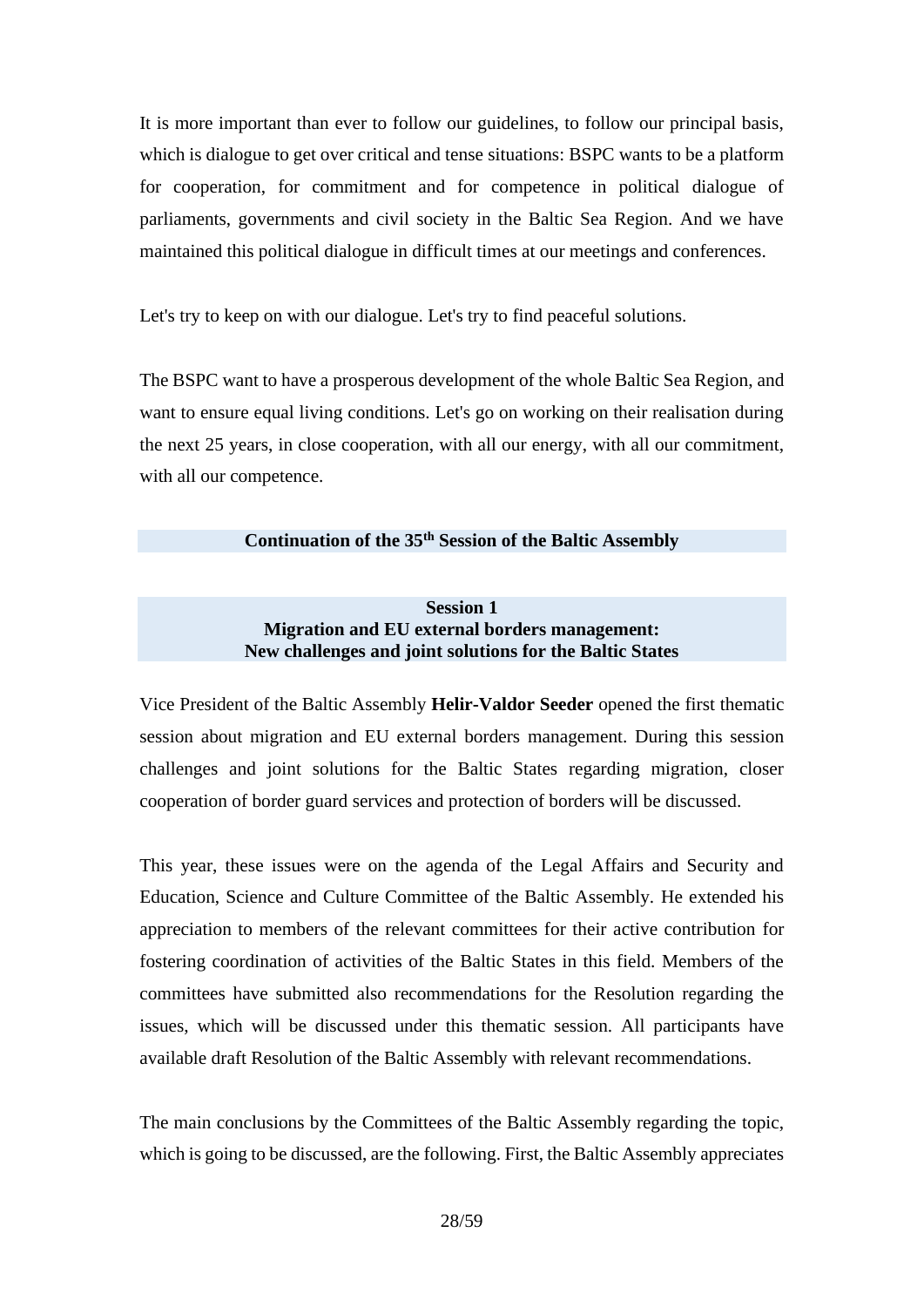the ongoing active cooperation among border guard authorities. There is regular exchange of information in combatting illegal migration and cross border crime. *(There are Latvian – Lithuanian and Latvian – Estonian contact points for effective information exchange and information check).*

Second, during meetings of the committees, Baltic governmental representatives and experts from the European institutions have clearly indicated that much closer cooperation regarding migration, protection of borders and cooperation of border guard authorities is needed; there is a need to transfer know-how from one country to another how to deal with new challenges of migration.

Third, during meetings of the committees of the Baltic Assembly, parliamentarians have highly estimate European Joint Masters' programme in Strategic Border Management; this programme was initiated by European Agency Frontex in collaboration with several European Universities and Academies as a response to increasing challenges to European border security and management of migration flows. Parliamentarians of the Baltic States are proud that Estonian Academy of Security Sciences, Rēzekne Higher Education Institution and Mykolas Romeris University are among consortium partners of this project.

Minister of Interior of the Republic of Lithuania **Tomas Žilinskas** quoted the famous USA car producer Henry Ford who once said: "Don't look at the mistakes, find solutions." Looking at the umbrella message of this conference, this quote is both sympathetic and challenging. Everyone can agree that the ongoing migration crisis is one of the most difficult challenges that the world – and in concrete the EU - has been facing for the last few years. This extreme situation has rallied all European countries to quickly develop and agree numerous common measures and reforms in order to manage migration flows.

Although the numbers of irregular migrants have declined to some extent this year compared to 2015, situation remains difficult with thousands of migrants still arriving at the Southern ant South-Eastern borders of the EU every week, risking a deadly journey through the Mediterranean Sea, organised by dastardly organised crime gangs.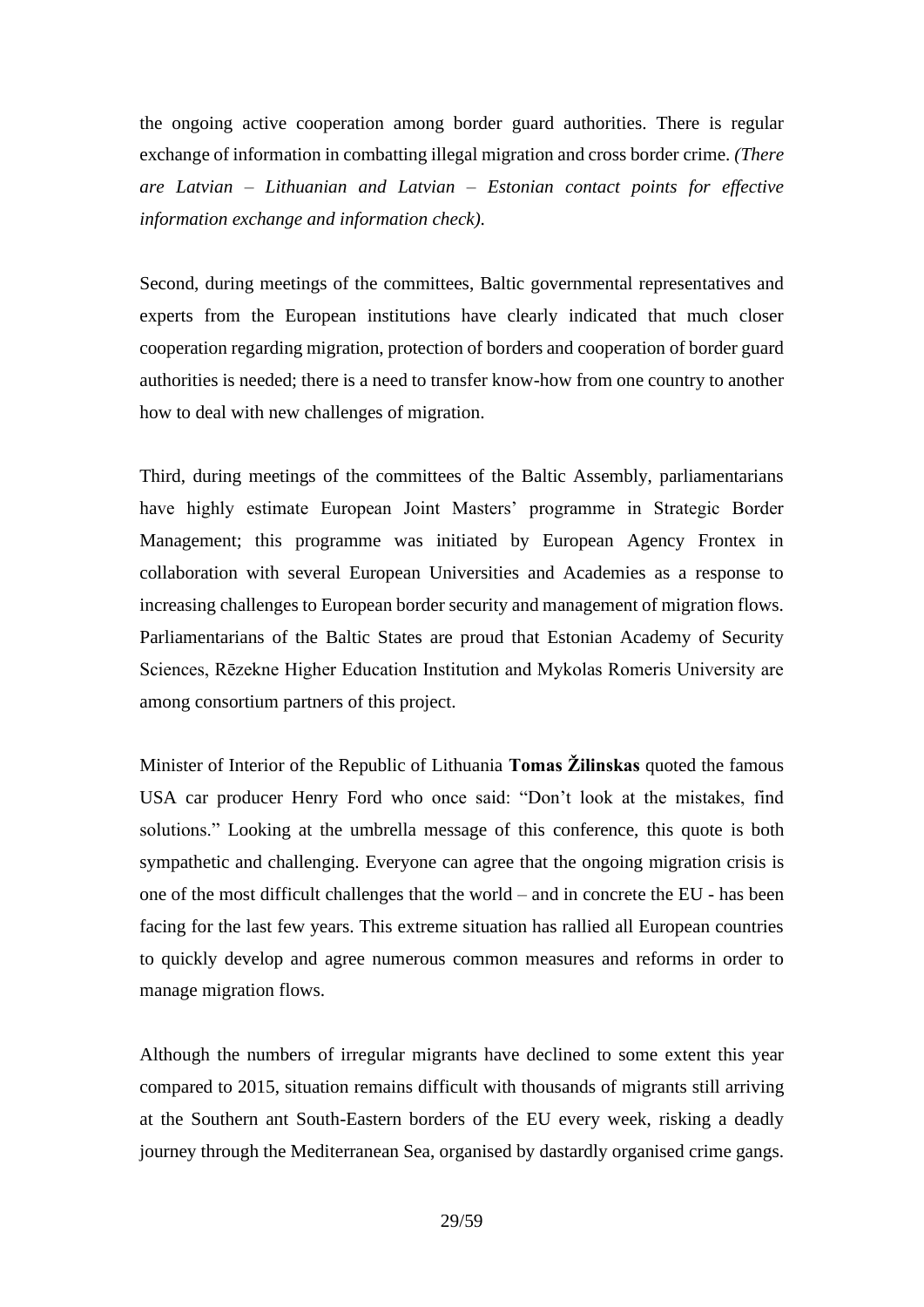It is obvious that with the ongoing protracted armed conflicts, instability, poverty and deprivation in many of EU's neighbouring regions and countries the issue of migration will remain as the main issue on the European agenda for the following years.

Knowing this, our key task is to tackle the root causes and be prepared to manage migration flows effectively. Supporting development of third countries, providing aid and cooperating with them is of key importance, but at the same time, we also have to develop an effective EU return policy.

The EU-Turkey agreement that was signed this spring has been effective in limiting irregular migration to Greece and ensuring safe and legal ways for people in need of protection to enter EU. However, such measures are fragile and dependant on too many external factors that the EU cannot fully control. Therefore, building our own resilience and capability to react quick and to control such crises must be a clear goal if we want to find a reliable long-term solution. Otherwise, the same situations could repeat over and over again.

The Baltic States are that safe as safe are our EU external borders are. Here we – the Baltic States - have a strong role to play. The protection of EU external borders for all of us is not an option, but a clear responsibility.

Lithuania is responsible for protection of 1763 km borders and 61% of it is the EU external border (1070 km) with Belarus and Russia. Together with Estonia and Latvia we are all responsible for more than 1800 km of EU external border.

At the EU level, the Baltic States already took concrete steps towards establishing an effective Security Union. For example, the European Border and Coast Guard, the Entry-Exit System and the European Travel Information and Authorisation System will help secure Europe's borders, while strengthening EUROPOL's role in the effective sharing of information and combatting document fraud.

The Baltic States should continue to contribute share of experts and technical equipment to the reserve pools of the new European Border and Coast Guard Agency and to continue to support Member States that are currently under highest migration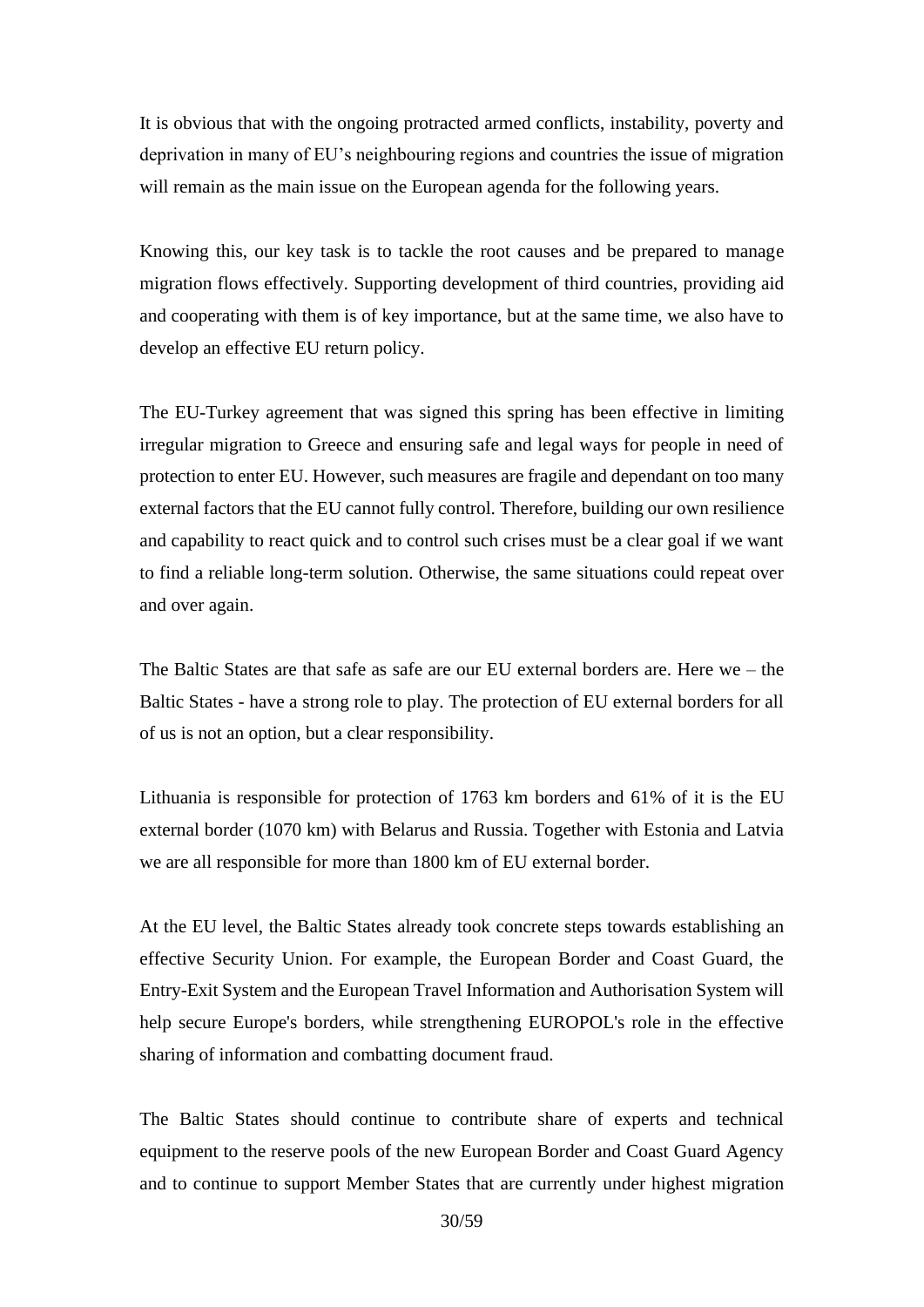pressure. This is an imperative if we expect the same support in case of similar situation at our borders.

At the national and regional level, the Baltic States also need to act. Until now, the situation at external borders of the Baltic States has remained stable during this migration crisis with no significant changes. However, the Baltic States have to be prepared for any changes as the migration routes can shift very rapidly. It has been already witnessed last year, when after closing the migrant route through Western Balkans, a new "Arctic" route opened with hundreds of migrants arriving through Russia to the northern borders of our Scandinavian neighbours Finland and Norway.

With a long continuous stretch of eastern EU external border that the Baltic States have with Russia and Belarus, the Baltic Region is exposed to similar threats too. Also, instability in some of the Eastern Neighbourhood countries poses a possible risk of new routes through or to our region. Therefore, the Baltic States should be committed to enhance cooperation at both strategic and operational level and be prepared to coordinate actions and support each other in cases of such extraordinary situations at borders.

A complex of measures have to be taken and implemented. Therefore, several areas need to be highlighted. Firstly, modernisation of border surveillance systems and quick integration of new technologies. Effective border surveillance is a vital part of successful border management. With limited human resources for patrolling the borders, it is essential to employ new technologies that allow remote monitoring of the borders 24/7. This enables early warning and allows border guards of the Baltic States to act rapidly and precisely. Currently, the Baltic States are committed to modernize their border surveillance systems. Of course, the latest technologies are expensive. However, ultimately it pays off in quality and compensates for the lack in human resources. Therefore, the Baltic States should continue this modernization process to cover all the external borders as soon as possible.

Secondly, enhanced exchange of information, risk analysis and identification of common threats. Sharing of information is of key importance to coordinate our actions in emergency situations and warn each other of possible threats. It is also important to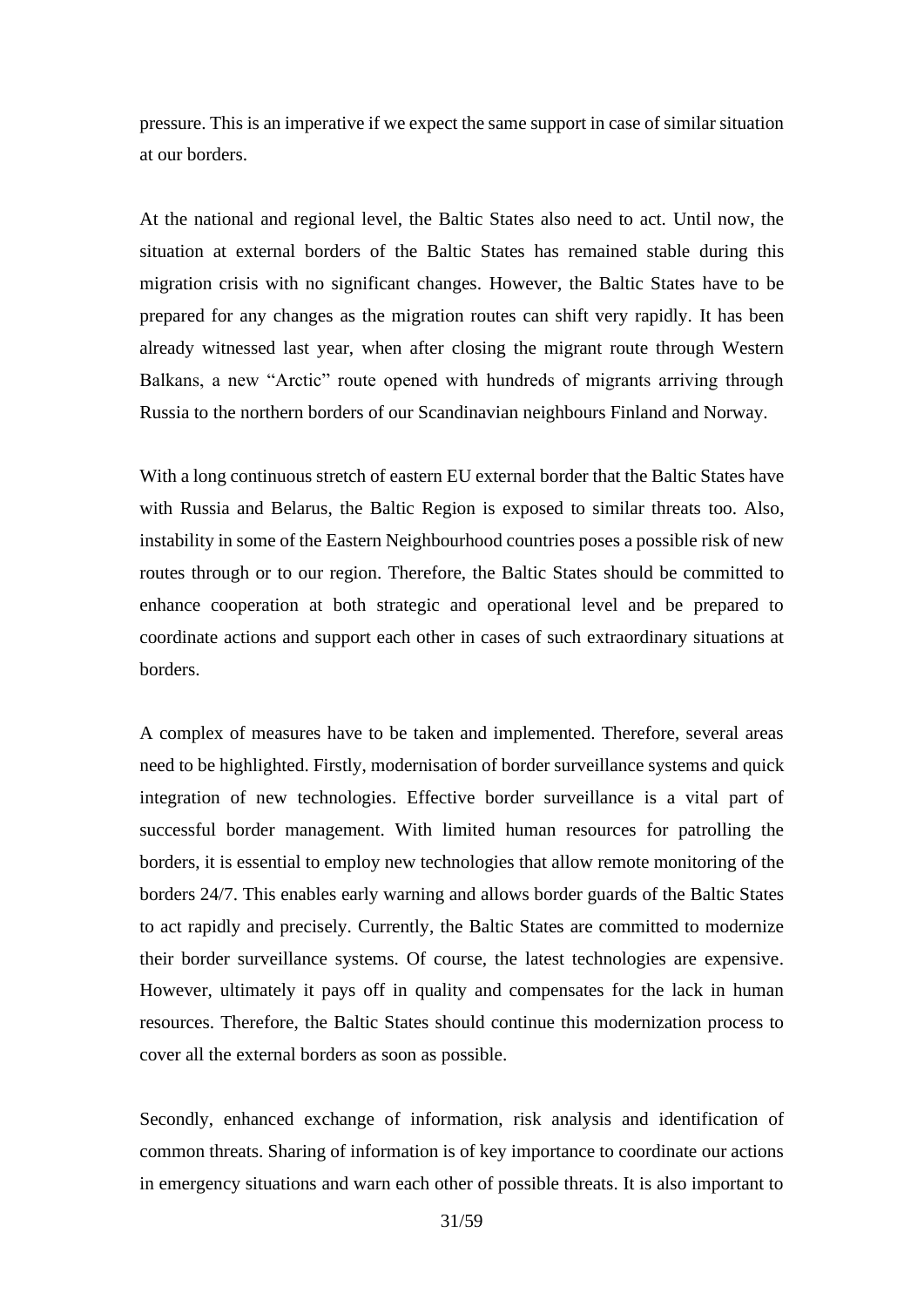ensure an integral monitoring of the situation at our external borders by combining information for thorough risk analysis. Having a complete picture, allows to better identify shifts in irregular migration flows and also track the evolving activities of migrant smugglers and other criminal groups who might be trying to find and exploit gaps in our border management systems.

Thirdly, enhancing capabilities/capacity building of our law enforcement officers in order to use the instruments efficiently we need to work on capacity building for our law enforcement officers by furnishing them with the actual professional knowledge, skills and best practices needed.

Last month in Tallinn, during meeting with Ministers of Interior of Latvia and Estonia we have exchanged views on a possibility to establish a Joint Baltic training programme for law enforcement institutions. This idea was also discussed by experts, which have evaluated the existing training systems of law enforcement officers in the Baltic States and based on this, the conclusion was made that so far there is no added value of establishing a joint Master's Programme for the law enforcement personnel of the Baltic States.

Moreover, we need to use at maximum the existing training programmes implemented by the EU agencies such as CEPOL and FRONTEX together with our national educational institutions. Training must continue to be a key element of our future cooperation. For example, in case of any migration influx at borders of the Baltic States, "success" would depend on the preparedness of officers to act and to coordinate their actions in practice. To achieve this, they have to be well educated and their skills must be maintained and improved on a regular basis. The lifelong learning principal is the key. Therefore, the need to continue organising the bilateral/trilateral trainings for our law enforcement officers on a regular basis.

The security in the Baltic Region (as well as in the world) is not something given. The Baltic States need to work on it. In challenging times like these, must work together and not in isolation. Security of the Baltic States is based on a ground feeling of cooperation, based on mutual professional trust and respect. We need to integrate our capabilities and ensure synergy of our efforts. Collectively, the Baltic States are safer.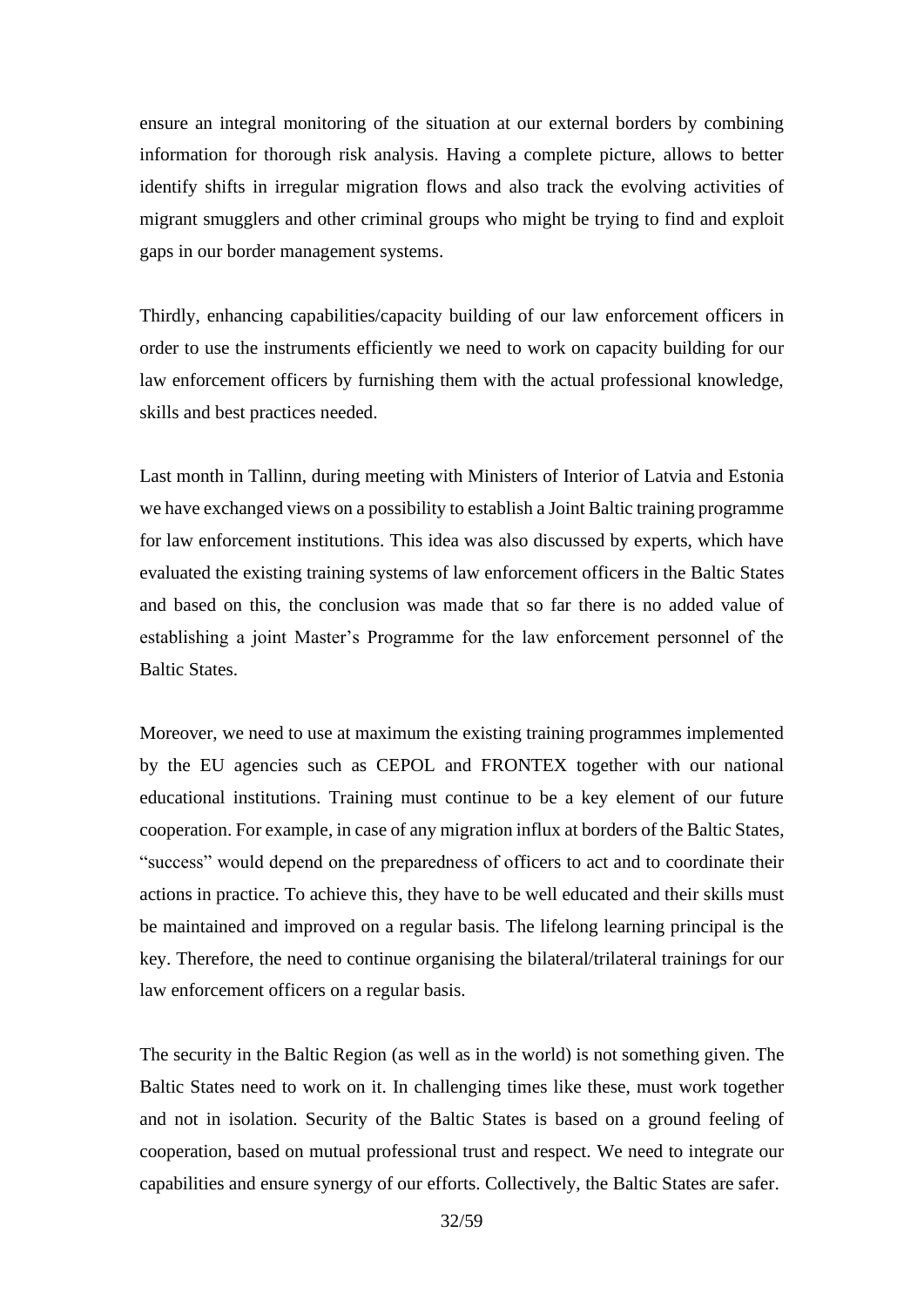As Lao-tse once said: "Even the biggest problem in the world could have been solved, while it was still small."

# **Discussion**

Senator, Member of the Romanian delegation to the Parliamentary Assembly of the South-East European Cooperation Process (SEECP PA) **Nicolae Vlad Popa** informed that he has been a Member of the European Parliament and Rapporteur on Regulation about political asylum and illegal immigration (2009). In 2009, the illegal traffic of migrants produced a profit of USD 3 billion for criminal groups. The problem is that there are minimum 500,000,000 people in Africa and Asia willing to have a better life and are waiting for a chance to come to Europe.

The issue of refugees have become a critical problem both at national and at international level. Due to dramatically changing situation in the world, there is a need for a new approach and solution for migration. The primary concept of migration policy of a country should include protection of domestic inhabitants and organisation of decent reception and settlement of migrants. The necessary steps to set up conditions for Resolution concerning the issue of refugees include two important steps. First, to adopt measures strengthening national legislation and democratic institutions. Second, to reconsider or if necessary abolish laws or regulations that are not compatible with generally accepted principals and norms. Migration policy should include measures to actively control the flow of migrants and their socioeconomic adaptation and integration. It is important to help refugees, displaced persons and communities that are affected by the presence of these people. The current system is not able to deal with migration flows that are approaching Europe. The majority of people have serious reasons to leave their country, but among them, there are also those who take advantage of situation in order to get illegally to Europe.

Migration is a danger to the entire continent. Therefore, there is a need for a new Directive on migration. Given the circumstances, there is a need for legislative changes that would ensure that refugees receive a permanent status based on temporary situation and after serious investigation of each refugee, the final grant for full protection could be granted. Changes need to be made also in the system of asylum seekers. It would be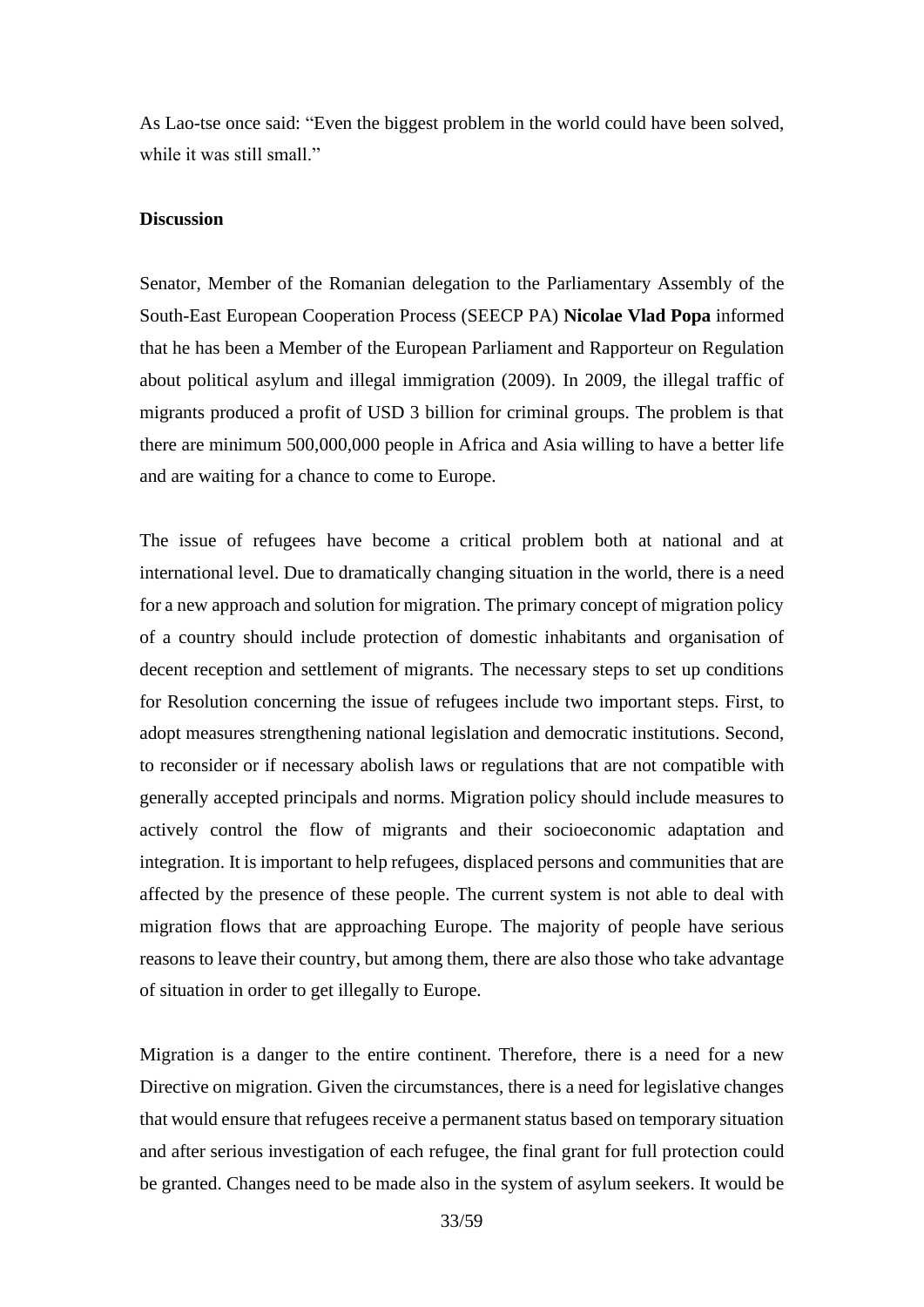a logical and practical decision that person applying for asylum would first receive a temporary protection. In this way, country would not need to deal with causes of migration that are temporary.

In the Joint Statement of the Baltic Assembly, parliamentarians of the Baltic States consider to provide protection for those in need and effectively return irregular migrants. I propose the following: 1) temporary protection; 2) a permanent protection.

Minister of Interior of the Republic of Lithuania **Tomas Žilinskas** noted that Heads of Governments of the Baltic States have underlined that society needs to help people who are running from the war zones and not to give a status for economic migrants. It takes time to analyse all data and information in order to separate people who are economic migrants and who are refugees or persons who can be granted status of asylum seeker. For that reason, there is need for an effective return policy for irregular migrants. If persons will receive permanent status, countries need to have effective integration policy that is being coordinated with local municipalities. This integration policy needs to ensure that these persons do not violate public order and laws, but are dedicated to learning of countries traditions, language and social values. The proposal for the Joint Statement of the Baltic Assembly will be taken for note.

Chair of the Legal Affairs and Security Committee of the Baltic Assembly **Jānis Ādamsons** expressed gratitude to Minister of Interior of the Republic of Lithuania for detailed report. He informed that Legal Affairs and Security Committee of the Baltic Assembly has closely followed the issue of migration.

It is easier to deal with problems, while they are still comparatively small. In regards to law enforcement agencies and police, the prevention of a problem is accomplished with greater sufficiency than investigation and thus costs less. Revolutions of any origin always inflict nations suffer. Civil war in Libya that is closely linked to Kaddafi and Syria could have been prevented.

The problems in Europe are connected with introduction of border free area. By introducing the border free area, countries lost their external borders. These losses are mostly felt by countries in South of Europe.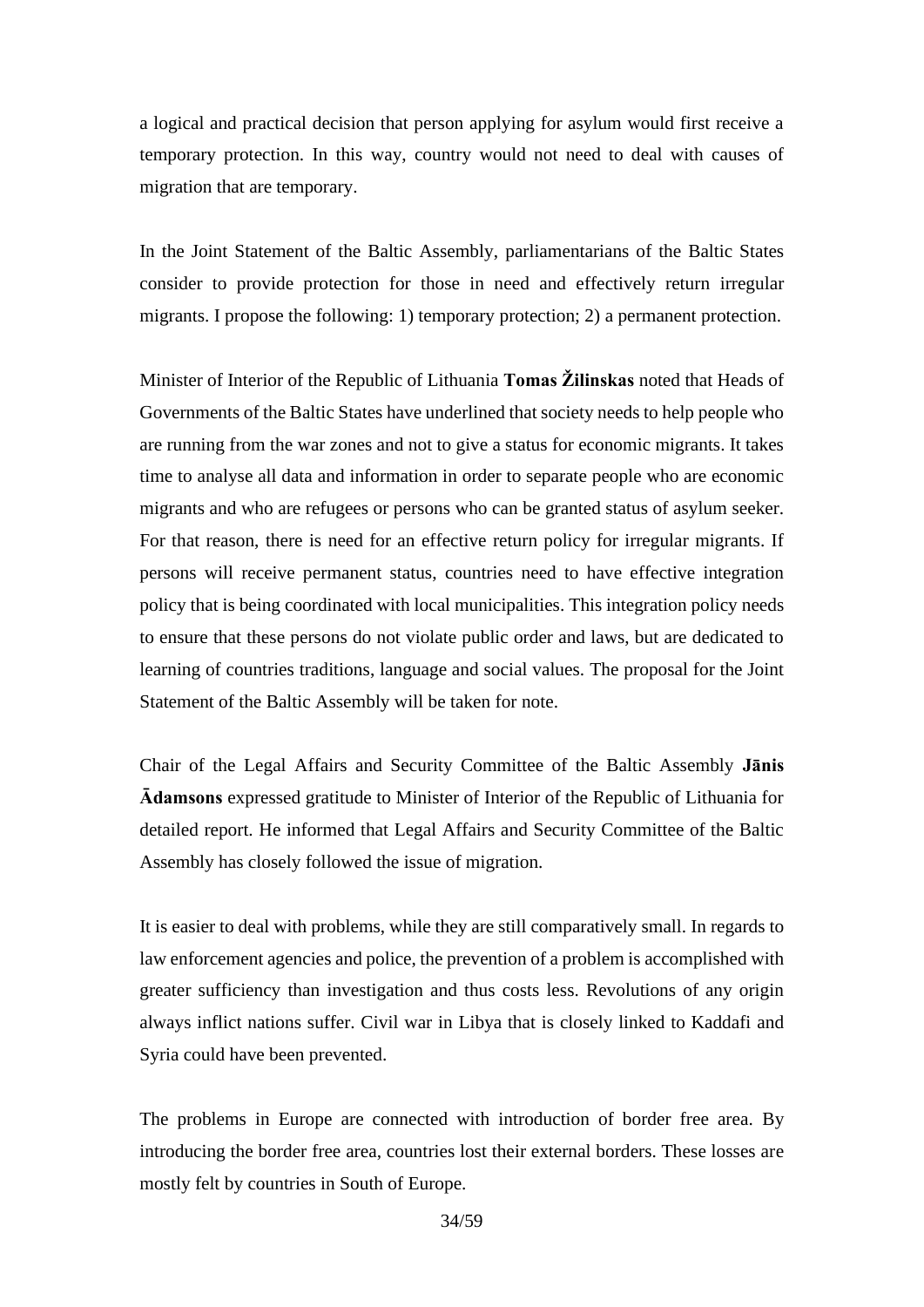In one of interviews High Representative of the Union for Foreign Affairs and Security Policy Federica Mogherini has said that Europe needs international tools. However, Europe already has many tools, including the one on maritime traffic, which enable countries to cooperate. For that reason, it can be concluded that there is either a lack of knowledge or inability to cooperate.

Another mistake by the EU is in the asylum procedure. The optimal solution could be to grant separate or alternative status for five years to a refugee and to ensure that the person is staying in that country in which he has been granted the status.

The latest issue is about persons from Vietnam. In the conference in Vilnius, parliamentarians of the Baltic States agreed that this issue needs to be discussed within the format of the Baltic Assembly and colleagues from Belarus and Russia. Consultations with colleagues from Belarus and Russia would switch the level of discussion accelerating the admission process of Vietnamese to the territory of Russia. The Baltic States add particular attention to border security and security of external borders. In 2016, statistic data about illegal migration was not high. On the border, 120 illegal migrants have been arrested and most of them were Vietnamese. For that reason, close cooperation need to be maintained with law enforcement agencies of Russia and Belarus.

Chair of the Education, Science and Culture Committee, Chair of the Budget and Audit Committee of the Baltic Assembly **Juris Viļums** asked to elaborate and provide arguments on the conclusion by the Ministries of the Baltic States not to establish Joint Baltic master's programme for law enforcement agencies. This issue is on the agenda of the Education, Science and Culture Committee of the Baltic Assembly and is included in the current version of the Resolution of the 35<sup>th</sup> Session of the Baltic Assembly.

Minister of Interior of the Republic of Lithuania **Tomas Žilinskas** informed that during the meeting of the Ministers of the Baltic States it was decided to gather experts and share thought and information about relevance of such joint master's programme. It was concluded that the current possibilities of the existing training programmes by the European agencies such as CEPOL and FRONTEX are not fully exploited. Instead of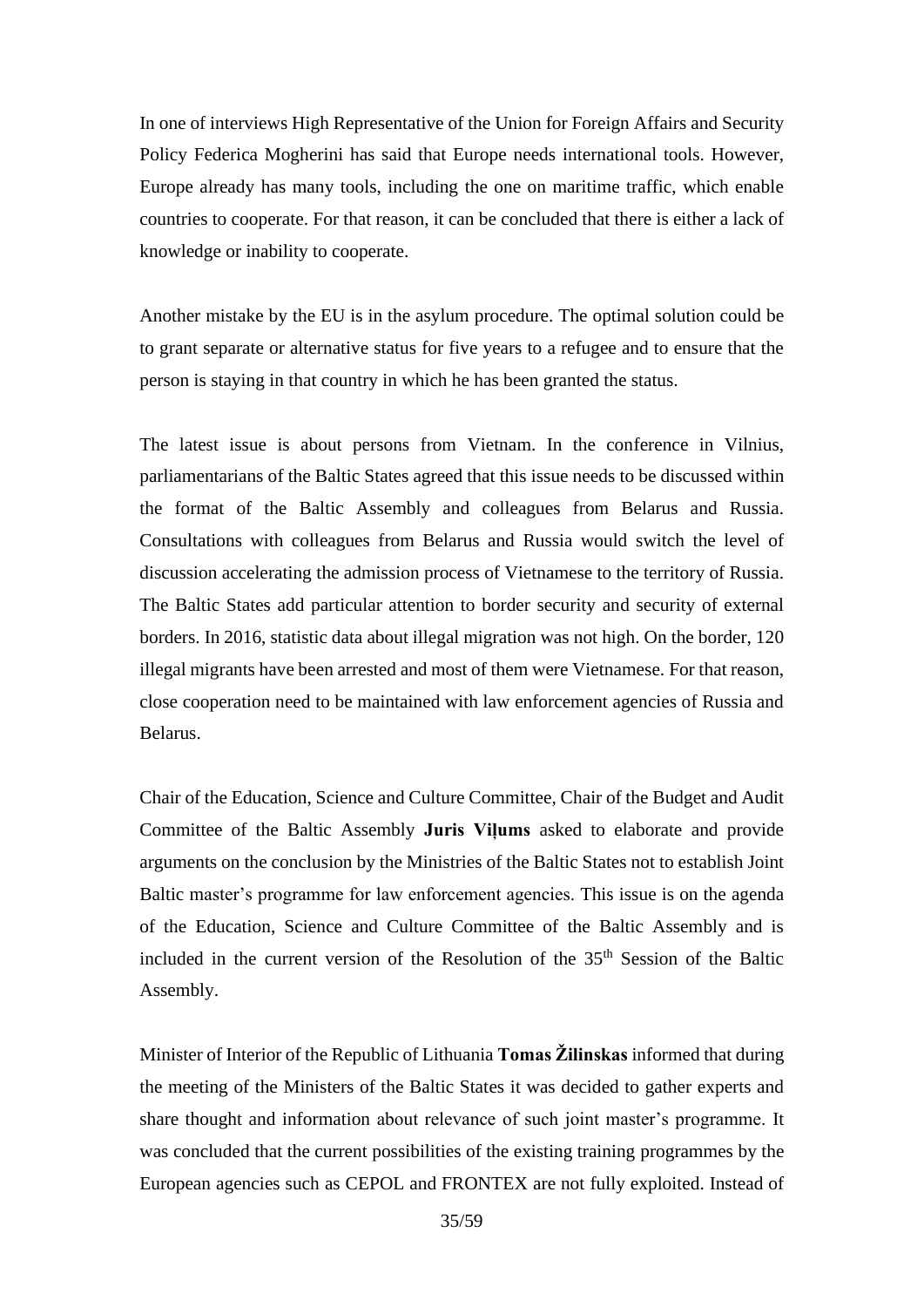creating something new and introducing joint programme, there is a need to fully use the existing possibilities at the EU and national level.

There are some differences between the Baltic States. Estonia and Lithuania already have such master's programme. However, there is no need to have joint master's programme. A good solution would be to maintain practical cooperation and joint trainings. This would help agencies in the Baltic States to understand each other better. I is also possible to revise this issue more in depth.

Former member of the Estonian delegation to the Baltic Assembly **Trivimi Velliste** asked about integration process of refugees in Lithuania. Integration of persons can be easily managed if the number of persons is limited up to comparatively small numbers. However, what if the number of persons is growing in years to come, for example 5,000 or 10,000 refugees in Lithuania for the following years. Moreover, they could create critical mass and stronger sense of autonomy in Lithuania and potentially they would have more influence on the local political decision making.

Minister of Interior of the Republic of Lithuania **Tomas Žilinskas** noted that integration of refugees is a crucial and complicated issue. This issue is in the competence of Minister of Social Security and Labour of Lithuania. The Government of Lithuania made a decision to reallocate 1,105 migrants. For Lithuania, it is a challenging task and a challenging number of refugees, because Lithuania does not have such experience in the process of integration. Moreover, society is against migrants. People do not want to rent their premises to migrants. Lithuanian language is not an easy to learn, even for Lithuanians. Nevertheless, Lithuania needs to fulfil its duty and reallocate those persons until the end of 2017. Currently, 117 persons have been reallocated.

Estonia, Latvia and Lithuania are small countries, therefore the possibility that the number of refugees would increase in the following years creates great concerns. Nevertheless, the Baltic States should be prepared for this. Because no one can predict how the flow of migration will move if the current migration corridors will be closed. The Baltic States need to be prepared, need to safeguard borders and invest in borders smartly.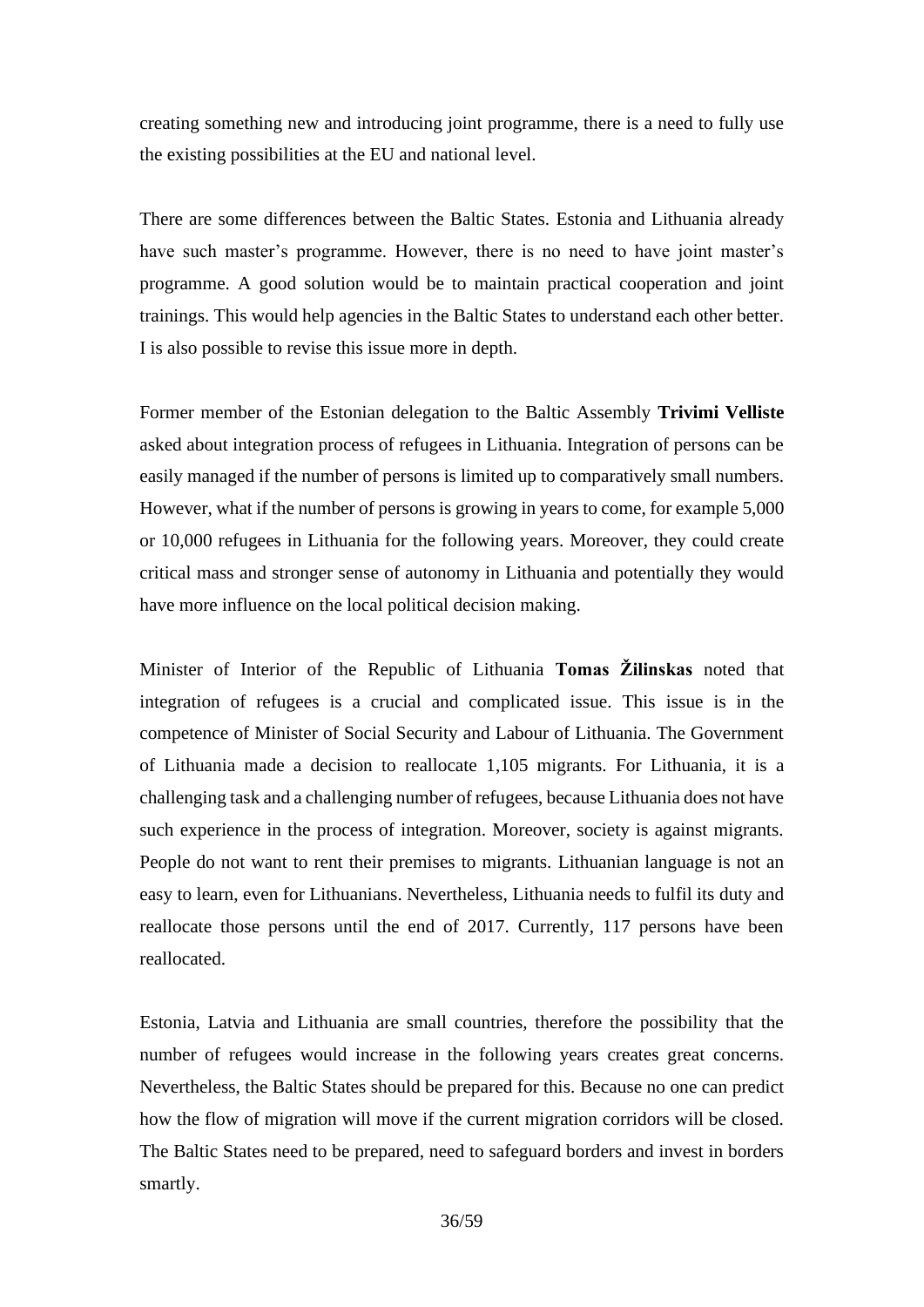#### **Session 2**

#### **Demographic situation in the Baltic States and state policy for family support: investments into welfare and growth**

Vice President of the Baltic Assembly **Dr Giedrė Purvaneckienė** informed that the second thematic session is devoted to demographic situation in the Baltic States and state policy for family support.

The birth rates of a country are the best indicators that reflects the state policy for families. Birth rates comparing with 1990's have changed. The total fertility rate defines the average number of children a woman would have if a she survives all her childbearing (or reproductive) years. According to data, the Baltic States only recently have regained the total fertility rate, which in 1990's was above 2. Number 2 is between the rate that indicates growing and decreasing number of population in a country. Usually politicians base their opinion on experience and not on research and use various myths about the birth rates.

Welfare Committee of the Baltic Assembly has identified that the demographic challenges emerge due to social and economic inequality. In such situations, governments may provide different solutions. Some governments may prefer to retain the same funding for social policy and funding for family care. Where other governments may prefer to decrease spending for family policy. This is the reason why there are differences in birth rates among the Baltic States. Parliamentarians must exchange information and share experience about best solutions in each country. Although demographic situation has improved during recent decades, since the Baltic States regained independence, the situation is not satisfactory.

Deputy Secretary General on Social Policy of the Ministry of Social Affairs of Estonia **Rait Kuuse** underlined that the Baltic States have great challenges in improving demographic situation and ensuring wellbeing of our nations. Therefore, the Baltic States need decisions that would not border with routine reasoning. It is hard to predict which decision will have an impact on future wellbeing of people. Nevertheless, certain regularity of demographic processes can be foreseen. There are specific indicators that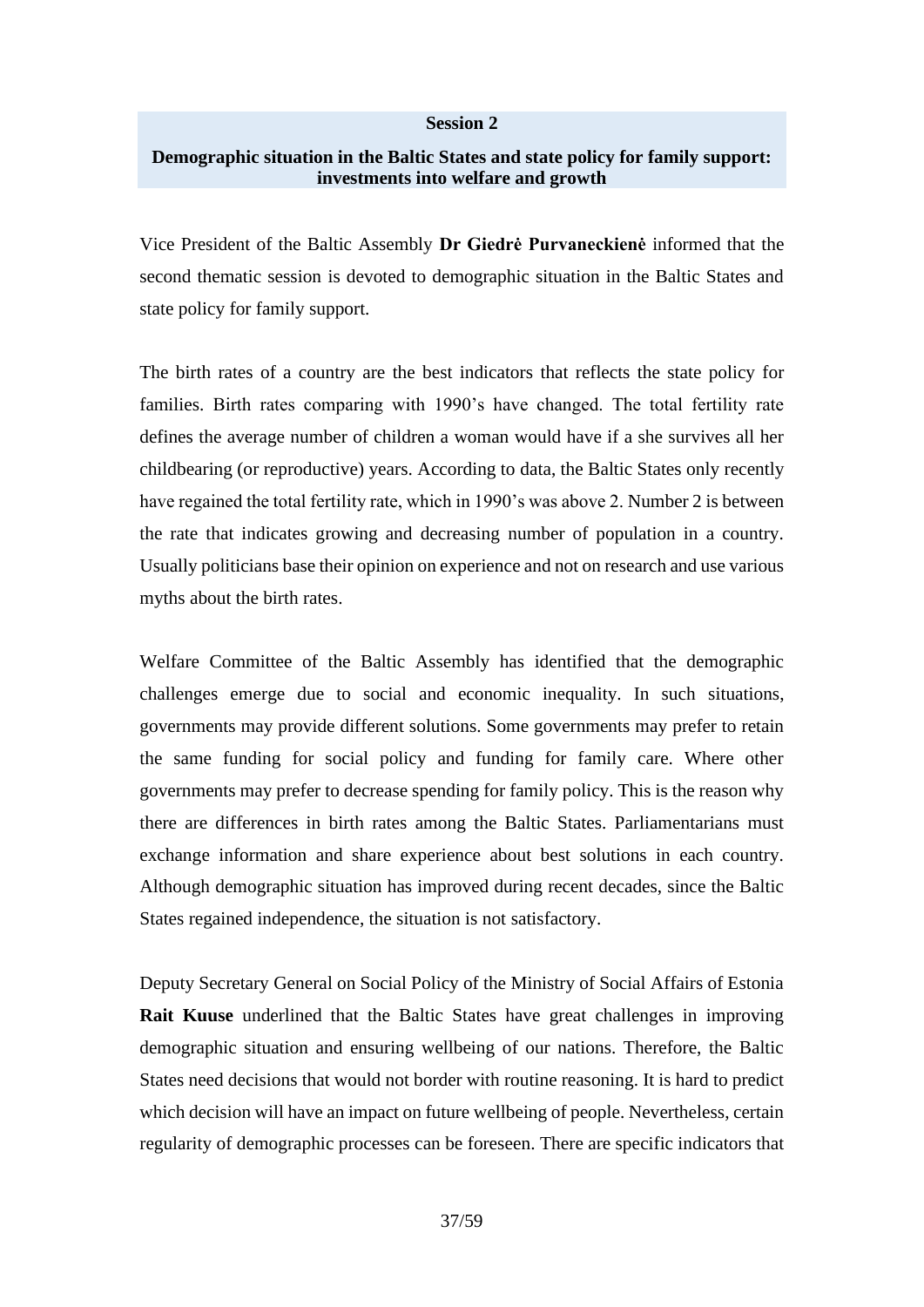signal about current processes in the Baltic States and they need to be considered. These indicators may help to take smart decisions.

The report is divided into three parts, such as: 1) comparative data on present situation in the Baltic States; 2) social protection; 3) challenges that are faced.

The main issue for the Ministry of Social Affairs of Estonia is to ensure wellbeing of citizens in light of current and future changes. Economic development of countries cannot be ignored. These process have a great impact on social situation in a state.

Comparing the GDP in the Baltic States, it can be concluded that in recent years it has been increasing. Chart rates show that economy and social protection go hand in hand, but it is difficult to say which of them goes first. Links between these two fields are lineal, but interlinked. In Estonia, it is believed that the most accessible measure against poverty and to ensure wellbeing is labour activity. Although, labour activity is changing over time, it is possible to observe incensement in this area. Estonian employment indicators already exceed European targets by reaching 76%. Employment indicators of Latvia and Lithuania are close to Estonian.

In regard to social security the Baltic States are in equal situation. The Baltic States invest in the wellbeing of people through social sector and investments are almost in the same amount of funds. From this in can be observed that if economy is descending, states need to invest more in social sector. However, in reality it means that if economy is descending, the funds for social sector are also cut. Moreover, economic problems from 2007 are still felt. Comparing data with other Member States of the EU, the social protection expenses in the Baltic States are more than 10% less. This should be kept in mind.

Demographic changes in the population and the growing number of aged population is obvious. Increase of population cannot be observed in any of the Baltic States. There are certain improvement trends in Latvia and Lithuania, but population growth remains negative. It is often forgotten that reduction of population is not only an issue that includes birth rates, mortality of young people should also be included. Young men die due to reckless way of living that could be avoided. In Estonia, if the mortality rate of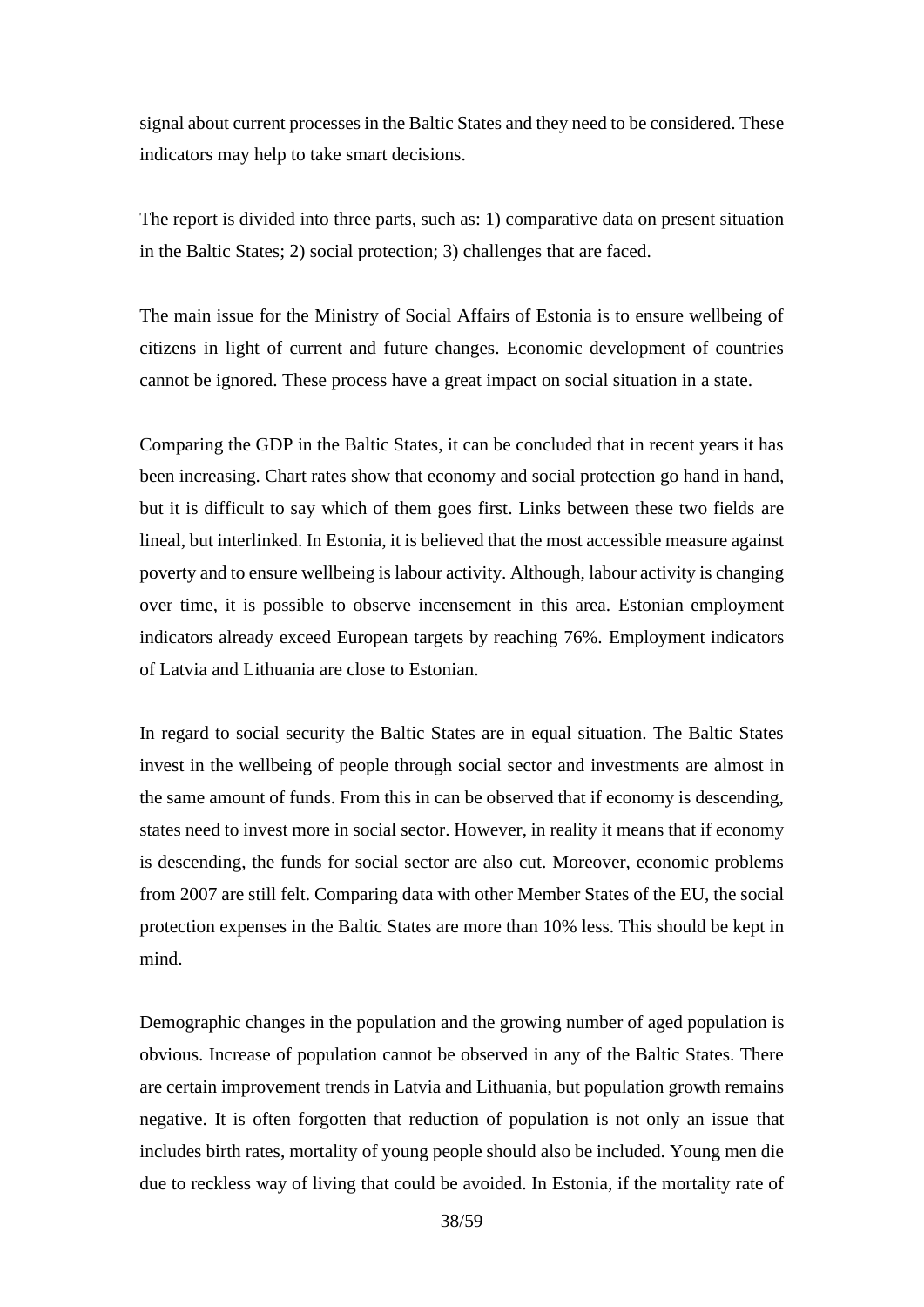young people could be decreased to minimum then the next problem would be aging of population. Short life spend also affect birth rates. In Estonia, it has been predicted that after few decades if the current trends continue, the overall population in state will be by 100,000 people less. Today, the opinion is divided on whether the future population forecasts are inevitable or can be changed. Of course, it is not comforting, but the rest of Europe deal with the same problems.

Demographic situation in the Baltic States is not slowed down by immigration, which means that migration is marginal. Nevertheless, the Baltic States are affected by increasing number of emigrants. Therefore, the Baltic States should take certain position.

Birth rates in the Baltic States continue to be below the reproduction level. The family policy measures have certain effect. In Estonia, parental benefit system, which has been called as the most generous in the world, helps families to feel secure. However, the effect has changed over time and births have reduced since the introduction of policy. The decision to have a child depends on many factors, not only on material possibilities. The lesson from Estonia is that no measure is eternal and if there is a wish to maintain development in a country, government needs to look further than providing of benefits. The key answer is – integrated approach. This would include measures to provide childcare more accessible.

People's wellbeing depends on many factors. Revising the world map and comparing different indicators it can be observed that situation is not pleasing in any of countries. Each state has its own problems and challenges. Integrity and unity of a community also affects the overall situation in a state.

The Baltic States should keep on following the Scandinavia example, vision and experiences. One indicator, which might have a great impact on slowing the demographic processes but will also affect social protection system, is the gender pay gap. Estonia has nothing positive to offer, because it has the widest pay gap in Europe. The gender inequality forces to rethink the social values. State needs to think on further measures that could improve the situation. It is difficult to observe whether the gender pay gap affects social security, but it will definitely affect the wellbeing of people today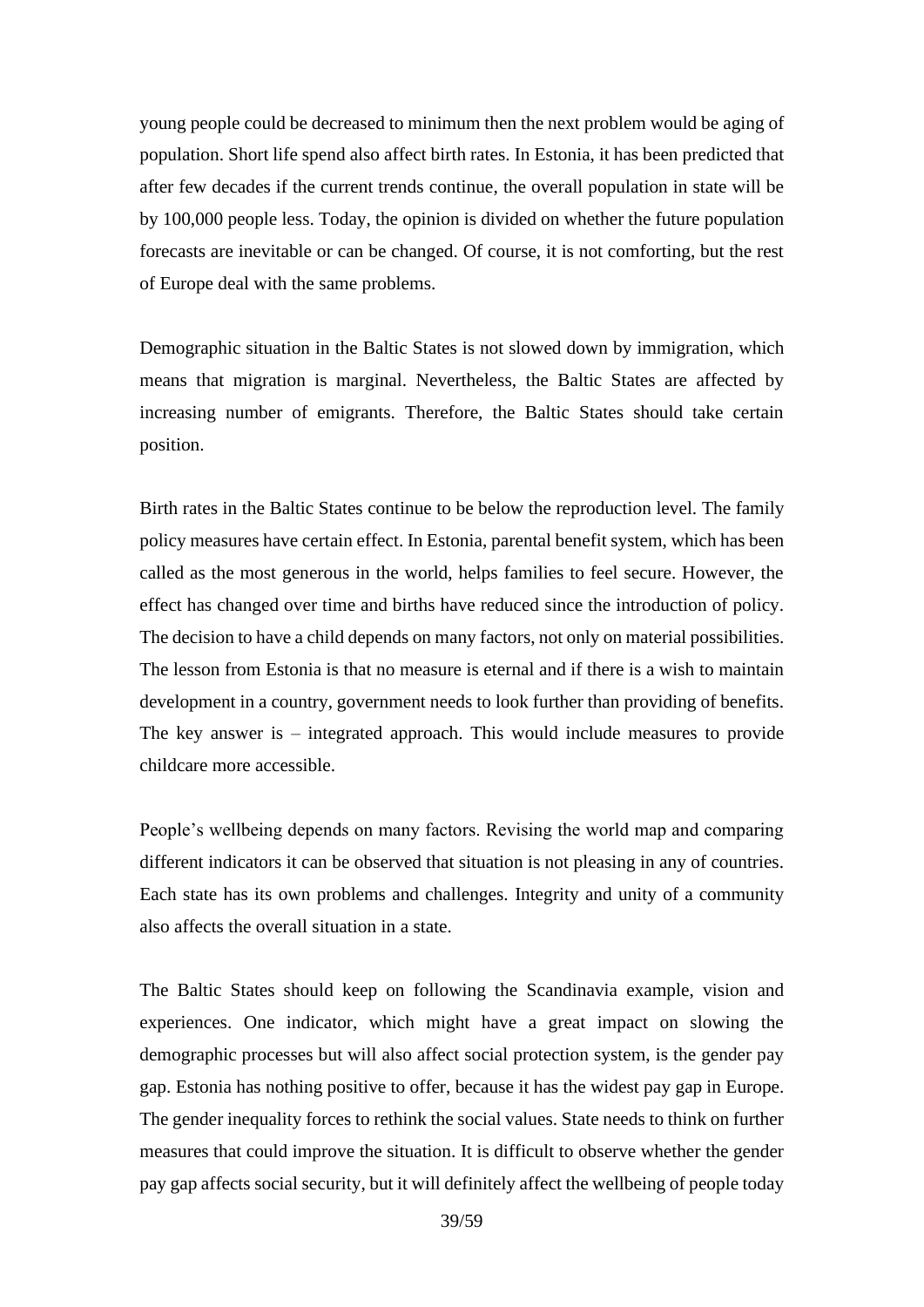and tomorrow. Social policy also affects the gender pay gap. Women mostly use Estonia's generous parental benefit system. Although, Estonia highly recommends such system there exist certain difficulty. If in long-term women do not engage in labour processes it in turn will affect their wellbeing. Moreover, it will also change the proportion of gender involved in labour. Therefore, Estonia constantly runs different campaigns to engage men in raising of children and using of parental benefits. Equal division of responsibilities will increase social unity. It is observed all over the world that men start to participate more in raising of children.

The next indicator that needs to be discussed is poverty. Poverty is a problem not only in Estonia. Relative poverty indicators in the Baltic States are similar, but in comparison with other Member States of the EU, the Baltic States have greater problems. Estonia has often held an opinion that relative poverty is not a good indicator, because it behaves not in a predictable manner in changes of economic cycles. During crisis, relative poverty reduced and during economic growth it increased, therefore it is difficult to find a measure that would be efficient in all situations. For that reason, it might happen that Estonia is the only European country that use the absolute poverty indicator. However, it is not easy, because absolute poverty rate reflects inequality in society. Observing data, the number of people living in poverty has increased faster than in average in Europe. The Baltic States need to ensure adequate support for those in need. Recently, Estonia increased benefits that help people to cope with very difficult situations. In Estonia, person needs to have at least EUR 130 for living after paying the costs for housing. It is important to follow the effect of social transfers in planning the policy for social protection. Therefore, country needs to find an answer to a question whether various social defence measures and decisions on supporting people actually help to reduce the poverty.

According to data, the amount of social transfers is less than the EU average. Therefore, the question remains whether all decisions are targeted towards increasing the social wellbeing. The more system is being fragmented through different political decisions, the worse become ability to effect peoples wellbeing.

Before planning any measure, it needs to be clearly understood whether particular service helps for those in need or government needs to target those persons better.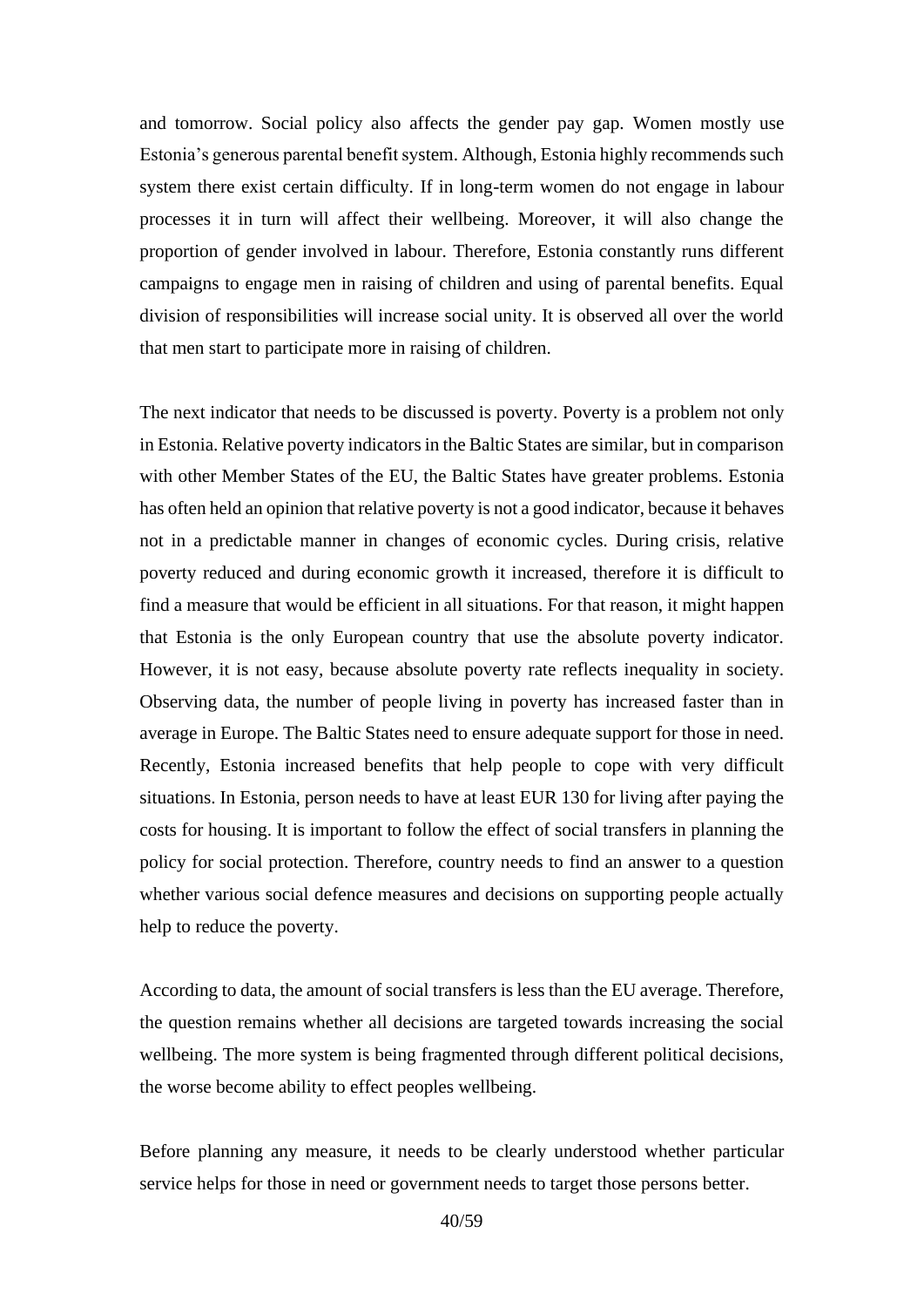Family benefits in Estonia have been discussed a lot. Moreover, a decision to increase the universal family benefit has been made. Starting from year 2017, families with three children will receive EUR 400, families with four children will receive EUR 500 and families with seven children EUR 970 per/month. State also supports single parent families and provides other family benefits. According to date of absolute poverty rate, Estonia has managed to improve the wellbeing of a child. Nevertheless, additional solutions will be needed. It has been estimated that if a family with three children would not receive state benefits, it would be by 12% poorer than today. Social policy helps to ensure peoples wellbeing and sense of security.

Pension systems in the Baltic States differ in details. Due to difficult demographic situation, the population in the Baltic States has decreased. Pension and taxation systems have been constructed in a way that younger generations pay for their parents pensions. Therefore, the fact that younger generation is considerably smaller affects the pension system. Another significant factor is the perception of society. People tend to expect that pensions are a substitute income, which would form majority of salary they once received. However, this will not be the case. Today in Estonia, EUR 395 is a goal for an amount for average pension. Nevertheless, future predictions indicated that in reality it could be less then EUR 300. Moreover, the inequality of today's income affects the inequality of future pension. For that reason, the salary gap will become to a pension gap. Considering the situation, there have been discussion about changing the calculations for life expectancy and pension calculations as well as on more flexible retiring.

Such structural problems as gender salary gaps and pensions are transferring to other sectors and have even greater impact on future expectations. Revising the numbers of people who keep on working while receiving pension, the Baltic States rank high. Today, it is a very individual decision about when to retire. Demographic processes affect political choices, by idealising social protection it is only possible to compensate failure in other sectors. Therefore, the Baltic States should focus on measures on how to actually affect people's wellbeing. Many issues are worth considering and the Baltic States should remember that they are very similar.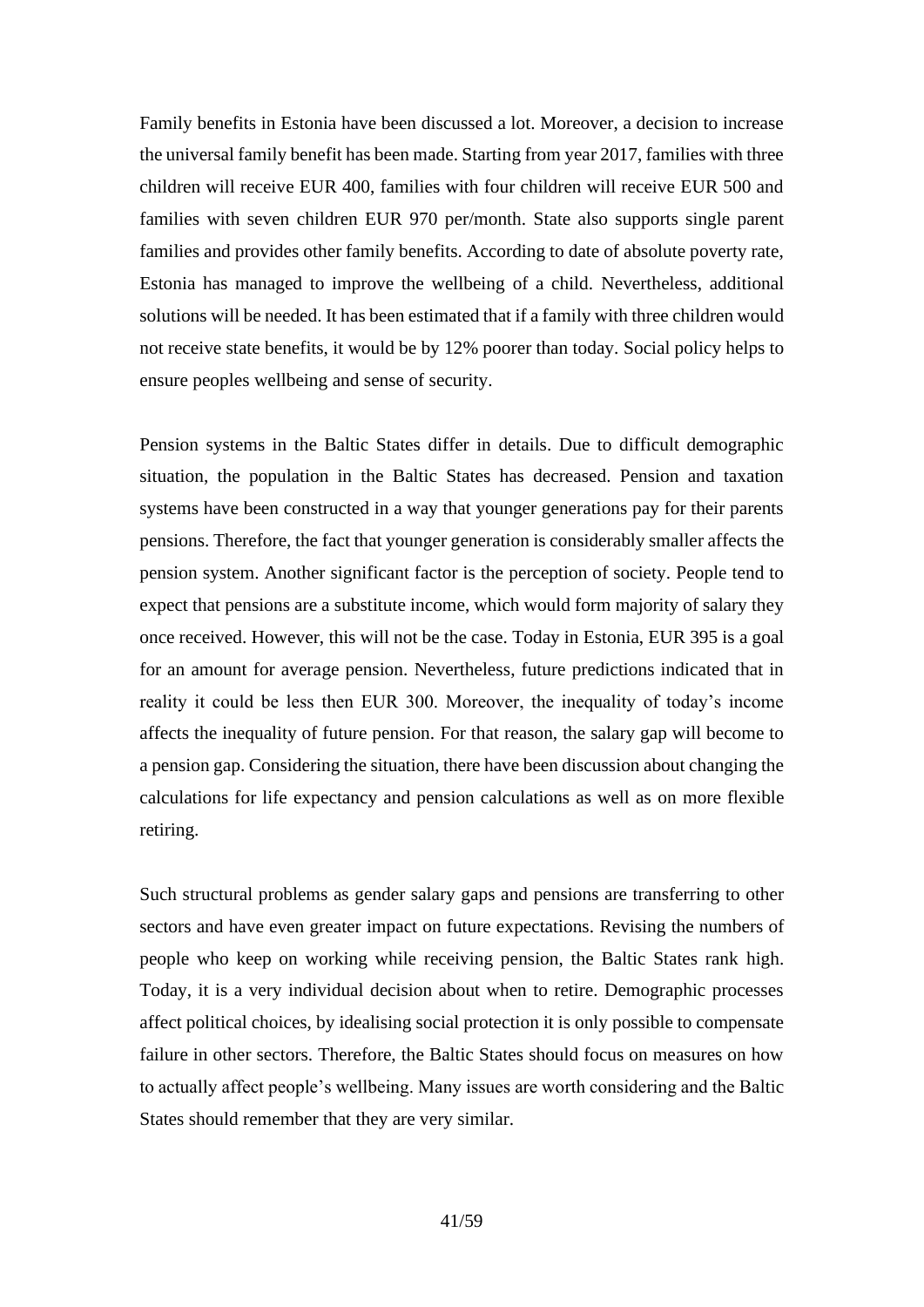#### **Discussion**

Senator, Vice Chair of the Foreign Affairs and European Union Committee, Senate of the Republic of Poland **Jarosław Obremski** informed that heavy demographic problems exist also in Poland. According to data, approximately 2,000,000 citizens of Poland live outside its territory and most of them in the UK. The new Government of Poland has decided to start program "500 plus". This program provides that for each child family receives EUR 120 per/month until child reaches the age of 18. Government has three basic objectives: 1) to boost the birth rate; 2) invest in human capital; 3) reduce poverty among population. Currently, it is too early to comment on particular changes in regard to birth rates. Nevertheless, it has positively affected and decreased the level poverty. This project is permanent and it increases the safety when family or single person decide to have a child.

Deputy Secretary General on Social Policy of the Ministry of Social Affairs of Estonia **Rait Kuuse** underlined that in Estonia the family benefit system is also a permanent policy. The challenge remains to monitor also the existing policies and policy measures in wider context such as childcare, gender issues and others. It has been observed that benefit system has helped for those people, who were willing to have a child (or second and third) already a long time ago to make a decision. Moreover, it is also worth considering to make a particular emphasis in policy to encourage families to have second and third child.

Vice President of the Baltic Assembly **Dr Giedrė Purvaneckienė** underlined that Welfare Committee of the Baltic Assembly should focus on the demographic issues also in future and promote exchange of information among the Baltic States involving also Poland and Nordic countries.

#### **Session 3**

### **Joint actions for development of regional transport infrastructure of the Baltic States**

President of the Baltic Assembly **Jānis Vucāns** informed that third session will focus on joint actions for development of transport infrastructure in the region. Particular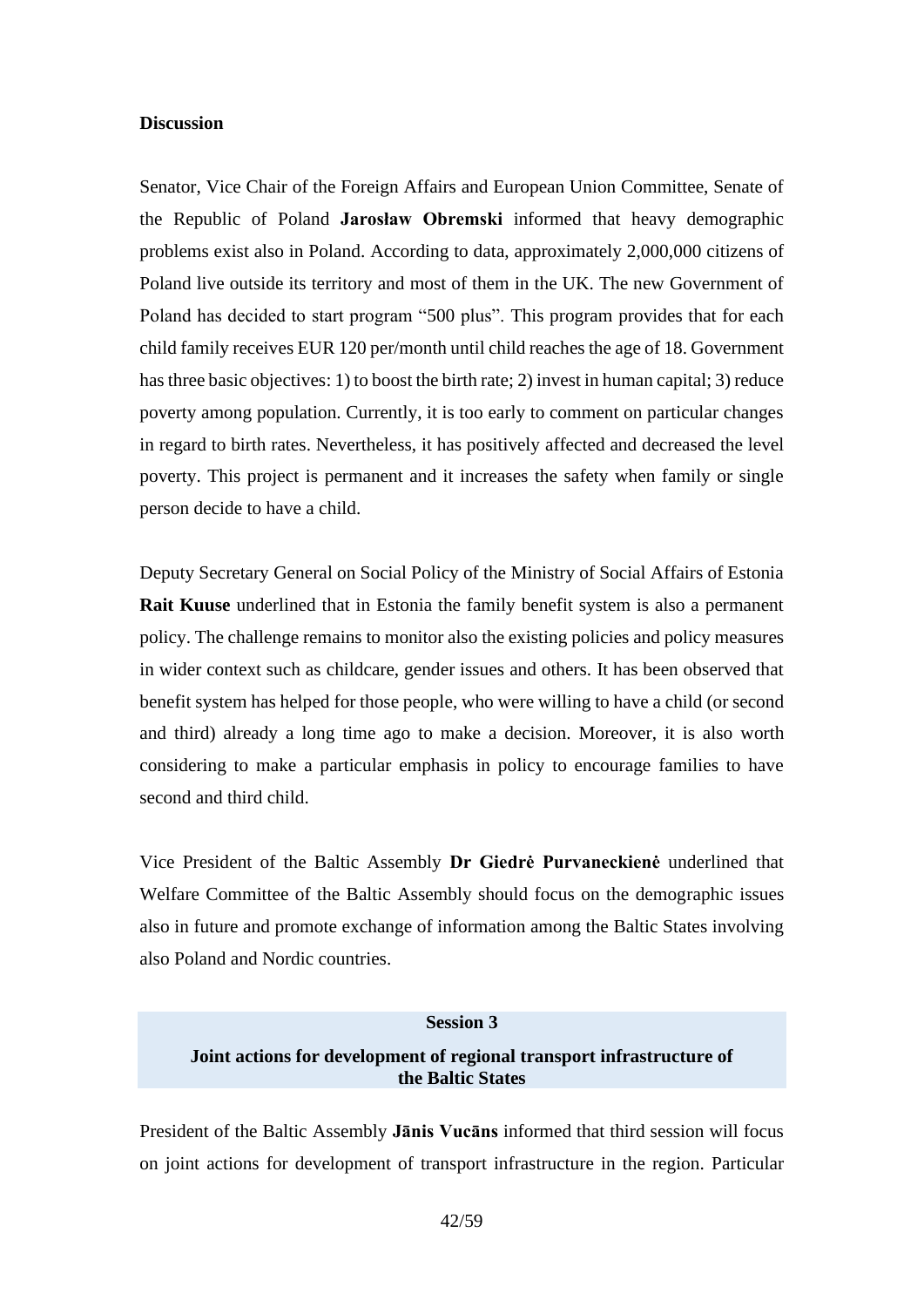emphasis will be on the *Rail Baltic/Rail Baltica* project, transport corridors, initiating of new projects and cross border cooperation. He underlined that all these issues will remain on the agenda of the Baltic Assembly also in the future until some tangible results will be achieved. Regular arrivals and departures of trains via *Rail Baltic/Rail Baltica* will ensure quick and convenient connections between the Baltic States and the Western Europe thus filling in gaps in the transportation of goods. There is no time and place for short-term interests or quarrels, because it will leave an immense impact on movement of people and cargo. This project will also contribute to the reduction of CO2 emissions and contribute to the growth of GDP. However, in order to implement this project and achieve the desired outcomes Estonia, Latvia and Lithuania have to think into new categories. The *Rail Baltic/Rail Baltica* project is not only a good infrastructure project but also a solid foundation for security, wellbeing, economic growth and competitiveness.

Members of the Baltic Assembly were very concerned when in early September acknowledged about the inability of the Baltic States to agree on the *Rail Baltic/Rail Baltica* project during the meeting in Brussels in September 2016. Therefore, the Presidium of the Baltic Assembly used all available tools to mitigate these tensions between the involved parties. As a result, in late September – early October involved parties managed to sign contract on financing of the *Rail Baltic/Rail Baltica* project. The Baltic Assembly has received a letter by the Baltic Council of Ministers in regard to implementation of the recommendations by the Baltic Assembly.

Advisor to the State Secretary, Ministry of Transport of the Republic of Latvia **Dins Merirands** noted that the Session of the Baltic Assembly is a proof than the Baltic States are able to reach agreements on regional level and in different areas. Although, all cooperation areas are significant, the transport sector is among priorities. Cooperation of the Baltic States is particularly important, because Estonia, Latvia and Lithuania need to understand and support each other. Mutual understanding and support needs to be maintained on daily basis, because development can be achieved only by cooperation. Individualism has positive aspects, but in long-term does not create added value. In terms of practical aspects, regional cooperation is also supported by the EU policies and can provide funding up to 80% of overall costs. This is another aspect that motivates countries to cooperate on regional scale.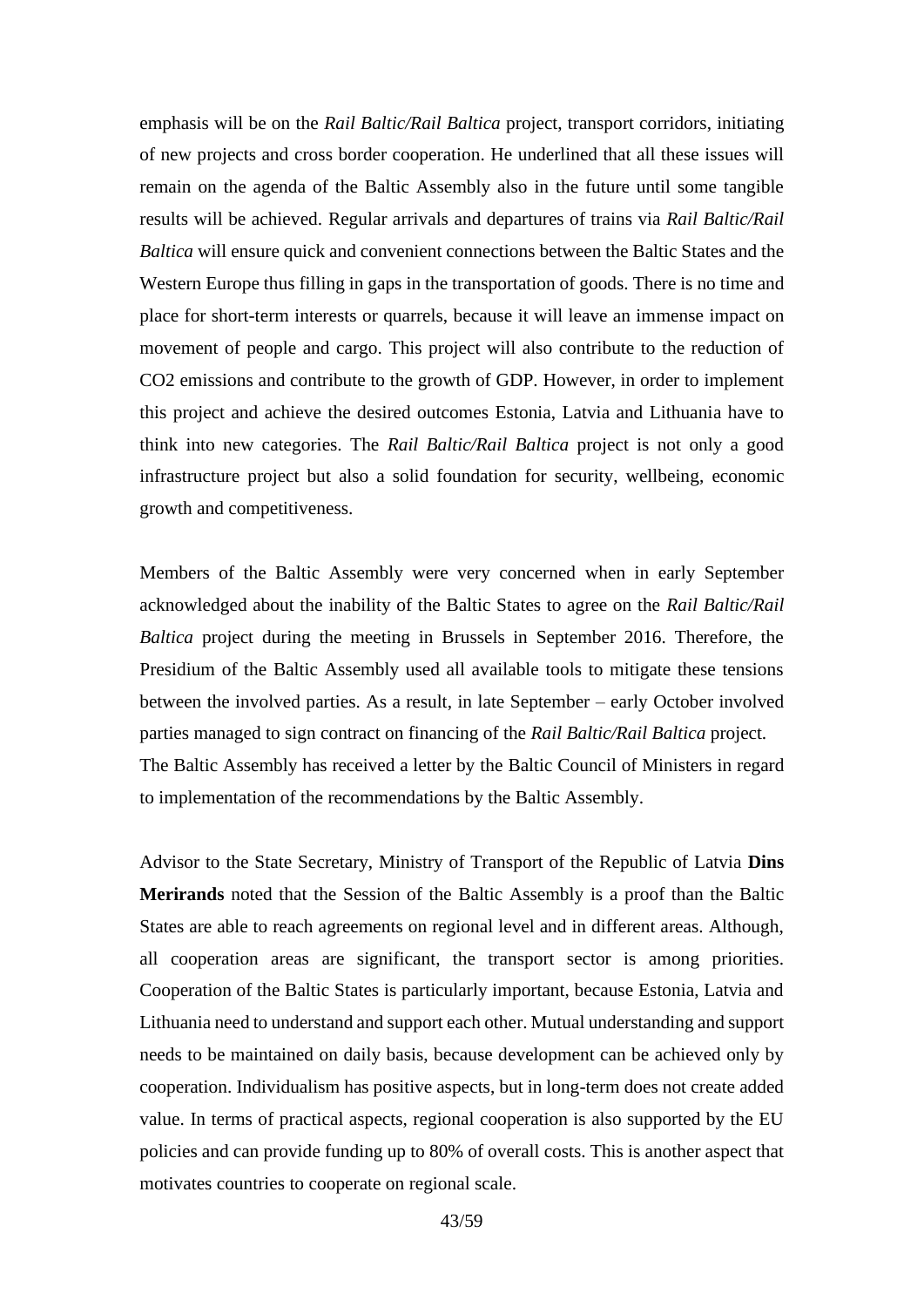The Baltic States have long history of collaboration in transport sector; have completed many projects and attracted foreign investments.

Currently, the most challenging joint project of the Baltic States is the *Rail Baltic/Rail Baltica* project. Historically, the Baltic States have had 1520 mm gauge railroad network. Since the Baltic States are fully-fledged Members of the EU, many projects have been implemented in railway transport, developing ports and air traffic connections. Implementation of the *Rail Baltic/Rail Baltica* project will be the most challenging project in past 100 years. This project will also need to correspond to the common European standards. The Baltic States have managed to establish joint RB Rail company, which is the coordinator of funds. The Baltic States are also jointly working on intergovernmental contract ratified by parliaments. Each of countries is contributing to the project according to the time frame and is participating in all stages. In August 2016, all stakeholders have agreed on layout of the railway tracks, which will cross 15 municipalities. In decision-making process of railway tracks all together 35 institutions were involved and 500 people participated in negotiations.

The *Rail Baltic/Rail Baltica* project will not only contribute to the increase of GDP and reduction of CO2 emissions but also promote mobility and improve employment possibilities as well as strengthen geopolitical stability.

The *Rail Baltic/Rail Baltica* project is not the only joint project by the Baltic States. *Via Baltica* is another regionally important transport route. It will join all three Baltic States with the rest of Europe. It is a large-scale project that involves reconstruction and resurfacing. It has been launched in 2004 and will be made until 2020. The work towards the *Via Baltica* in the Baltic States is made simultaneously. In Latvia, most of work was finished in 2007, when the Saulkrasti ring in length of 20 km was finished. This road will be equipped with smart signs informing drives about weather forecast. This part will be implemented in between 2017-2018. *Via Baltic* project is also connected with participation of Finland and Poland.

In Latvia, roads between Bauska and Grenctāle, Medumi route and route from Nīca to Rucava have been reconstructed as well as in other parts of Latvia until the border of Lithuania. In 2017, reconstruction works of roads will be continued. Financing by the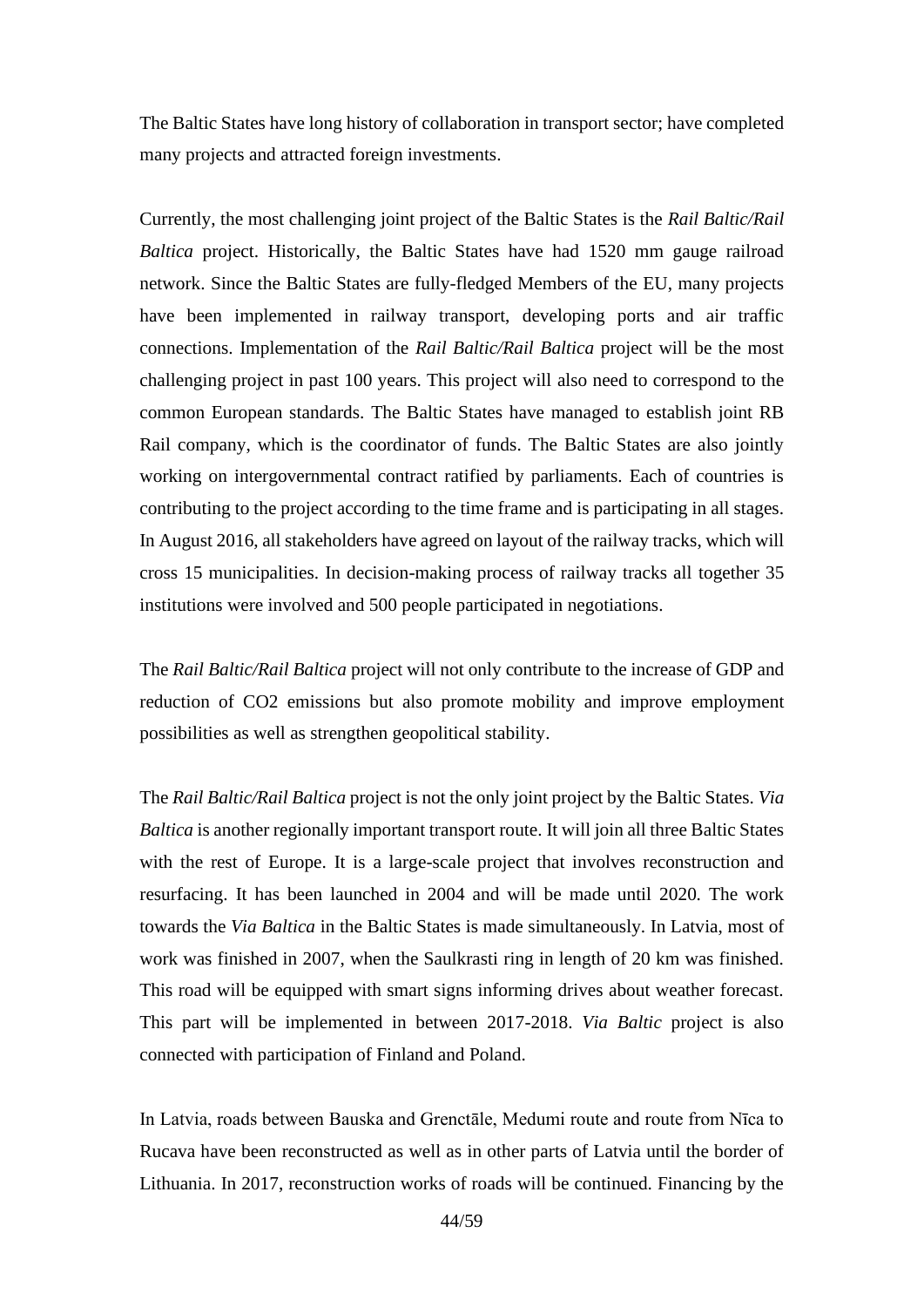EU has been greatly used in the transportation projects. A lot has been already achieved and finished and a lot will be done in future. Latvia is very thankful to have such partners as Estonia and Lithuania.

# **Discussion**

Vice Chair of the European Union Affairs Committee, Sejm of the Republic of Poland **Konrad Glebocki** noted that it is very important to maintain close cooperation of all involved parties in implementation of the *Rail Baltic/Rail Baltica* project. Poland is doing its homework and some projects for which Poland is responsible are being realised. Currently, Poland is reinforcing its railway infrastructure. Financial assistance from the EU 2020 funds will help in accomplishment of the works. Poland is willing to fully respect the agreed Joint Declaration concluded in 2015 in Riga.

*Via Baltica* is another project that is important for Poland. All aspects of transport corridors and transport networks connecting the North Sea and the Baltic Sea is of utmost importance for Poland. In order to fully implement *Via Baltica* route, all involved parties must do their homework.

Member of the Presidium of the Baltic Assembly **Rytas Kupčinskas** informed that in the Final Document of the  $34<sup>th</sup>$  Session of the Baltic Assembly parliamentarians are inviting Finland and Poland to be more active in implementing the *Rail Baltic/Rail Baltica* project.

According to the EU documents on freight carriages, 30% of freight must be carried by rail transport. The importance of the *Via Baltica* is indisputable. However, traffic on *Via Baltica* is very intense and pollution is also increasing. Therefore, more funding on modernisation of *Via Baltica* need to be allocated.

Politically, it would be reasonable to develop railway transport. He asked about possible obstacles for Finland and Poland in implementation of railway project.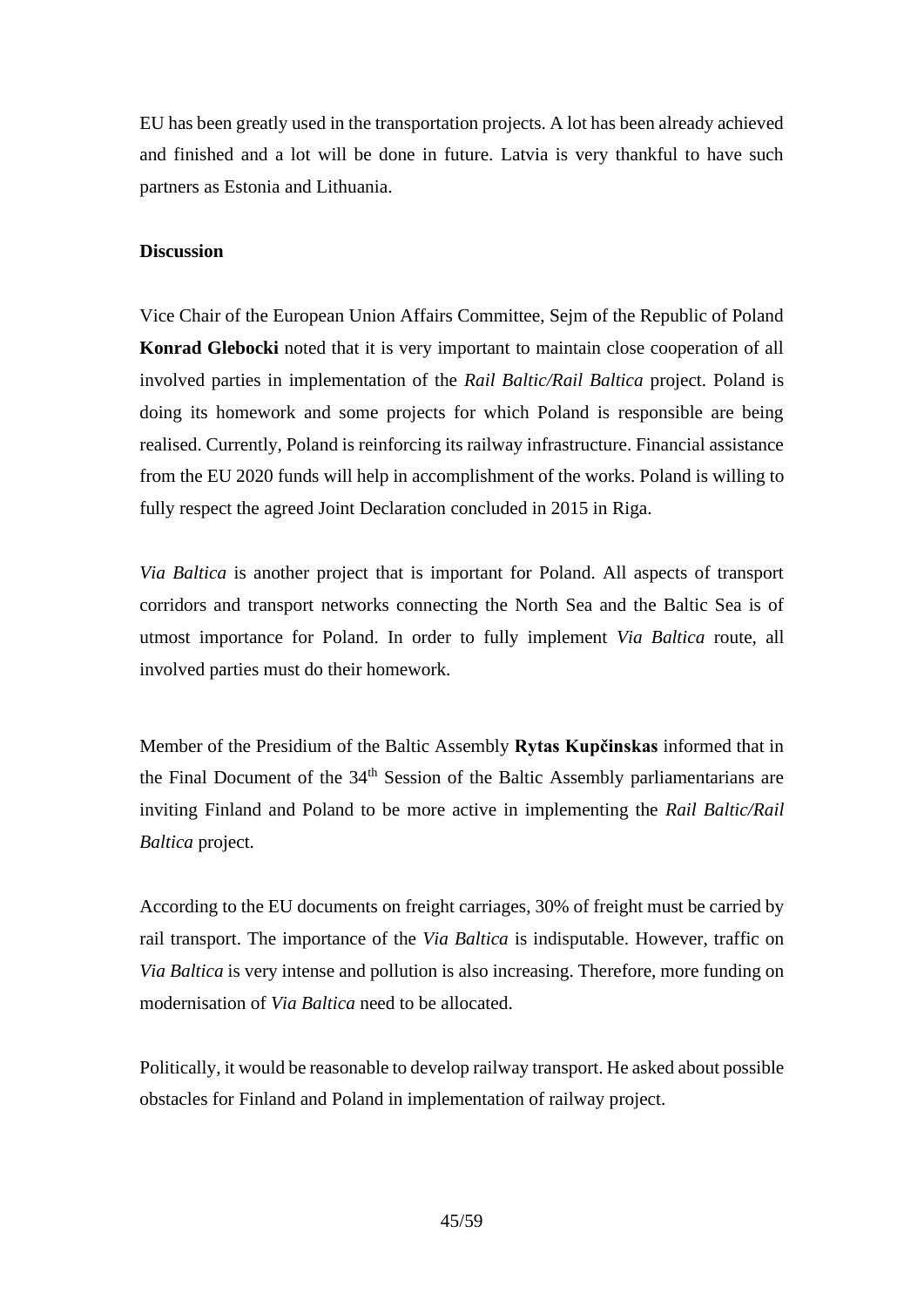Chair of the Legal Affairs and Security Committee of the Baltic Assembly **Jānis Ādamsons** noted that the *Rail Baltic/Rail Baltica* has become a political project and without involvement of Finland and Poland, it will remain to be rather a political than economical project. It would be even more interesting and economically viable if it would be possible to achieve cargo flows from Arkhangelsk to Europe.

He asked whether the Baltic States should think about more ambitious challenges and development of new transport highways such as transport road from Beijing to Europe through Riga.

Advisor to the State Secretary, Ministry of Transport of the Republic of Latvia **Dins Merirands** informed that Poland and Finland do not have any formal obstacles for their involvement in the implementation of the *Rail Baltic/Rail Baltica* project. They have been provided a possibility to become stakeholders in the RB Rail company and be involved in the Management Board. Financial possibilities could create some obstacles, but the most important aspect is that partners are observing and participating in the processes. The first stage of the *Rail Baltic/Rail Baltica* project is Tallinn-Riga-Kauņas. If the Baltic States succeed in the first stage then there is a higher possibility that other partners will also not lack behind and will take an active involvement.

It was mentioned that the environment policy is changing in Europe and that the rail transport is becoming more important. Ministries are thinking about environmental aspects not only in the perspective of the EU, but also in a wider context.

The potential of the highway from Beijing to Europe through Riga is being discussed, but as railway corridor. Currently, the first cargo freight from China to Riga is on its way and it should reach Riga in the next week. Plans about possible development of transport networks are being analysed. Railway routes from China, Kazakhstan, Georgia, Azerbaijan, Ukraine, Belarus to the Baltic States are under consideration.

In regards to transport corridor from Arkhangelsk/ Murmansk it will be considered if calculations about costs will be viable. Nevertheless, such calculations have not yet been made. An obstacle could be the difference of railway width with Russia.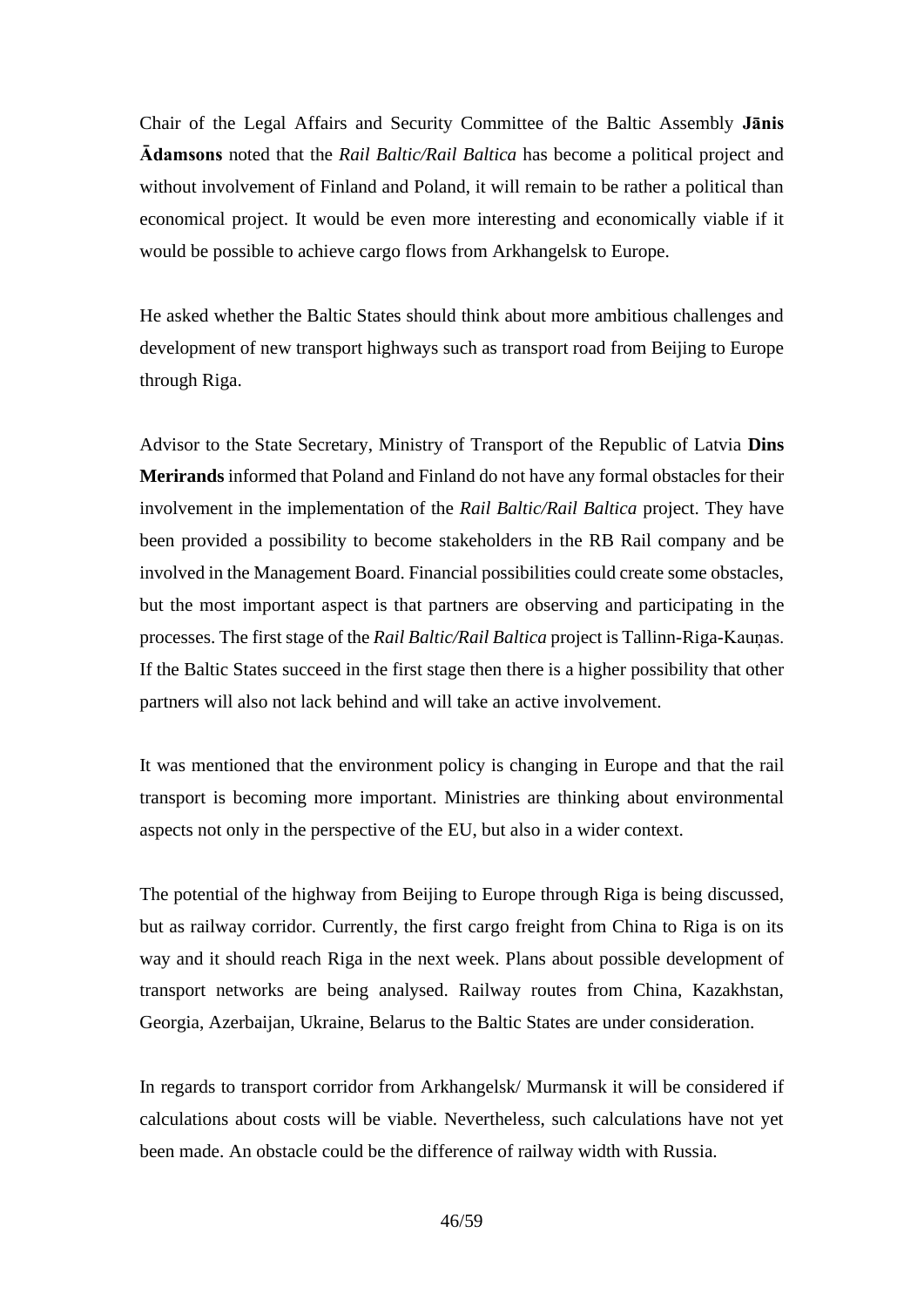Secretary General of the GUAM PA **Altai Efendiev** asked about the connection between the Baltic States and the Black Sea countries. GUAM PA is currently promoting the GUAM Transit and Transport Corridor. This project is becoming even more attracting corresponding to recent developments. GUAM countries have observed the tension on the Ukraine-Russia border, which is becoming even more intense and traditional markets have been blocked. Therefore, the GUAM Transit and Transport Corridor provides a viable alternative and connection opportunities. Moreover, China is recently considering to open of a new Silk Road, Iran is opening for new markets and is looking for access to European market. The idea of the GUAM Transit and Transport Corridor is to connect three seas – the Baltic Sea, the Black Sea and Caspian Sea. He asked about possible cooperation between the Baltic States and GUAM countries to have stronger transport connections. He asked what should be done by the GUAM countries in order to use the full potential of transit possibilities.

Advisor to the State Secretary, Ministry of Transport of the Republic of Latvia **Dins Merirands** informed that the potential of the Black Sea countries including Azerbaijan, Georgia, Ukraine and Kazakhstan has been discussed.

From the Baltic States side, this route already is developed and trains are available. The problem is with connection that goes through Ukraine and barely goes beyond its borders to Caspian Sea. Information has been received about active development or routes in Kazakhstan and GUAM countries. Kazakhstan and Azerbaijan railway companies have come up with joint offer for railway transport corridor. According to information, ferry routes in the Black Sea are also being developed.

In the end of November 2016 in Kiev, a meeting of experts will be held. In this meeting, the best possible options for creation of diverse transport connections to create a single transport chain will be discussed. At the level of experts, particular focus should be on the agreement, which deadlines should be followed. At political level, it is very important to demonstrate that it is a necessary and prospective route, which should be supported.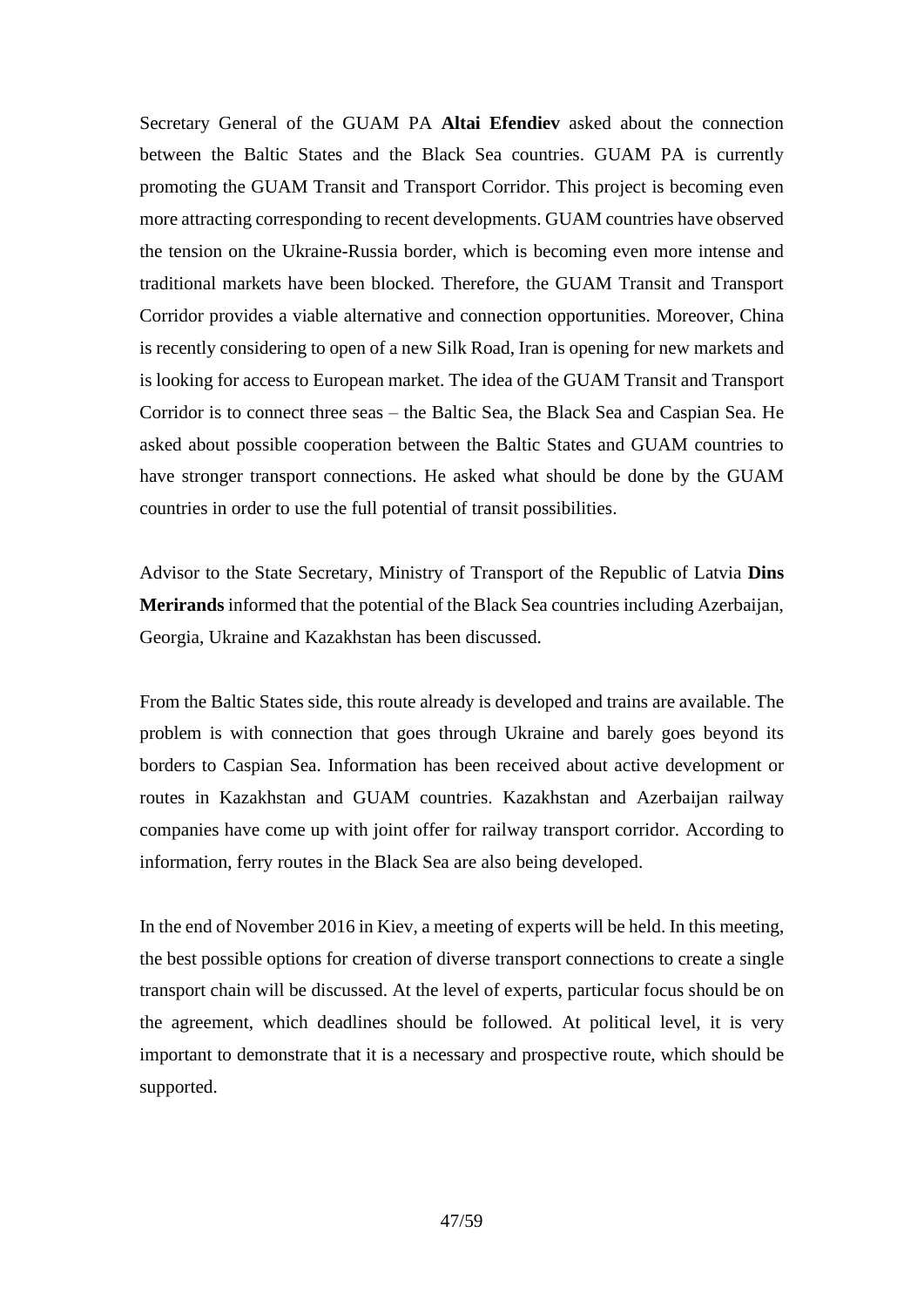President of the Baltic Assembly **Jānis Vucāns** underlined that the *Rail Baltic/Rail Baltica* project for may seems to be not economically viable, however looking in the long-term perspective this project is important for the region.

In 2016, the Economics, Energy and Innovation Committee and the Welfare Committee of the Baltic Assembly actively worked on cross-border cooperation issues. Members of these committees have submitted recommendations for employment and transport development in the border areas. Cross-border cooperation is a field where the Baltic States have learned a lot from the Benelux countries. The Benelux cross-border cooperation and development is a model for the whole Europe.

Vice-Minister-President of the Government of Flanders, Flemish Minister for Budget, Finance and Energy **Bart Tommelein** noted that transport is of great importance ensuring development and economic strength for countries and regions. Isolated areas without strong infrastructure have less economic activity. Less economic activity means less prosperity.

Harmonisation of legislation is important in order to provide smoothly running transport throughout different countries. The Benelux countries are in favour to adjust legislation to another at the highest possible extent. Intelligent transport system are indispensable in the future. Safety on roads is another important issue that constantly needs to be revised and adjusted according to latest technologies.

Railway connections ensure that motorway car parks need to be less overloaded with trucks. Authorities also play an important role, because they are responsible for implementation and adjustment of new rules. If the rules are not easily to be controlled, overseen or adopted their necessity needs to be revised. If it is not possible to inspect observance of a rule, maybe it should be eliminated.

Working together is always more beneficial. At Benelux level, joint inspections are being organised. Together, the Benelux countries provide the necessary training of inspectors. Exchange of date is essential for inspections. Data is the ultimate weapon against fraud. Although, obviously one should ever disregard the protection of privacy. As a former Secretary of State, he has developed a Plan for Fair Competition together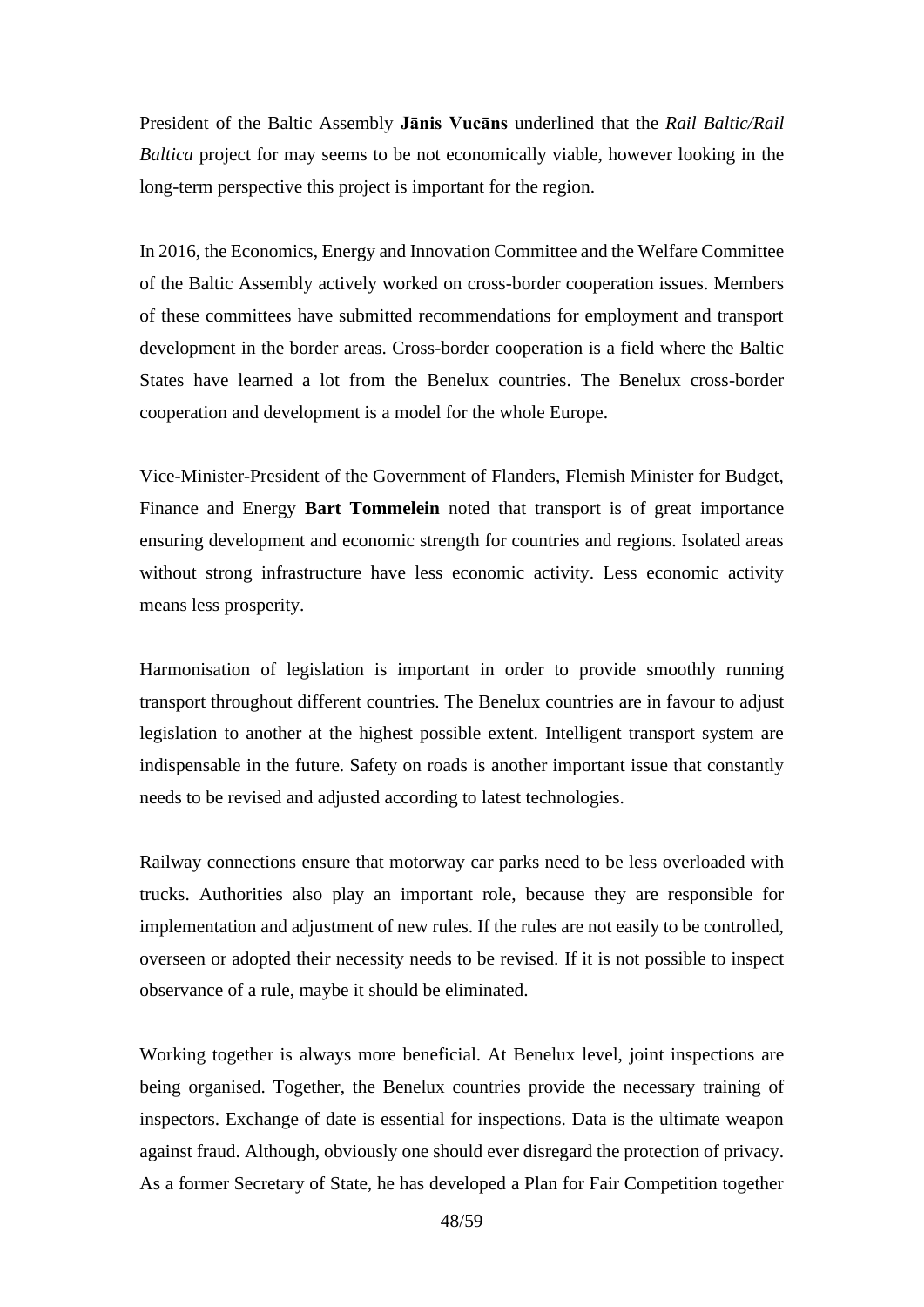with trade unions and employers. This plan contains thirty concrete measures to combat social dumping in transport sector. Many of these measures are implemented also at Benelux level. Similar actions could be agreed with other Member States of the EU. Belgium already has cooperation agreements with France and Bulgaria in fight against social fraud. It is also highly welcomed to develop cooperation agreement in fight against social fraud with the Baltic States.

Besides road transport, railway and air transport effective cooperation with different countries is possible. I future drones will be for transportation purposes. Currently, it is only possible in three countries in the EU and regulations about drones differ in each country.

Transport by railways offer many possibilities, if transport cooperation at several stages would include railway as the domestic transportation in the Baltic States, many costs would be reduced.

Transport and infrastructure are very important for economy. It is also in the interests of society to gradually switch to low-carbon transports. According to studies, every person lose 5 months of life due to particle pollution. Daily it cannot be felt, but it exists. The Flemish Government is fully committing itself on support of electric cars. There is a need to ensure more electric charging stations in order to ensure smooth transition to electric vehicles. The likelihood to lose power in a middle of a route scares many people, who otherwise would consider buying electric vehicles. According to plan, there is a need to ensure at least one charging stations for electric vehicles within every community by 2020. Flanders aims to have 100,000 environmentally friendly cars on roads by 2020. Government also promotes purchase of electric vehicles by providing premiums and bonuses. Nevertheless, it is presumed that this strategy will be implemented only in the initial phases.

CNG tank technology for trucks is an environmentally friendly alternative. Transport can be made more environmentally friendly not only by road traffic. In the field of water transport more work needs to be done. LNG vessels and terminals area already the first major step forward. The work towards greener transport for the future of our children needs to be continued. Therefore, the Flemish Government made a plan to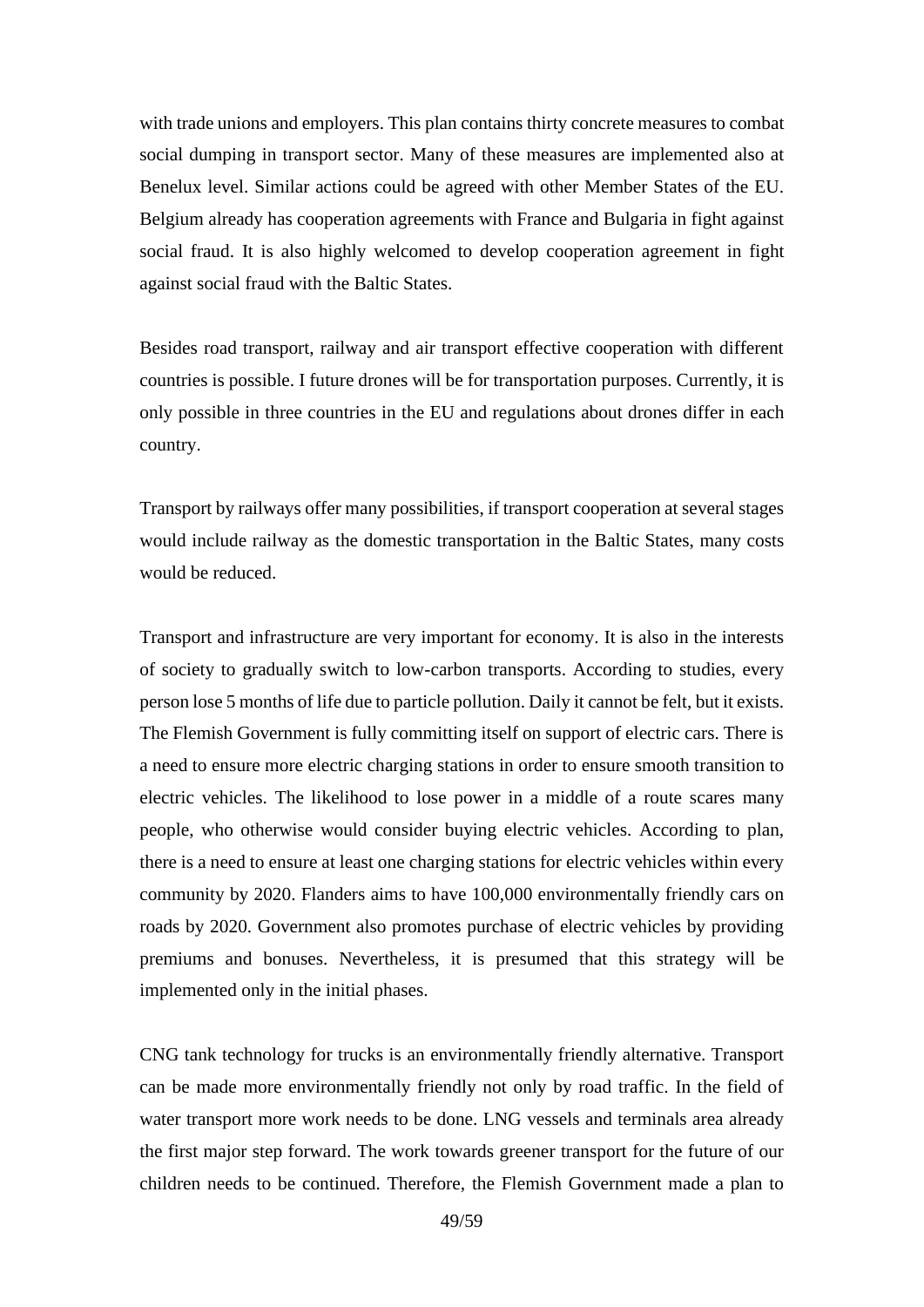encourage development of environmentally friendly alternatives of carriage and ensure that environmentally friendly transport is economically attractive option.

If the Benelux Parliament and the Baltic Assembly would take a lead in development of environmentally friendly transportation, the rest of Europe will follow. It is not only the large countries that can set the lines, but also those with the greatest confidence. These sectors could include transport, sustainable development or social dumping. Together all the aims are achievable.

#### **Addresses by foreign delegations and guests**

Chair of the Finance and Mobility Committee of the Benelux Parliament **Willem Draps** noted that soon the Benelux Parliament and the Baltic Assembly will celebrate 25 years of cooperation. At that time, the Baltic States have just regained their independence. Political leaders of the Baltic States showed substantial political clearance for cooperation with other interparliamentary assembly's – the Nordic Council and the Benelux Parliament. In November 1992, Benelux Parliament supported cooperation with the Baltic Assembly. This was a strong political signal followed by establishment of strong ties and assistance in development of democratic structures and processes. It was not easy to turn the concluded Declaration into practice and ensure security of the Baltic States because competence of the Benelux Parliament does not cover security. Therefore, it was not possible for Benelux Parliament to conclude security agreement. Fortunately, predecessors understood that other cooperation formats would also promote cooperation ties. In 1994, the negotiation process was followed by adoption of a Joint Declaration aimed at cooperation in a number of specific domains such as foreign policies, energy, economics, culture and trans-border cooperation. Even today, the Joint Declaration is the foundation of cooperation. According to psychologist, 25 years is the age at which human being enter adulthood. Fortunately, the Baltic Assembly did not wait for too long and already started functioning in an adult way. By regular contact and exchange of information demonstrates that the Baltic States have managed its democratic formation in fine colours. Even if the remaining challenges are numerous, it is important to underline the past achievements.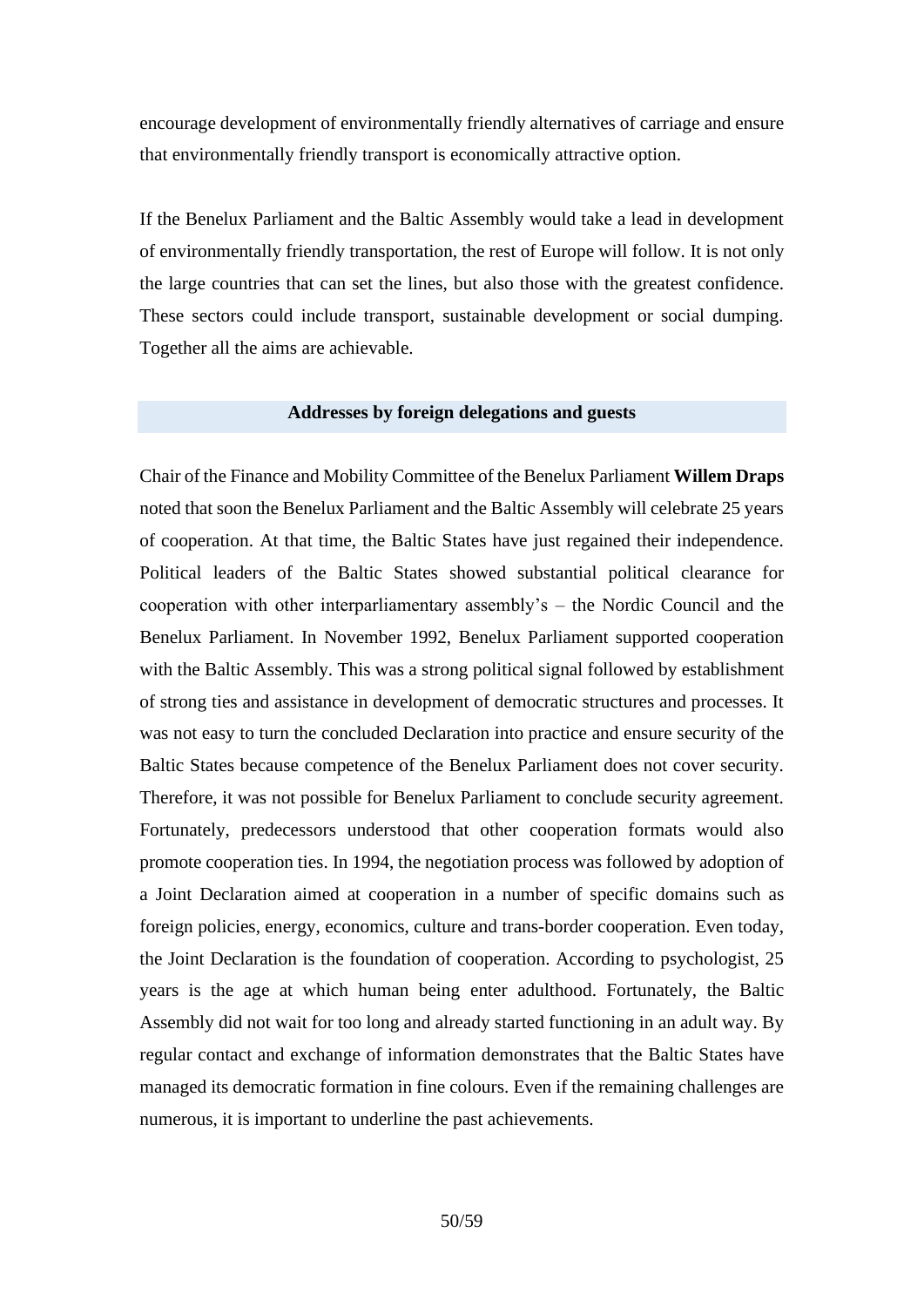Representative of the Joint Baltic American National Committee **Alexander Blums** underlined that Estonia, Latvia and Lithuania have maintained a tremendous progress over these past 25 years of independence. Much of which is due to excellent relations and cooperation between the three Baltic Republics. However, many challenges remain. Transportation infrastructure needs to be improved, the business environment needs to be enhanced so that people can benefit from more investment, labour mobility and sustainable development, cooperation with the Nordic countries needs to be continued. However, the most pressing issue remains the security of the Baltic States. Increased close cooperation among the Baltic States and the NATO allies is essential precondition to protect the sovereignty.

Joint Baltic American National Committee (JBANC) also benefits from increased cooperation of the Baltic States. For JBANC it mainly means coming together in times of trouble for the sake of preserving stability and security in the Baltic countries against threats. Therefore, the key to success for parliaments and governments of the Baltic States is to work together.

The USA play a great role in the NATO. Since the NATO is responsible for ensuring safety of the Baltic States, it is crucial that relations between the USA and the Baltic States remain strong. JBANS works closely with the USA Congress Administration, think tanks and other organisations to ensure that USA understands these relations. Particularly important sectors are the military, information, energy and border security. JBANC cooperate also with other international organisations in the USA including Ukrainian, Georgian and Belarussian communities to help to promote and foster security and spread Western values. JBANC also engage with Baltic diaspora communities in the USA to inform and encourage to remain active raising attention on Baltic issues. JBANC compound constituency of 1 million of USA citizens.

JBANC is always open for cooperation and is ready to provide any information about the USA policies and has the capacity to provide contacts in different fields eager to help for the success of the Baltic States.

Head of the Ukrainian delegation to the GUAM PA **Anatoliy Matviyenko** extended his gratitude for the received assistance and support to Ukraine.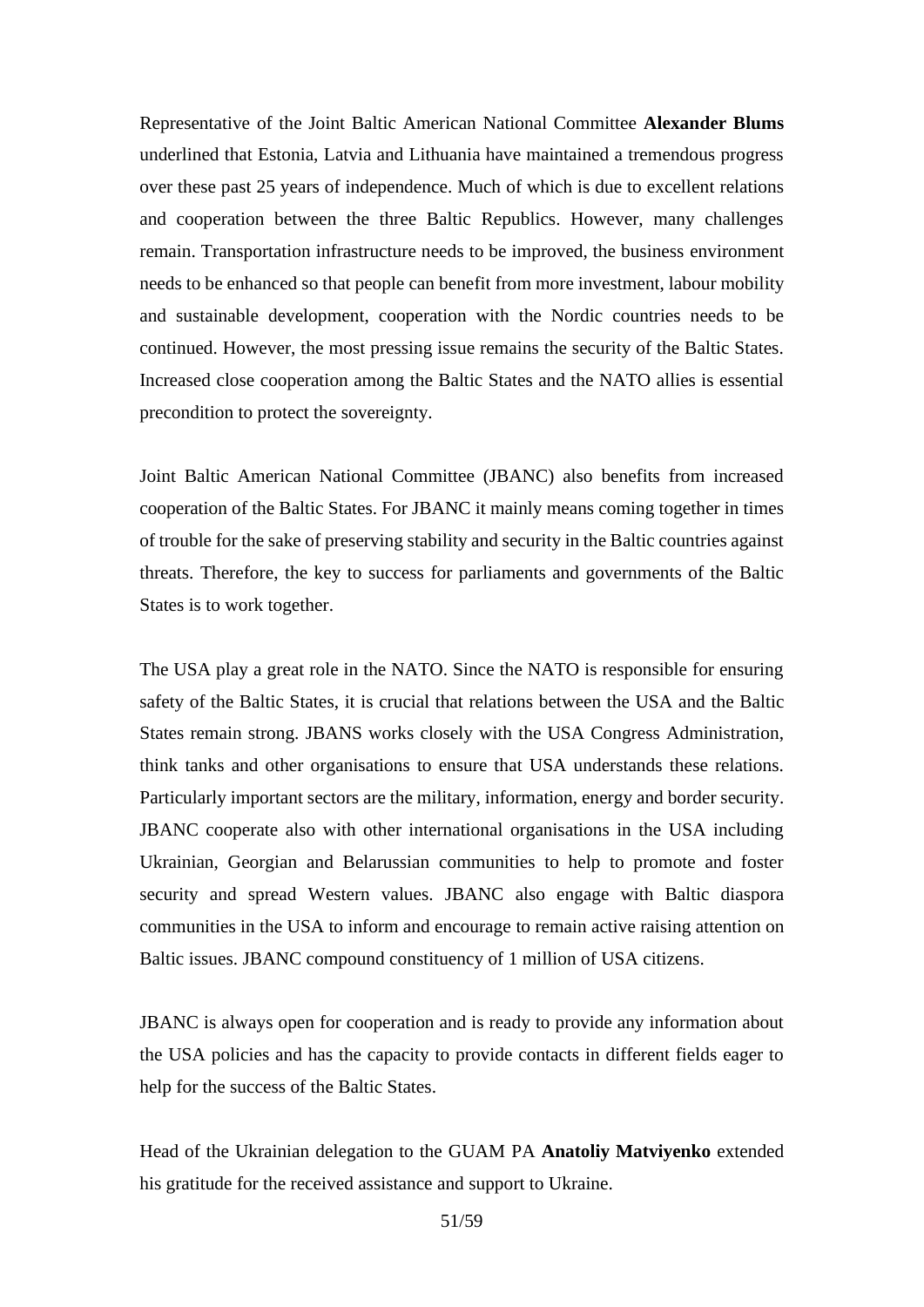In the East of Ukraine, a bloody warfare and aggression are implemented by Russia. Ukraine feels lack of support from the democratic community. Aggression by Russia is not against Ukraine, but against all democratic world. In this warfare, more than 10,000 people have been killed and 25,000 have been injured. In Crimea Russia has based its military troops and military weapons including nuclear weapons. In the East of Ukraine there are hybrid military troops.

Ukraine is spending around 9 million to be able to ensure its safety and resist Russia. There are Declarations that are not supported in practice and there are threats to activate the EU as fully-fledged members, and slow progress towards visa regime. Ukraine face also serious limitations in the area of business for economic cooperation. A myth that the Minsk Agreement is panacea has been created. They have been adopted under duress. There exists also a misperception that Ukraine will counteract military of Russia. There is also an increased rhetoric's about the complicated history of Ukraine. Ukraine has to do a lot and has to reform society.

He quoted Ukrainian writer: "Listen, how from the throat of the Europe's violent you can see the sounds of the influence of words." It is important to have simplicity of view, but it is even more important to have strategic cooperation solving issues especially for the Central and Eastern Europe.

Ukraine does not need gifts or presents. Ukraine wants to have a normal cooperation and dynamic development of our security.

Member of the Azerbaijani delegation to the GUAM PA **Ali Masimli** noted that participation of GUAM countries in the events of the Baltic Assembly is a good tradition that preferably will continue also in future. GUAM PA and the Baltic Assembly relations are strong and it can be seen at international level. GUAM countries are pleased to have such friends who share the same views and understand the sensitivities of the GUAM region. The high-level cooperation among the parliamentary assembly's is based on mutual benefit, mutual respect and confidence.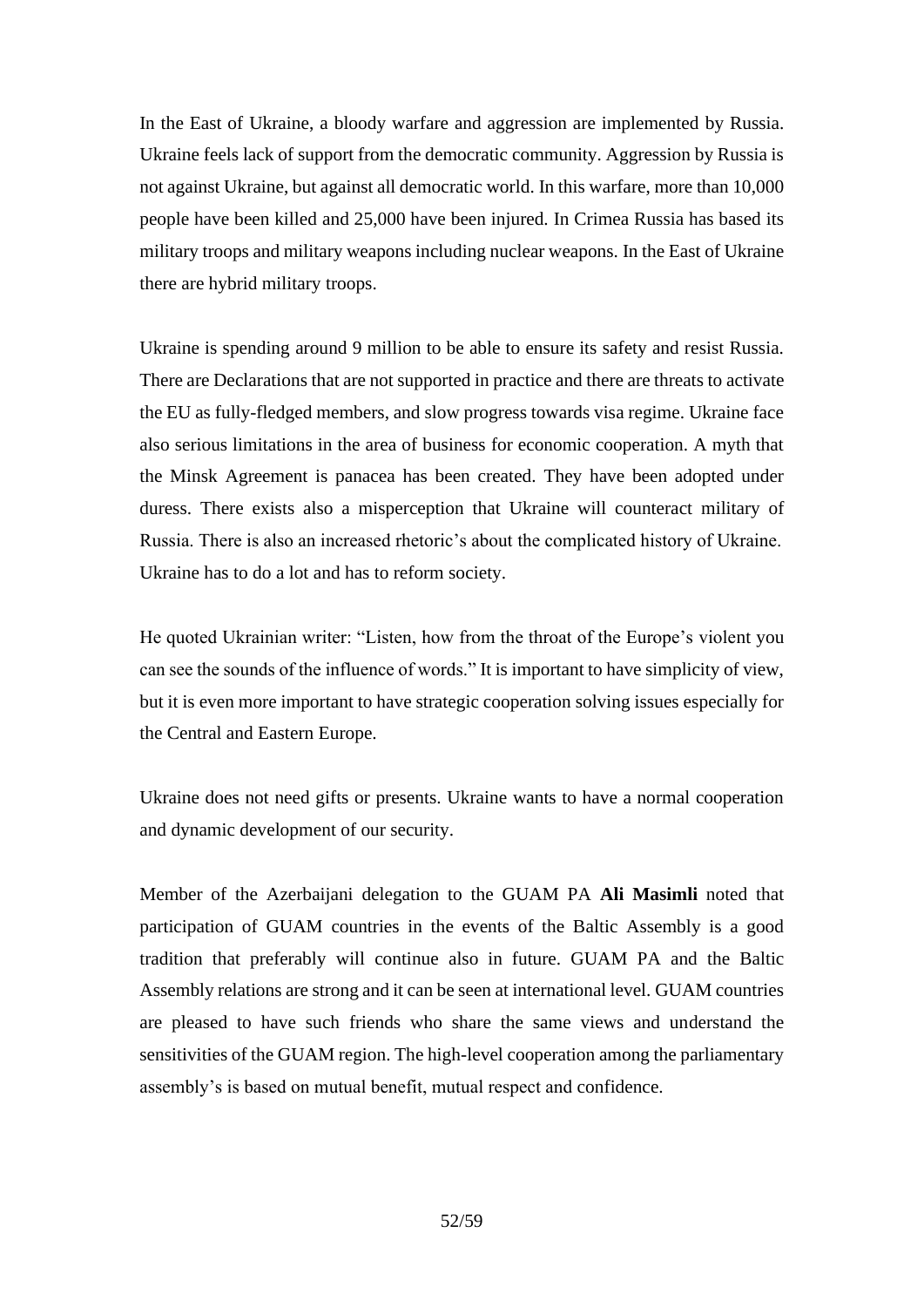The foundation of this cooperation is the Declaration on cooperation between the Baltic Assembly and the GUAM PA that was signed in June 2009. Declaration defines many fields of cooperation from which one is the international cooperation.

GUAP PA appreciates this special friendship with the Baltic Assembly that has promoted cooperation with other interparliamentary organizations such as the Benelux Parliament, Nordic Council and Visegrad group and other bodies. Over the last past years the political dialogue has been deepening among the GUAM and the Baltic countries. It can be felt through exchange of visits at high and the highest level. GUAM countries have enriched its legal framework and have strengthened relations in bilateral and multilateral formats. Legislative bodies of GUAM and the Baltic States have good relations.

The visit by H.E. Ināra Mūrniece to Azerbaijan in early October 2016 needs to be highlighted. The cooperation at international level between the Baltic States and the GUAM countries increases national stability and security in the GUAM countries.

Implementation of large-scale transport projects in the region of GUAM by initiative of Azerbaijan improves the attraction of the GUAM region at international level and creates a bridge connecting Europe and Asia as well as increase the energy security of Europe.

Senator, Vice Chair of the Foreign Affairs and European Union Committee, Senate of the Republic of Poland **Jarosław Obremski** noted that it is necessary to maintain regional cooperation. The Baltic Assembly helps the EU, helps Brussels to see and understand the diversity of Europe. The Baltic Council of Ministers helps to see and strengthen your position in the EU on important decision-making processes. It is important and it is the success of the Baltic States.

Poland belongs to the Visegrad group and currently holds the presidency. This cooperation is important from different aspects and is fruitful.

He expressed his hope that it would be possible to develop closer cooperation with the Baltic Assembly and Baltic Council of Ministers. It is important for several reasons.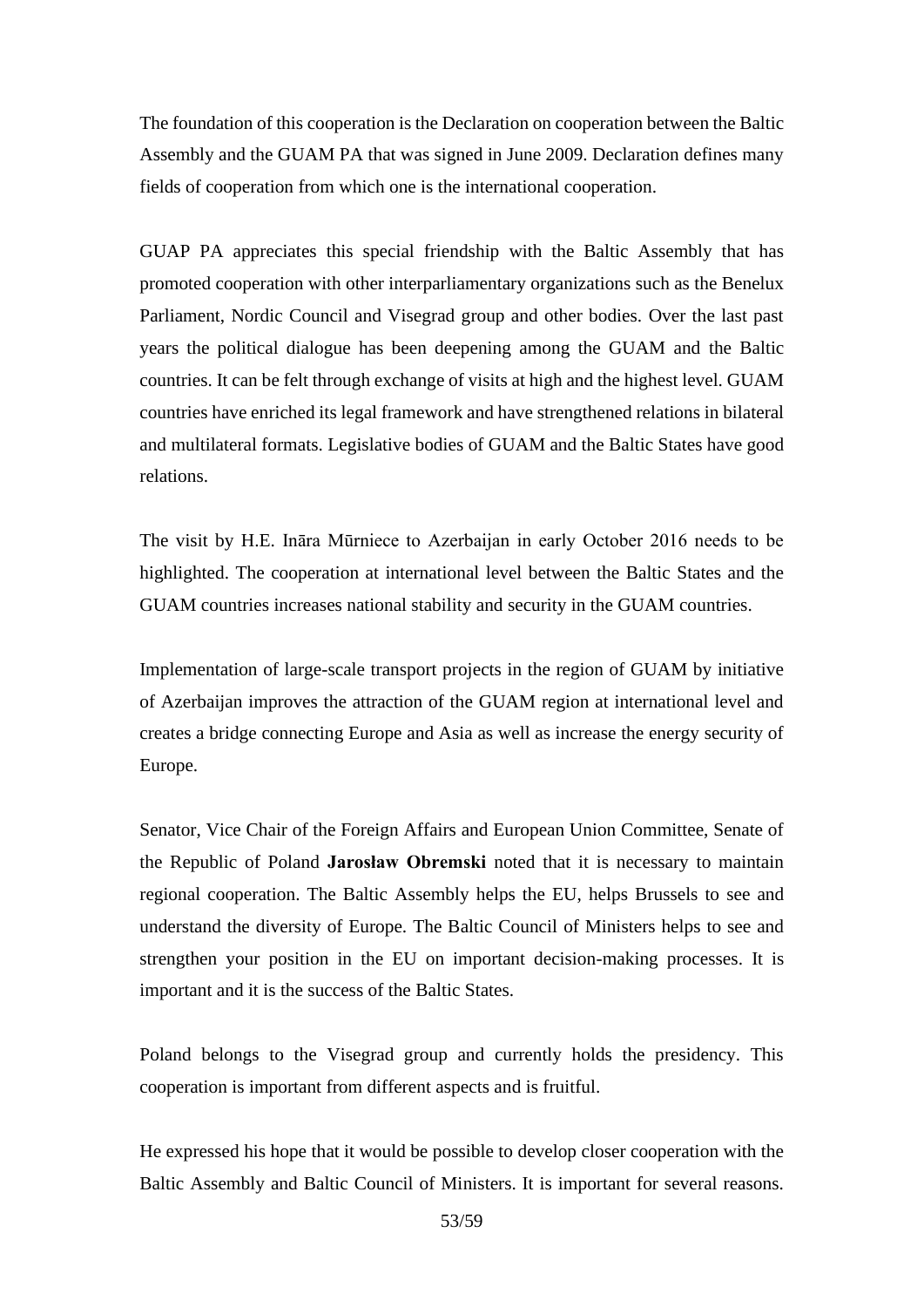First, the Baltic States and Visegrad group countries share the same sensitivity towards the challenges from the East. The same approach in the activities with NATO towards the Russian aggression and the opinion that the GUAM countries should get closer to the EU.

Second, same opinion towards the energy policy. The Baltic States and Visegrad group countries share joint opinion towards the Nord Stream 2 and it is a good example of synergy.

Third, the Baltic States and Visegrad group countries share the similar thinking about the share of negotiations with the UK after the Brexit.

The last, in November 2016 the China Summit in Riga will be held. During this summit, the issue about the part of China within our region could be discussed. What are the current challenges and situation in the context of geopolitical policies strategies consequences.

Member of the Turkish delegation to the Parliamentary Assembly of the South-East European Cooperation Process **Hakan Çavuşoğlu** informed that the South East European Cooperation Process (SEECP) is unique cooperation forum as the example of regional ownership, which reflects the common will, and authentic voice of the Balkan countries. We have finally introduced an institutional structure to our 20 years old parliamentary cooperation by the establishment of the South East European Cooperation Process Parliamentary Assembly (SEECP PA) in 2014. In 2015, SEECP PA have realized the third plenary session in Sofia.

There are three general committees within SEECP parliamentary assembly. Turkey has assumed the Chairmanship of one of these committees namely the General Committee on Social Development, Education, Research and Science for the 2016-2017 period. I have the honour to be elected as the Chairperson of this committee and parliamentarians of the SEECP PA are doing their best to undertake useful activities for our region and for our people.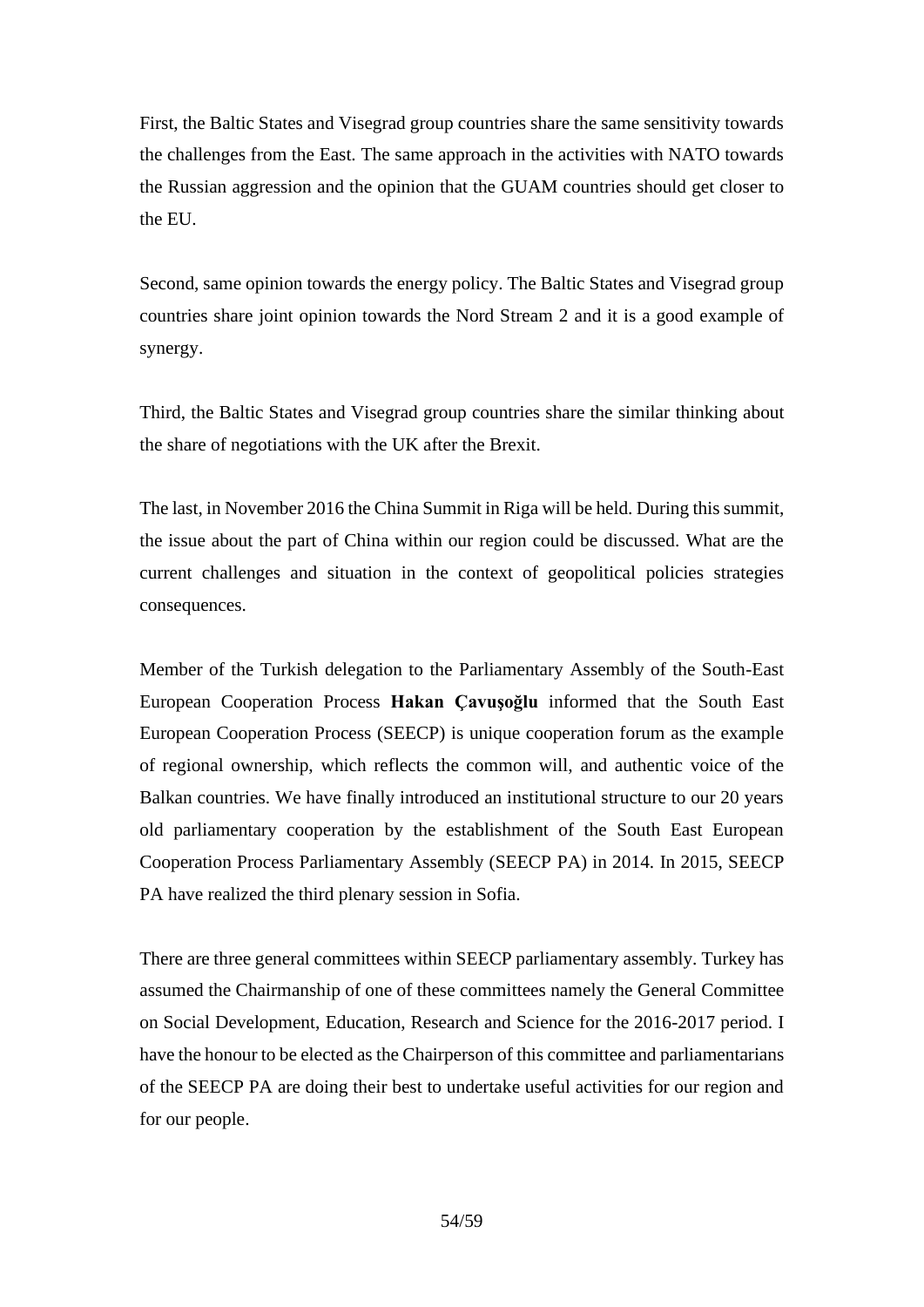I am very glad to find the issue of migration within the programme of the session of the Baltic Assembly. Migration is an important problem for our countries and regions, it is very timely and all of us have greatly benefitted from the discussions today.

As a colleague of yours, coming from a country hosting approximately 3 million refugees from Syria, I think that it is necessary to reinforce cooperation among our countries and parliamentary assemblies and strengthen common stance established on the basis of universal liberal values against modern global challenges such as resisting the negative effects of the refugee crisis, combatting terrorism, tackling foreign terrorist warriors and combatting xenophobia and Islamophobia.

Our nation was shocked by a hateful coup attempt, which started on the night of 15 July 2016. This attempt targeted, among others, innocent civilians who peacefully stood against coup plotters to protect democracy, constitutional order, the rule of law and state institutions, as well as the homeland and the democratic will it put forward through legitimate elections. During the attacks in question, fighter aircrafts and helicopters bombed the campus of the Grand National Assembly of Turkey, which is the national embodiment.

Availing myself of this opportunity, I would like to extend my gratitude, once again, to my counterparts who shared their commiserations with us regarding these deplorable events, conveyed messages of condolences and extended support to our democratic and legitimate parliament and government.

This coup attempt, staged outside the chain of command by a group of soldiers of different ranks and corps who were members of the Fethullah Gülenist Terrorist Organization (FETÖ) remained limited in scope. This attempt cannot be imputed to our honourable army in its entirety over whose loyalty to our democracy and constitutional order we are in no doubt.

The coup attempt was thwarted by the selflessness of our nation, which fought to protect its freedom and democracy, and as things stand, a judicial process has started concerning the attempt. Information and documents seized during the initial investigations and searches revealed the severity of the situation and laid bare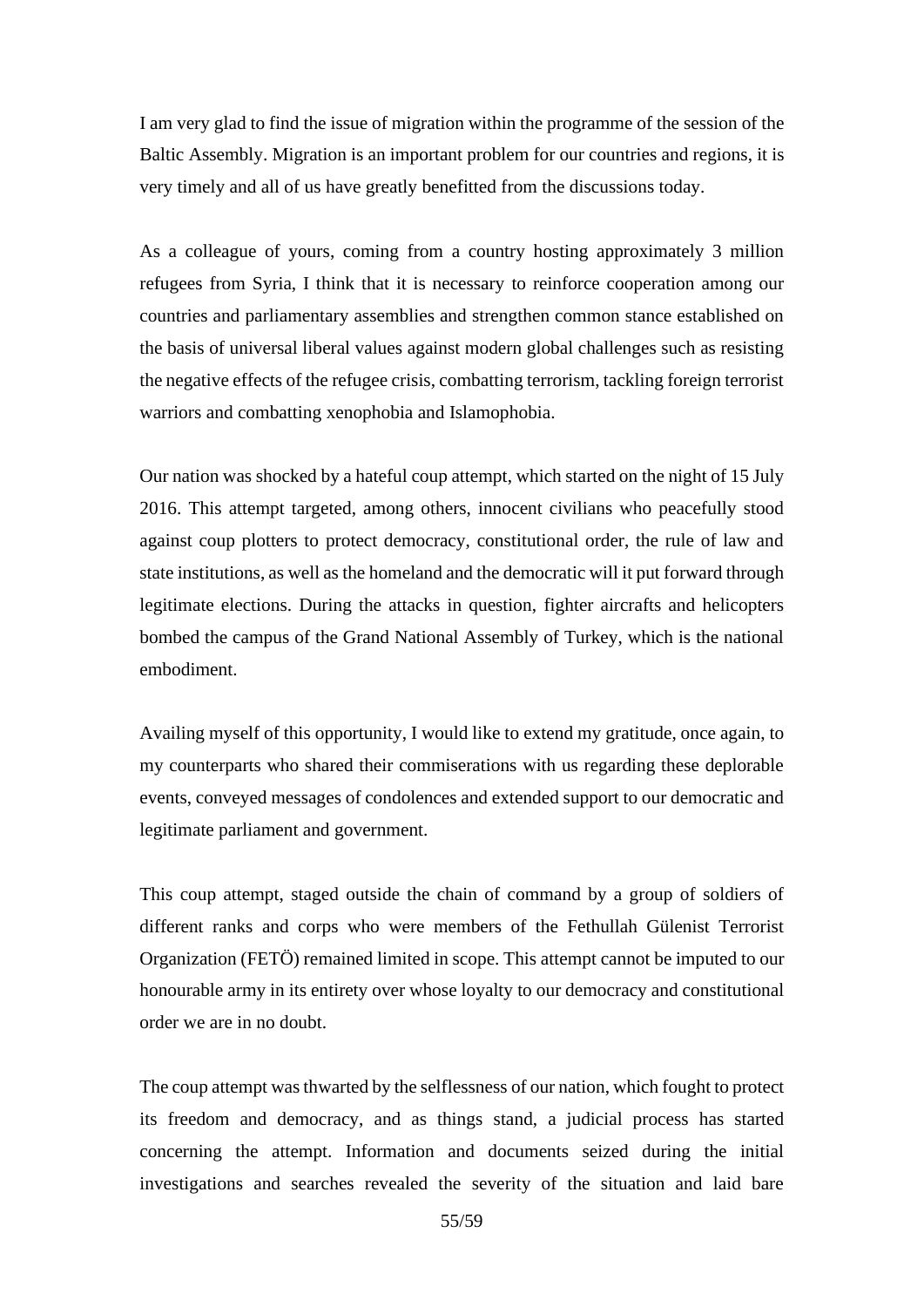significant evidence linked to thousands of people, including public officials. For this reason, it has become imperative for our government, acting by the power granted by the constitution, to declare a state of emergency across the country to allow us to take the most effective and swift actions to suppress this threat against democracy, rule of law, and the rights and freedoms of our citizens. However, the international community and our friends should have no doubt that the Republic of Turkey will conduct the state of emergency and judicial proceedings without compromising our respect for human rights, the rule of law, international standards and the universal principles of law in any way.

I believe wholeheartedly that the international community and our friends will extend support to the Republic of Turkey in its legitimate fight against the coup attempt staged by FETÖ, to which all political parties in the Grand National Assembly of Turkey resisted in unity.

I would like to express my wish for a more frequent and fruitful dialogue and cooperation between the South East European Cooperation Process Parliamentary Assembly and the Baltic Assembly in the forthcoming period.

Vice Chair of the European Union Affairs Committee, Sejm of the Republic of Poland **Konrad Glebocki** underlined the significance of cooperation and good relations between Poland and the Baltic States. Poland and the Baltic States share similar history, regained independence in the beginning of 90's, came through the same process in establishing democratic structures and in 2004 joint the EU.

Poland and the Baltic States share similar views on number of issues and as confirmation it was once again proven considering the themes of the present session and presented speeches.

After the Decision on Brexit and the referendum in the UK, the EU has found itself in a new situation. For the first time a country is willing to leave the union. The reaction by the society should not be only by comments, but also question oneself about the seriousness of the issue. Of course, there are no clear answers on many question regarding this issue. However, there is one thing that should be done – states should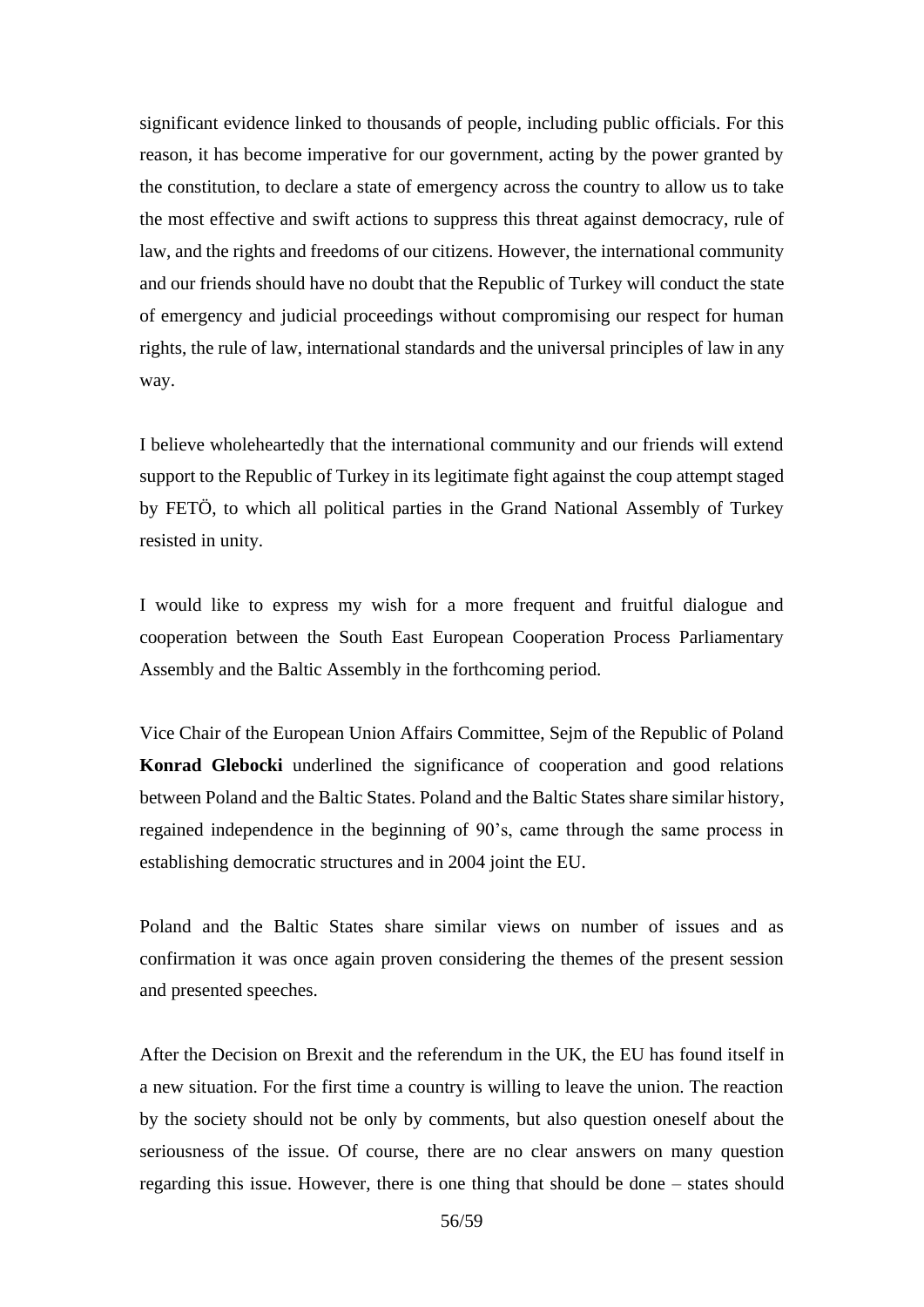strengthen the role of national parliament within the EU. Moreover, economic integration should be continued. A lot needs to be done is such areas as - Digital Single Market, Energy Union and field of services. However, the approach should not be "more Europe". The approach should be "union that consists from different countries, where each state is respected properly."

#### **Reports by the Presidium and the Budget and Audit Committee**

President of the Baltic Assembly **Jānis Vucāns** informed that Latvia will remain as the presiding country of the Baltic Assembly until the end of 2016. Presidency in the Baltic Assembly is a great honour for the Latvian delegation and an opportunity to create added value. Looking on the issues that have been achieved in 2016 there is a need to thank each Member of the Baltic Assembly.

Last year, when the Latvian Presidency plan was introduced the aim was to achieve more inclusive policies between the parliaments and governments of the Baltic States. Revising the executive branch – stronger cooperation has been achieved. Latvian Presidency also made additional input to strengthen cooperation with the executive power. Apart from cooperation with the Baltic Council of Ministers, regular meetings were organised with ministries of Latvia to discuss various partnerships and cooperation projects. Two months ago, Latvian delegation met with Prime Minister of Latvia Māris Kučinsksis to discuss the progress of the Latvian Presidency in the Baltic Assembly and to identify the areas in which more active cooperation with the Baltic Council of Ministers is desired. Based on well established tradition colleagues in Estonia and Lithuania were also kindly invited to strengthen cooperation with the Baltic Council of Ministers. More improved cooperation with the Baltic Council of Ministers will reflect on the implementation of the aims of the Baltic Assembly.

Parliamentary cooperation within the Baltic Assembly is strategically important for Latvia. It provides strong parliamentary tools to achieve the following goals. First, to pull resources and to reduce costs. Second, to integrate the Baltic Region as whole in Europe by establishing transport infrastructure and energy infrastructure connections. Third, represent the interest of the Baltic States more efficiently.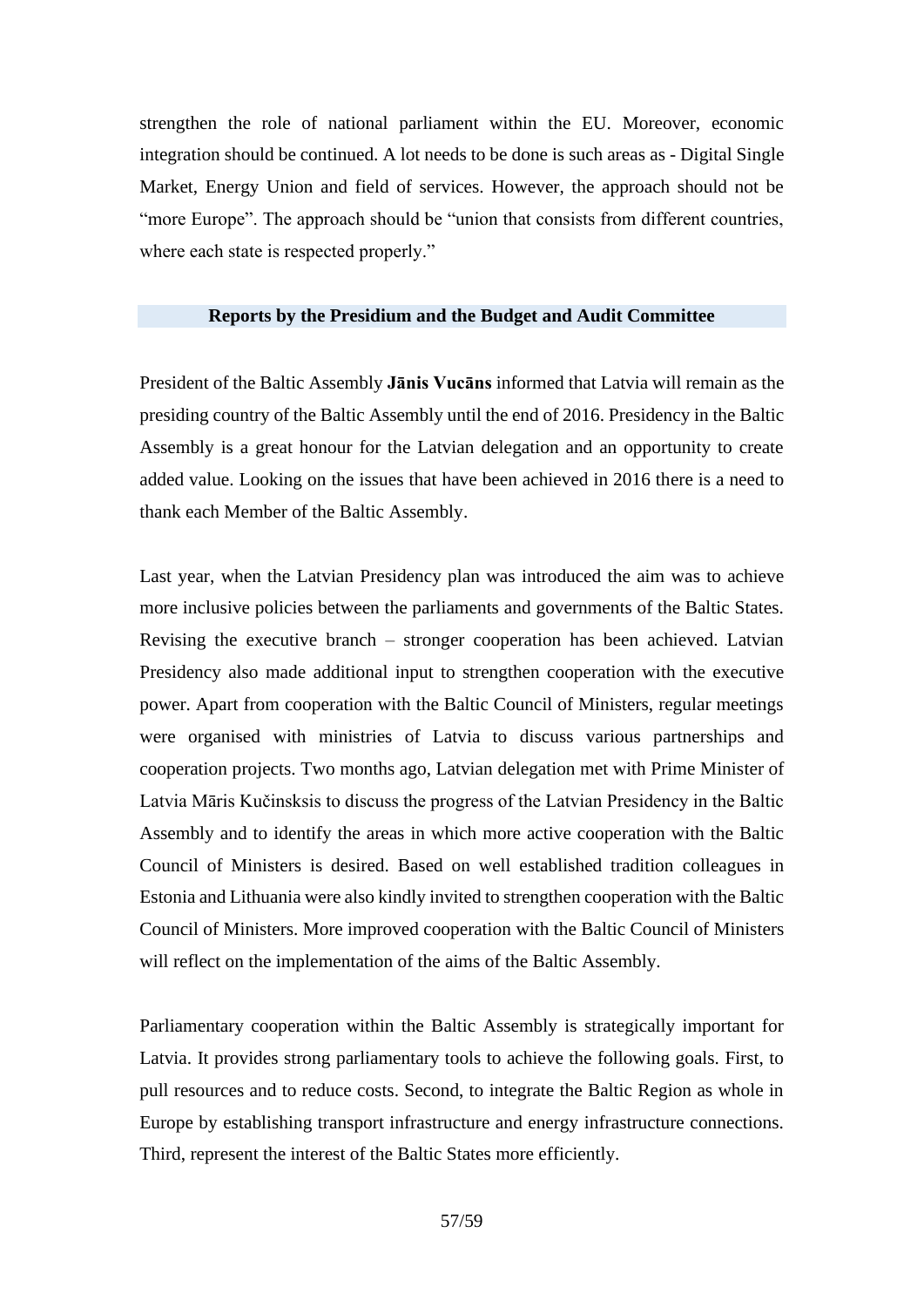Today, the Baltic parliamentarians will approve the Resolution of the 35<sup>th</sup> Session of the Baltic Assembly, which includes approximately 40 very specific recommendations elaborated by the Committees. These recommendations are not just political declarations, they are rather targeted steps that need to be made in order to pull joint resources and capabilities to reduce costs and further integration of the Baltic States in Europe and represent the interests of our people. So far, the Baltic States have been successful in pulling resources and coordinating the fight of law enforcement agencies in fighting tax fraud and shadow economy The Baltic States have also managed to establish organ transplantation system as a result of which many life's have been saved. The Baltic States have established the Baltic Innovation Fund and border guards cooperate while protecting common external borders. These are just couple of examples.

Nevertheless, more political support is needed in various areas. Closer cooperation of the Baltic States in attraction of foreign investment, economic cooperation and boosting of exports is needed. Today, during the Committee meeting, Lithuanian colleague informed that he had visited China where he presented the interests of Lithuania. However, no one in China was particularly interested. Maybe, it is better to present the joint interest of the Baltic States, because together the Baltic States have around 7 million inhabitants and jointly are more attractive for foreign investors.

The Baltic Assembly also put its efforts in achieving the signing of the joint agreement on the *Rail Baltic/Rail Baltica* project.

All issues on possible cooperation will continue to remain on the agenda of the Baltic Assembly. 25 years ago, the Baltic States joint and established the cooperation format of the Baltic Assembly. Comparing the political situation 25 years ago with the present, there should be no doubts about its efficiency and importance. The Baltic States were jointly fighting for joining the transatlantic family, withdrawal of the Soviet troops, joining the EU. Today, all of this and much more has been achieved. The Baltic Assembly focused mainly on practical cooperation and it achieved its goals.

The stability of current cooperation format does not mean that it is regressing. Negotiations at the regional level help the Baltic States to better prepare for discussion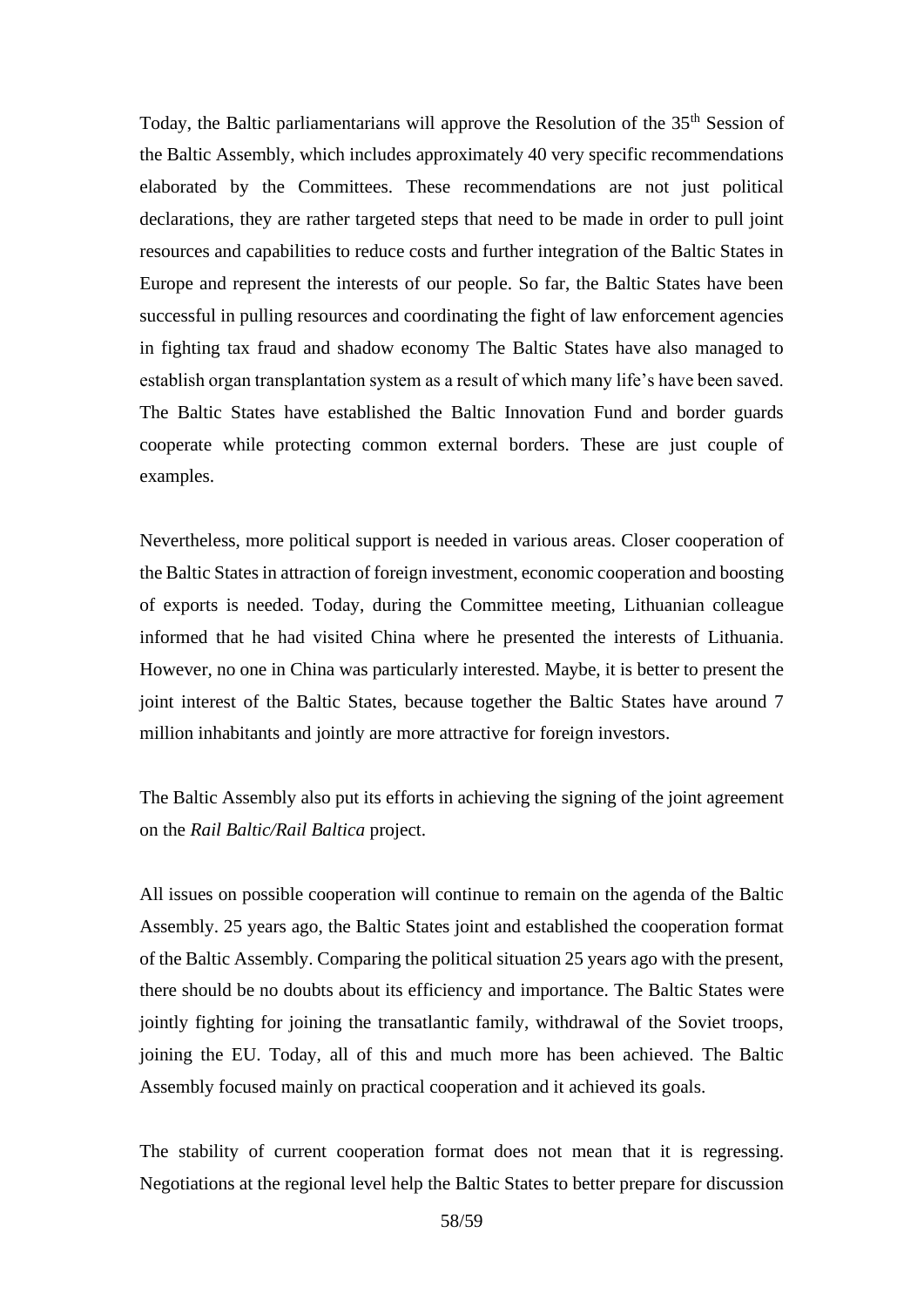at the EU level. In a year ago in interview, President of the Republic of Estonia H.E. Toomas Hendrik Ilves said: "Cooperation exists as long as you pay for it and you take care of it. Cooperation means to invest and to pay for joint projects. Cooperation means joint roads, railroads, anti-tank missile, etc. Everyone should contribute because cooperation means money, time and energy. It means that we also need people who work on this cooperation." Cooperation means not only political cooperation and ability to agree, but also investment. The Baltic States need to invest more in the Baltic Region by strengthening national and regional security and growth. This is how the Baltic States will invest in the long-term interest of our nations.

Chair of the Budget and Audit Committee of the Baltic Assembly **Juris Viļums** introduced with the report on implementation of the 2015 budget and 2017 draft budget of the Baltic Assembly. These reports were drafted in cooperation with the Presidium of the Baltic Assembly.

The revenue of the 2015 budget was EUR 274,140 and the main items included are the following EUR 10,990 for the Presidium, EUR 250 for the Budget and Audit Committee, EUR 74,157 for international cooperation (organisation of international parliamentary seminars, cooperation with the Nordic Council, cooperation with the Benelux Parliament, cooperation with the GUAM PA, etc), EUR 11,102 for informational activities (medals, organisation of the webpage, Basketball Tournament), EUR 46,308 for the Baltic Assembly Prize for Literature, the Arts and Science, EUR 72,969 for the Secretariat, EUR 635 for unplanned expenses. Total budget expenditure for 2015 was EUR 243,763.

The budget for the 2017 of the Baltic Assembly remains approximately the same as for the past seven years. When the Baltic Assembly reduced it's budged due to economic crises.

The total budget for 2017 is expected in amount of EUR 281,744. The main items included are the following EUR 38,000 for the Session of the Baltic Assembly and Baltic Council of Ministers, EUR 12,660 for the Presidium, EUR 500 for the Budget and Audit Committee, EUR 91,387 for international cooperation, EUR 13,733 for international activities and other events, EUR 51,656 for the Baltic Assembly Prize for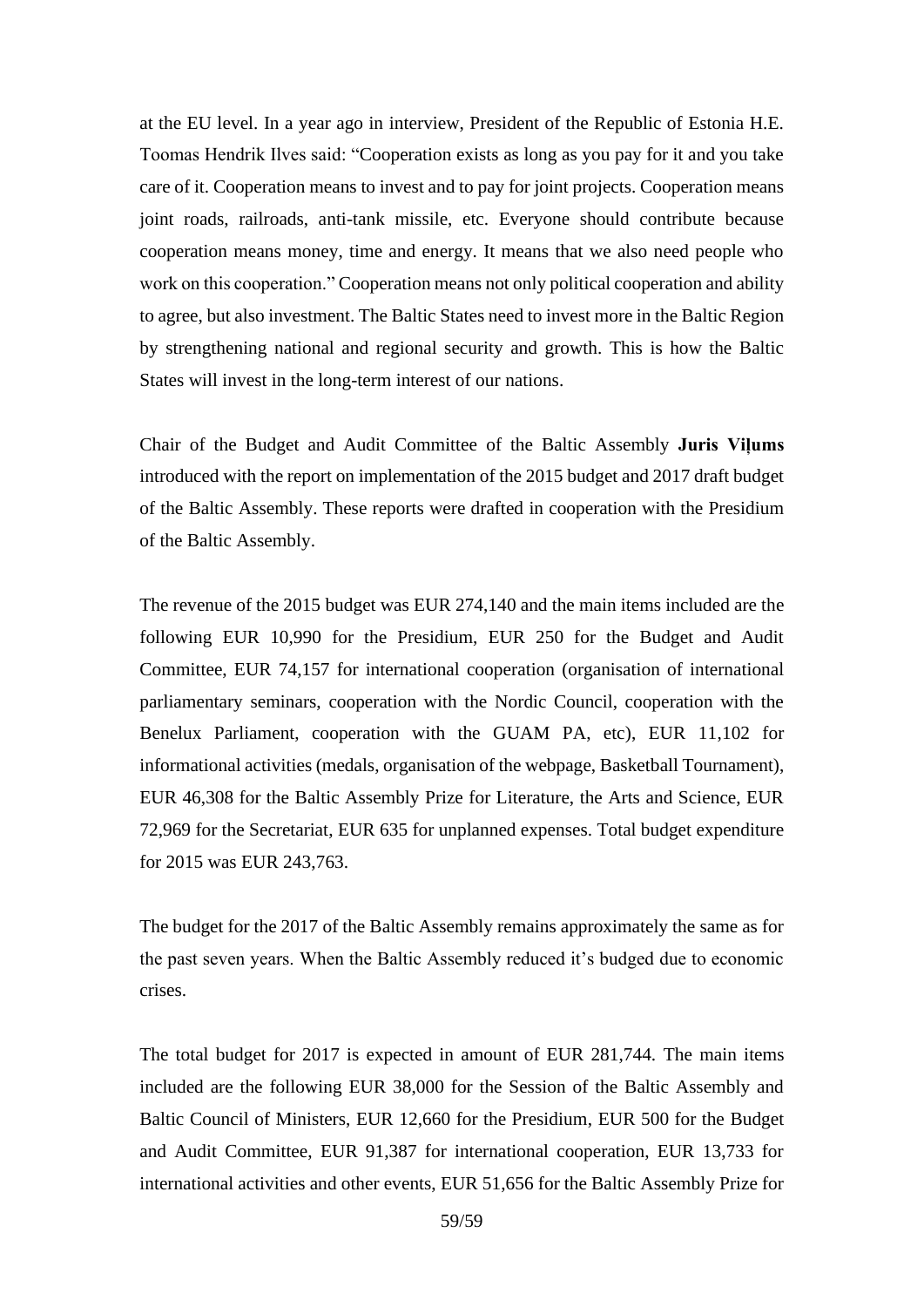Literature, the Arts and Science, EUR 73,208 for the Secretariat, EUR 600 for unplanned expenses.

The idea of the annual Basketball Tournament needs to be developed. In 2016, it was not held due to objective reasons. Maybe, the sport in which the tournament is organised could be changed periodically or add some academic/ intellectual sphere. Joint activities strengthen cooperation between the Baltic parliamentarians and further various ideas and goals. Another initiative could be special training for the new parliamentarians in the Baltic Assembly.

Detailed report on the usage of the budgets is available.

President of the Baltic Assembly **Jānis Vucāns** introduced with the draft documents, which have been submitted to the 35<sup>th</sup> Session of the Baltic Assembly:

- Resolution of the  $35<sup>th</sup>$  Session of the Baltic Assembly, which includes recommendations on refugee crisis, cooperation of law enforcement institutions, closer cooperation of border guard services, demographic situation and state policies for family support, protection of the rights of a child and citizens of the Baltic States residing abroad, cooperation in the energy sector, transport and infrastructure, economic cooperation, joint health care projects as well as cooperation in education, innovation and research sector;
- Decision on the implementation of the Report of the Budget of the Baltic Assembly for 2015;
- Decision on the Budget of the Baltic Assembly for 2017;
- Decision on the Revoking of the Regulations for Publishing of the Works of the Baltic Assembly Prize Winners;
- Final document of the 35<sup>th</sup> Session of the Baltic Assembly in which the Baltic Assembly defined priorities for the next year under Estonian Presidency.

With unanimous decision, the Baltic Assembly adopted the following documents of the 35th Session of the Baltic Assembly:

- Resolution of the 35<sup>th</sup> Session of the Baltic Assembly;
- Decision on the implementation of the Report of the Budget of the Baltic Assembly for 2015;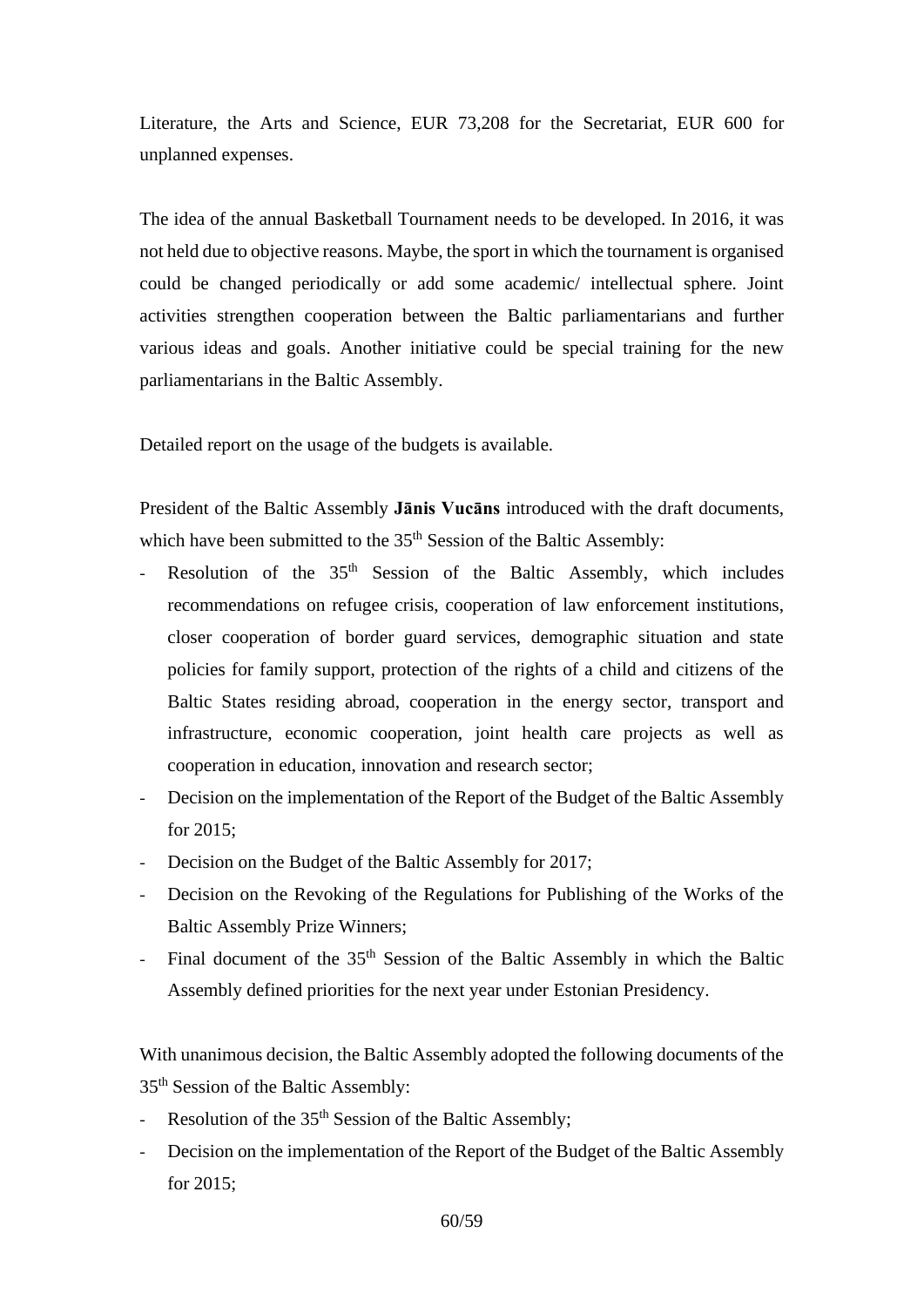- Decision on the Budget of the Baltic Assembly for 2017;
- Decision on the Revoking of the Regulations for Publishing of the Works of the Baltic Assembly Prize Winners;
- Final document of the 35<sup>th</sup> Session of the Baltic Assembly.

# **Election of the President and Vice Presidents for 2017**

Members of the Baltic Assembly unanimously adopted the following leadership of the Presidium of the Baltic Assembly:

- President of the Baltic Assembly: Helir-Valdor Seeder, Estonia
- Vice President of the Baltic Assembly: Giedrė Purvaneckienė, Lithuania
- Vice President of the Baltic Assembly: Jānis Vucāns, Latvia

# **Election of the Chairpersons and Vice Chairpersons of the committees for 2017**

Members of the Baltic Assembly unanimously adopted the following leadership of the Committees of the Baltic Assembly:

Economics, Energy and Innovation Committee

- Toomas Kivimägi, Chair, Estonia
- Bronius Pauža, Vice Chair, Lithuania
- Atis Lejiņš, Vice Chair, Latvia

Education, Science and Culture Committee

- Krista Aru, Chair, Estonia
- Valerijus Simulik, Vice Chair, Lithuania
- Juris Viļums, Vice Chair, Latvia

# Natural Resources and Environment Committee

- Rainer Vakra, Chair, Estonia
- Paulius Saudargas, Vice Chair, Lithuania
- Veiko Spolītis, Vice Chair, Latvia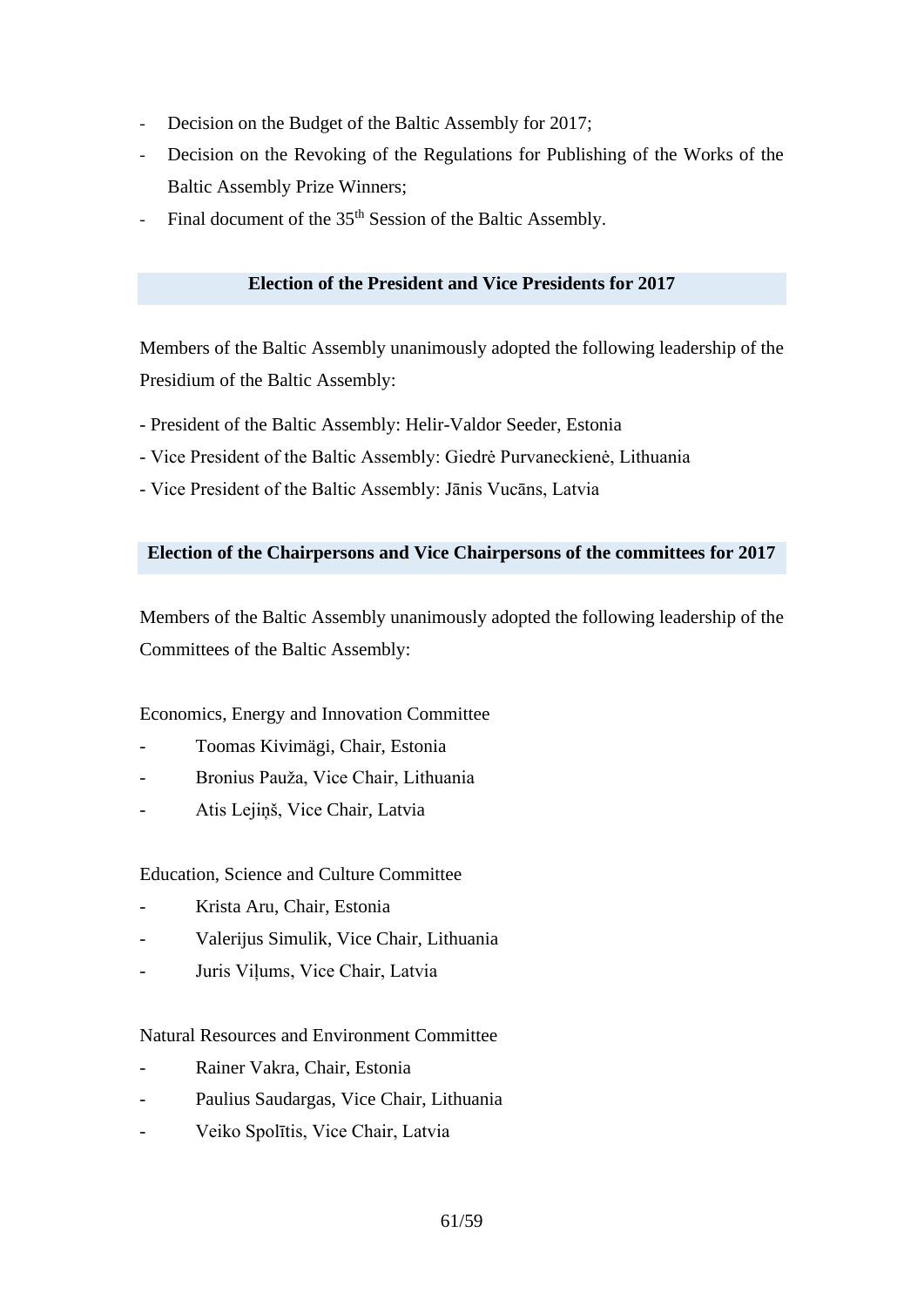# Legal Affairs and Security Committee

- Heljo Pikhof, Chair, Estonia
- Virginija Baltraitienė, Vice Chair, Lithuania
- Jānis Ādamsons, Vice Chair, Latvia

# Welfare Committee

- Aivar Kokk, Chair, Estonia
- Jolita Vaickienė, Vice Chair, Lithuania
- Imants Parādnieks, Vice Chair, Latvia

Budget and Audit Committee

- Toomas Kivimägi, Chair, Estonia
- Irena Degutienė, Vice Chair, Lithuania
- Juris Viļums, Vice Chair, Latvia

President of the Baltic Assembly **Jānis Vucāns** informed that due to parliamentary elections in Lithuania, some changes in the Lithuanian delegation are expected. During the first meeting of the Presidium of the Baltic Assembly in 2017, the new Lithuanian delegation to the Baltic Assembly will be approved.

# **Address by the newly elected President of the Baltic Assembly for 2017**

Vice President of the Baltic Assembly **Helir-Valdor Seeder** noted that Latvian colleagues raised the bar very high and the Estonian Presidency will try to continue with the same political commitment and fervour.

Today, European countries go through very challenging times. We have to deal with wide range, massive and complex issues at the same time. Migration and refugee crisis, Brexit, high degree of acrimony and lack of trust among EU Member States, economic fragility, security concerns, terrorism are only some of challenges. In these turbulent times, Estonia is not only taking presidency in the Baltic Assembly and the Baltic Council of Ministers but is also preparing for its first Presidency of the Council of the European Union. Latvian and Lithuanian partners gave greatly supported Estonia along with sharing experience and best practice.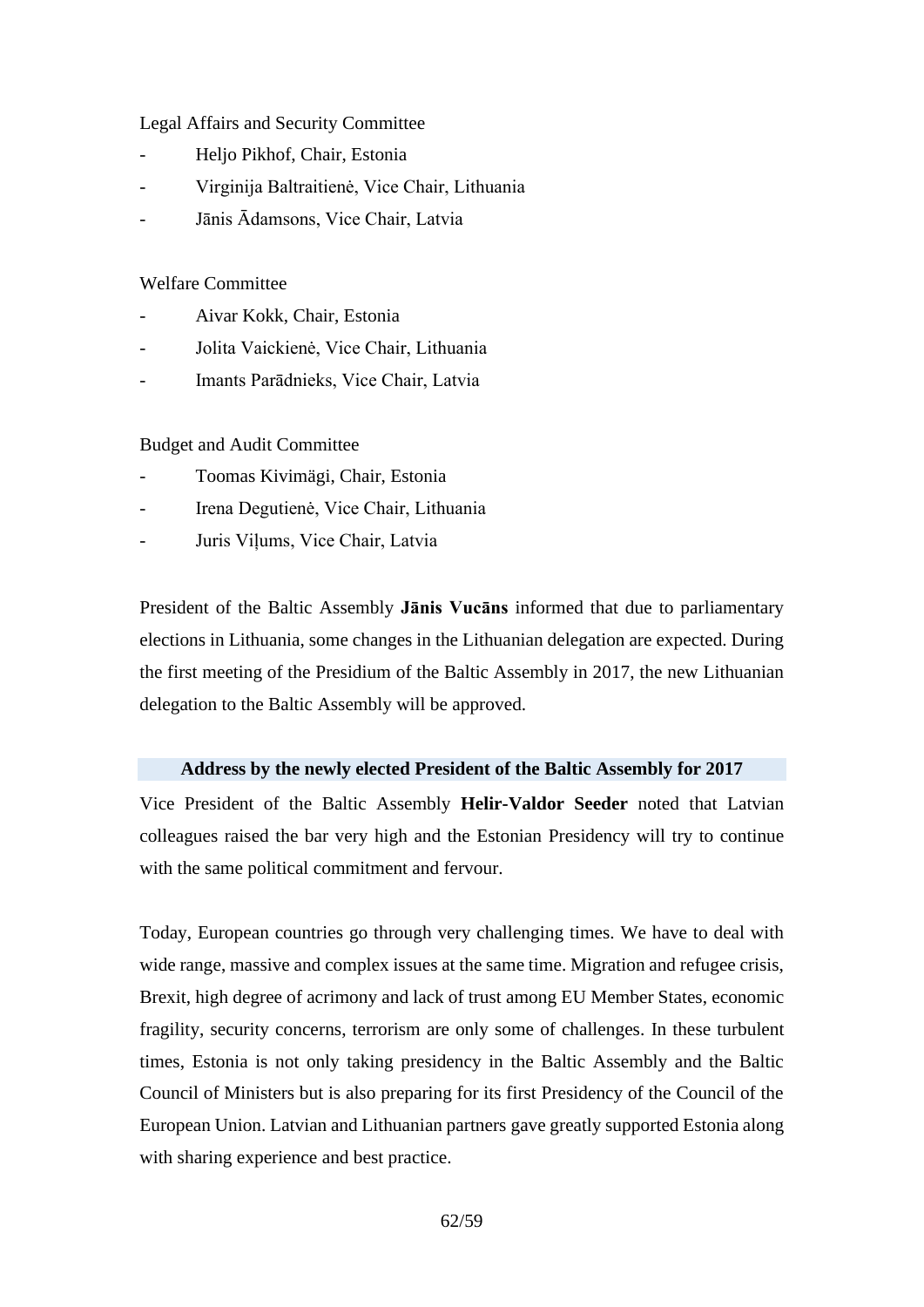The Baltic States will be able to overcome all those challenges if we act in a united and cooperative manner. Estonia, Latvia and Lithuania are not passive by-standers in this challenging environment. I am confident that our Baltic regional cooperation is also one of the answers to the challenges we – Europeans – have to tackle in our everyday life. Jointly, we manage protection of external borders of the European Union. Jointly, the Baltic States develop defence capabilities and thus contribute to strengthening of security architecture. Jointly, we work closely and coordinate our positions within the European Union. Jointly, we launch and implement different partnerships in health care, education, cybersecurity, digital economy and other fields.

Estonian Presidency affirms the promise of the Baltic cooperation and solidarity. Our Baltic nations are not just bounded together by a geographical location. We are bounded together by our special Baltic roots, European and transatlantic values and persistent willpower of our nations. We are bounded together by practical ordinary problems and by a common vision of our common future. Estonian Presidency will continue the path what founders of the Baltic Assembly twenty-five years ago hoped for – secure, wellconnected and prosperous Baltic region in a united Europe.

Motto of the Estonian Presidency is Confidence, Community and Commitment. These three keywords contain sound foundation for the parliamentary cooperation of the Baltic States in the following priorities of the Estonian Presidency. First, strengthening of security and defence cooperation of the Baltic States. Second, comprehensive approach to energy market, transport and infrastructure. Third, smart solutions towards education, innovation and research.

Baltic cooperation has solved many issues. But a lot remains to be done. There are many fields where the Baltic parliamentary cooperation has to perform as an icebreaker. Estonian Presidency believes that we still have to serve as icebreaker when dealing with transport and infrastructure, fully integrated energy market, agriculture, education and research, green growth, defence and security and other issues. Estonian Presidency is determined that present and future Baltic nations need modern railroads and highways to speed travel and business, modern schools and universities to train our employees, modern defence infrastructure to safeguard our people.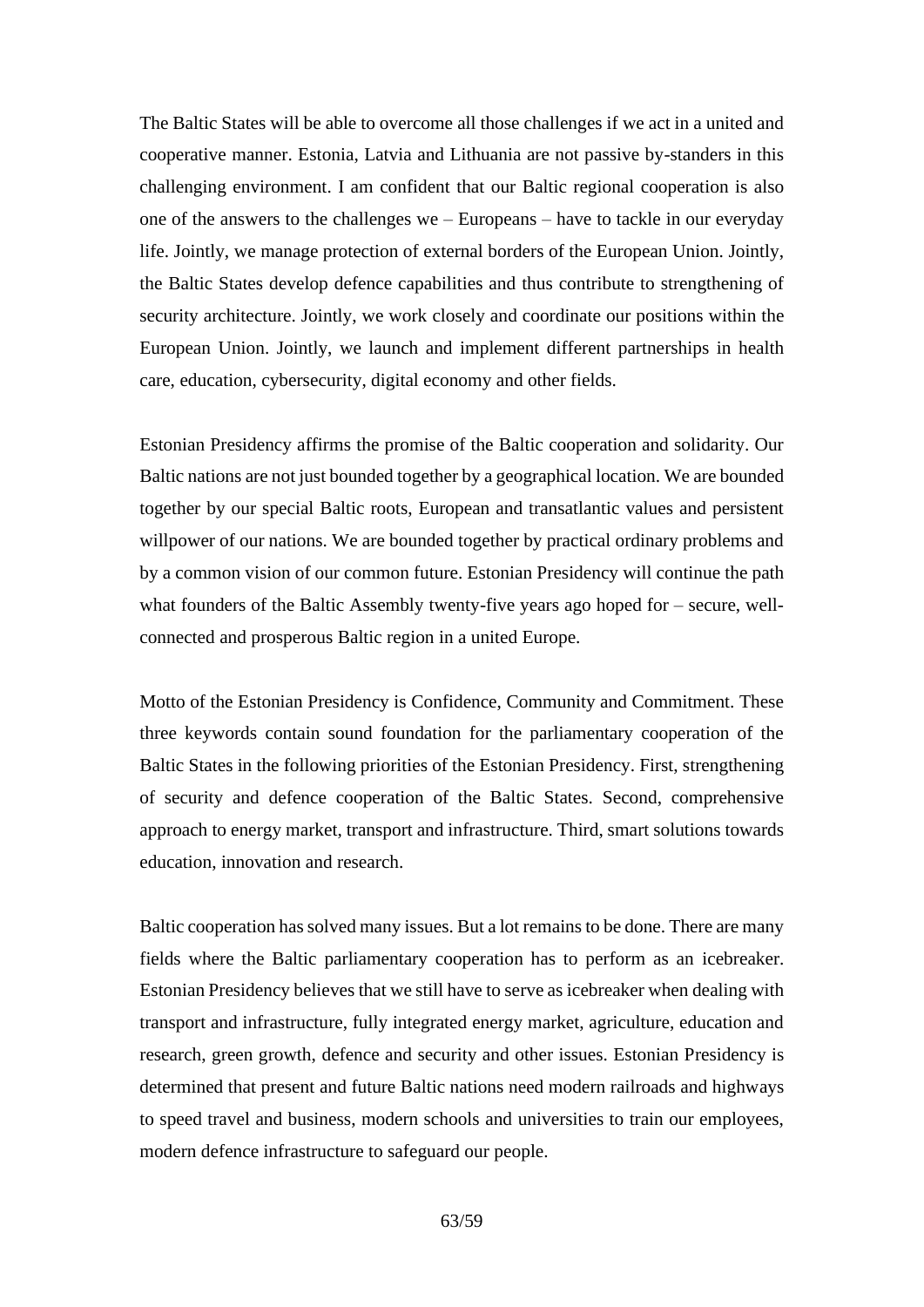By looking at the agenda and working plan of the Estonian Presidency, which will start on 1 January 2017, you will find concrete and practical issues. We will continue our efforts to make *RailBaltic/RailBaltica* project real. We will focus on joint actions to develop deference infrastructure and strengthen border management as well as foster joint bilateral and trilateral military procurements. Exchange of best practices regarding migration crisis and reception of refugees will be on the agenda of the Baltic parliamentary cooperation. Vocational education and flexible marketing of working force, agriculture and agricultural trade, joint health care projects and preservation of cultural heritage, cooperation of rescue services and civil protection are only few issues on the agenda of the Baltic Assembly under the Estonian Presidency. We will be developing regional partnerships and networks with our Nordic, Benelux, GUAM and Visegrad partners. I believe that these are those priority fields where the Baltic cooperation has to be more active.

Estonians have been called in the Baltic cooperation as troublemakers. The Baltic cooperation is vital for Estonia. Therefore, we aim to strengthen the power and capacity of the cooperation and institutions. We have always understood - when time and environment change, so must we. Baltic cooperation has been tested by crises we have went through. I believe that the new model which the Parliament of Estonia has applied for the new Estonian delegation with aim to involve standing committees of the national parliaments in the work of the Baltic Assembly – has proved to be right. As Chair of the Estonian delegation, I would like to invite our Lithuanian colleagues to follow the approach in formation of the new delegation, based on the Estonian model.

Over the coming twelve months of the presidency, Estonian delegation will rely on your support, cooperation and partnership. This will be crucial if we want to build strong alliances and practical partnerships for our Baltic nations.

"Koos oleme tugevamad", "Vienots spēks ir stiprāks", "Vienas jėga yra stipresnė"